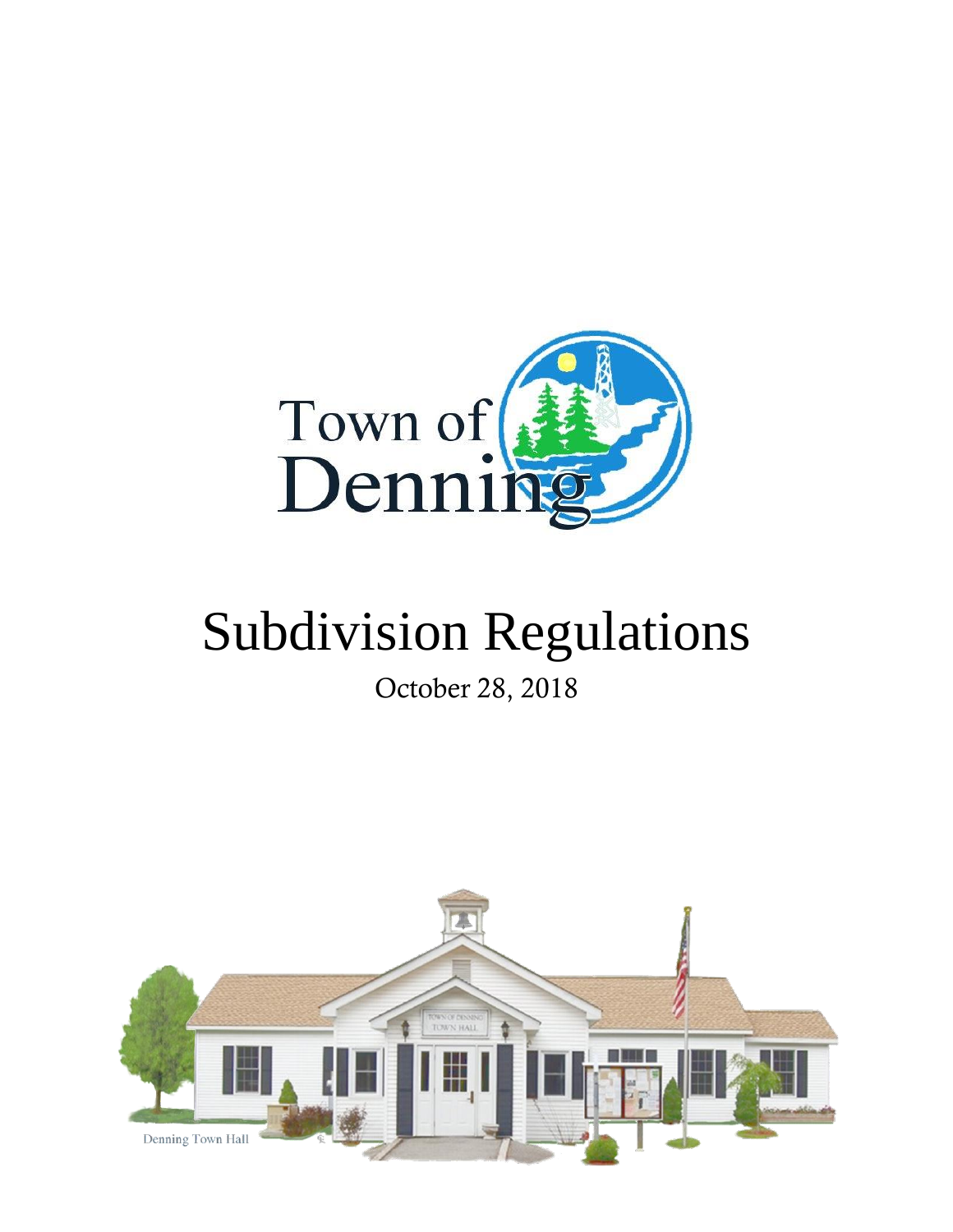This document is a proposed subdivision law with extensive text changes and reorganization (codification) compared with the code that is now in effect; however, this version is a 'clean copy'.

A 'tracked-changes' version that shows the specific proposed edits and deletions is also available for viewing at the Town Hall during normal business hours.

*In part, this document was prepared with funds provided through the New York State Department of State, as well as with resources from the Catskill Watershed Corporation.*

*.*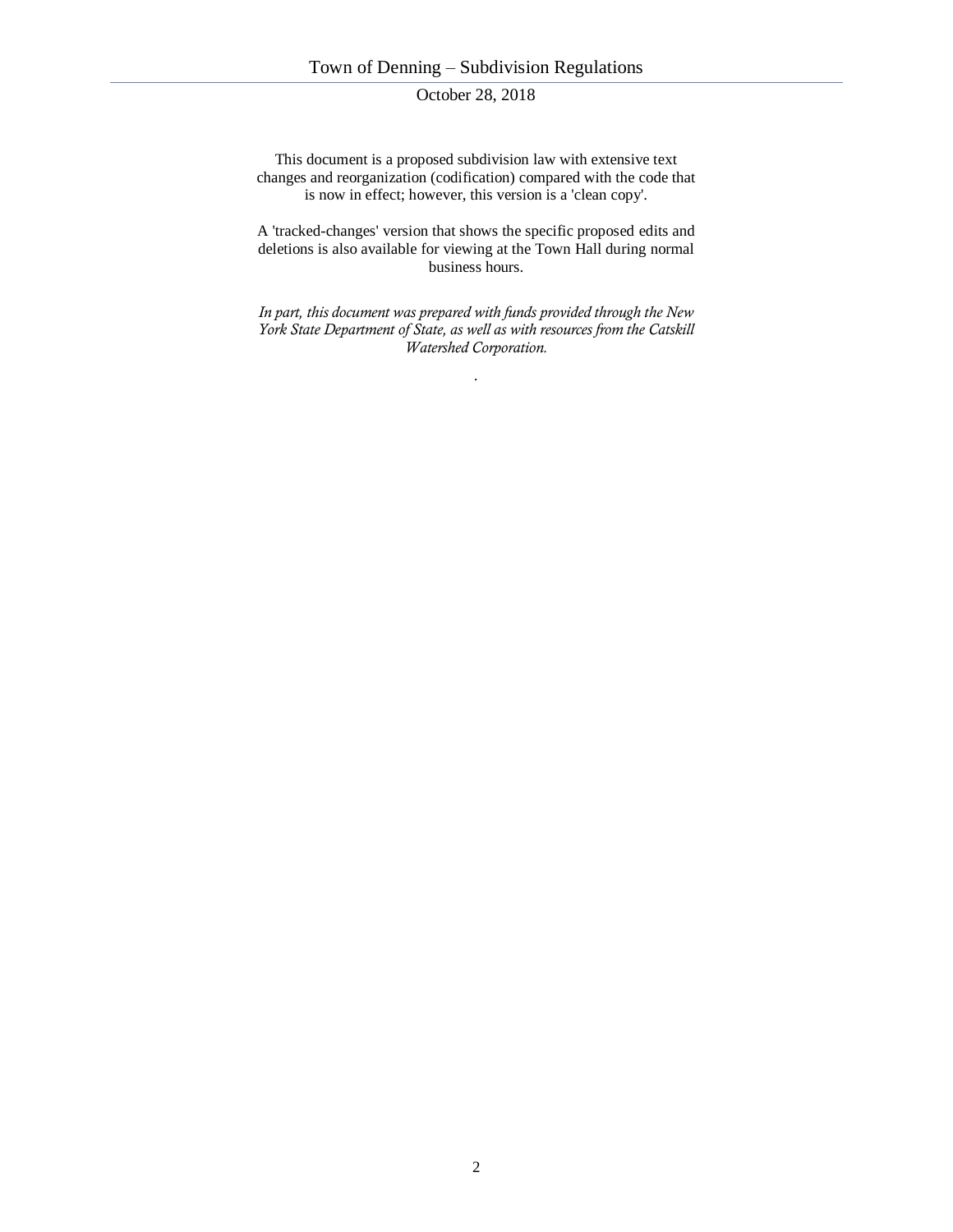# TABLE OF CONTENTS

| ARTICLE I ☆ GENERAL PROVISIONS & ADMINISTRATION                                                            | 6              |
|------------------------------------------------------------------------------------------------------------|----------------|
| § 100 - AUTHORITY                                                                                          | 6              |
| $§ 110 - POLICY$                                                                                           | 6              |
| § 120 - INCONSISTENCY WITH TOWN LAW<br>§ 130 - SEVERABILITY CLAUSE                                         | 6<br>6         |
| § 140 - WAIVERS                                                                                            | 6              |
| § 150 - BUILDING PERMITS                                                                                   | 6              |
| § 160 - PLATS STRADDLING MUNICIPAL BOUNDARIES                                                              | $\overline{7}$ |
| § 170 – RESUBDIVISION                                                                                      | 7              |
| § 180 - LINE REVISION (Adjustment)<br>§ 190 - FEES (Land Development Fees)                                 | 7<br>7         |
| A. APPLICATION FEE                                                                                         | $\overline{7}$ |
| <b>B. REVIEW FEE</b>                                                                                       | 7              |
| C. RECREATION FEE IN LIEU OF PARK LAND DEDICATION                                                          | 8              |
| ARTICLE II $\star$ PROCEDURE FOR REVIEW & FILING SUBDIVISIONS                                              | 9              |
| § 200 - APPLICABILITY                                                                                      | 9              |
| § 210 - GENERAL PROCEDURE                                                                                  | 9              |
| § 220 - INITIAL CONFERENCE PROCEDURE AND CLASSIFICATION.<br>A. RESOURCE ANALYSIS AND CONCEPTUAL DISCUSSION | 9<br>9         |
| <b>B. OTHER CONFERENCES</b>                                                                                | 10             |
| § 230 - SKETCH PLAN PROCEDURE                                                                              | 10             |
| A. AFTER SUBMISSION OF THE SKETCH PLAN                                                                     | 10             |
| B. SEQR<br>C. REVIEW OF SKETCH PLAN                                                                        | 10<br>10       |
| § 240 - PRELIMINARY PLAT PROCEDURE                                                                         | 10             |
| A. PUBLIC HEARING AND SEQR                                                                                 | 10             |
| <b>B. COUNTY REFERRAL</b>                                                                                  | 11<br>11       |
| <b>C. OTHER AGENCY REVIEW</b><br>D. STUDY OF PRELIMINARY PLAT                                              | 11             |
| E. RECORD OF ACTION ON PRELIMINARY PLAT                                                                    | 11             |
| § 250 - FINAL PLAT PROCEDURE                                                                               | 11             |
| A. PROCEDURE TO REVIEW AND CONSIDER FINAL PLAT<br><b>B. PLANNING BOARD ACTION</b>                          | 11<br>12       |
| C. CONDITIONAL APPROVAL                                                                                    | 12             |
|                                                                                                            |                |
| ARTICLE III $\star$ PROCEDURE FOR MINOR SUBDIVISIONS<br>§ 300 - MINOR SUBDIVISION INTENT                   | 13<br>13       |
| § 310 - REQUIREMENTS FOR MINOR SUBDIVISION                                                                 | 13             |
| § 320 - REVIEW CRITERIA                                                                                    | 13             |
| ARTICLE IV ☆ GENERAL REQUIREMENTS & DESIGN STANDARDS                                                       | 14             |
| § 400 - GENERAL                                                                                            | 14             |
| A. CHARACTER OF LAND                                                                                       | 14             |
| B. CONFORMITY TO OFFICIAL MAP AND TOWN COMPREHENSIVE PLAN                                                  | 14             |
| C. PRESERVATION OF NATURAL COVER<br>D. PRESERVATION OF EXISTING FEATURES                                   | 14<br>14       |
| E. SPECIFICATIONS FOR STREETS AND REQUIRED IMPROVEMENTS                                                    | 14             |
| F. ACCESS                                                                                                  | 14             |
| <b>G. WATER SUPPLY</b>                                                                                     | 14             |
| <b>H. DESIGN GUIDELINES</b><br>§410 - STREETS                                                              | 14<br>14       |
| A. GENERAL PLANNING STANDARDS                                                                              | 14             |
| <b>B. STREET LAYOUT</b>                                                                                    | 14             |
| C. RELATION TO TOPOGRAPHY<br><b>D. NEW STREETS</b>                                                         | 14<br>15       |
| E. CONTINUATION OF STREETS AND RIGHTS-OF-WAYS INTO ADJACENT PROPERTY                                       | 15             |
| F. TREATMENT OF MAJOR & COLLECTOR STREETS                                                                  | 15             |
| <b>G. DEAD END STREETS</b>                                                                                 | 15             |
| H. CONTINUATION OF STREETS (AND UTILITIES) INTO ADJACENT PROPERTY                                          | 15             |
| I. STREET NAMES & SIGNS<br>J. DESIGN SPECIFICATIONS AND STANDARDS FOR STREETS                              | 16<br>16       |
| § 420 - INTERSECTIONS                                                                                      | 16             |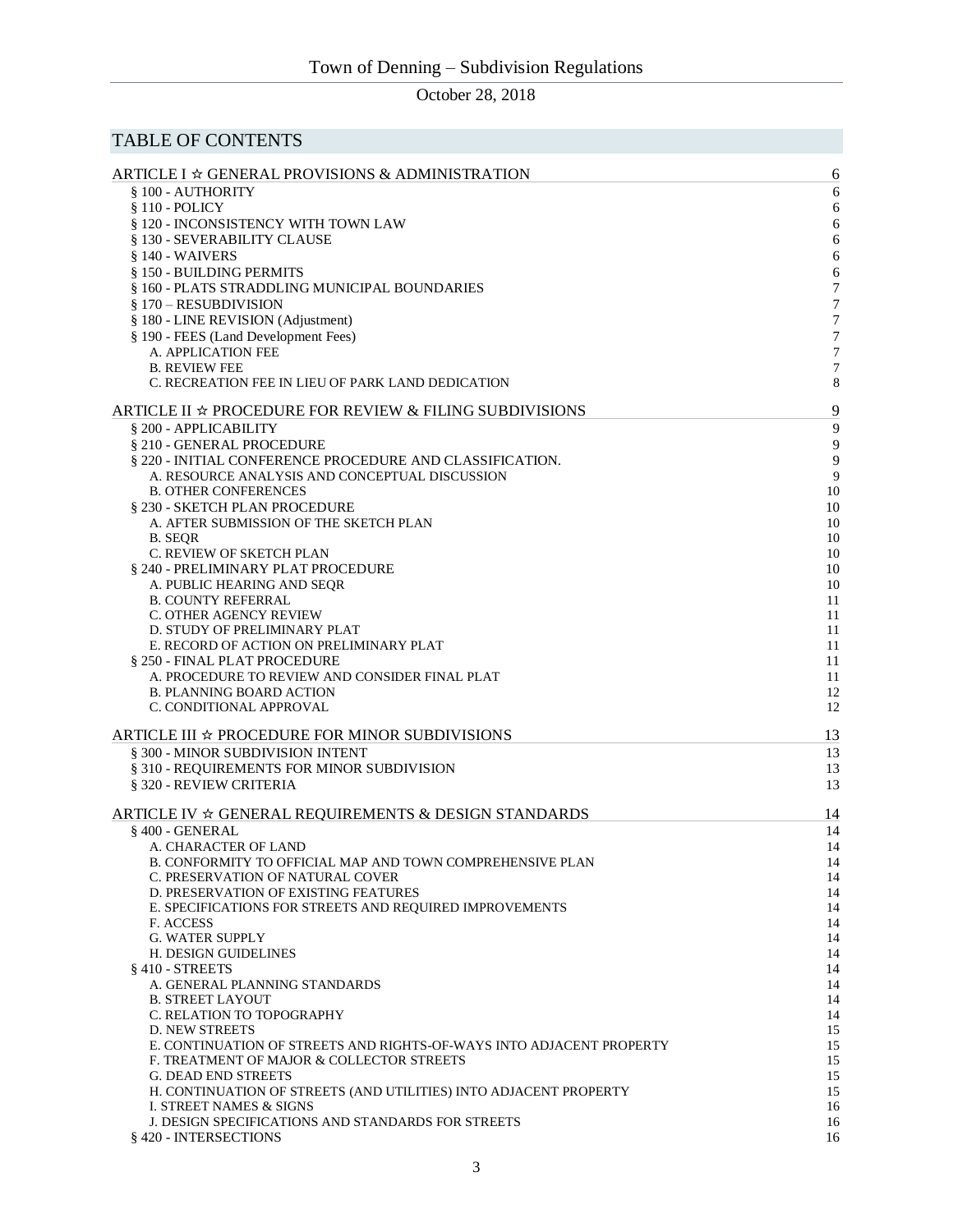| A. DESIGN                                                                                               | 16       |
|---------------------------------------------------------------------------------------------------------|----------|
| <b>B. VISIBILITY AT INTERSECTIONS</b>                                                                   | 16       |
| § 430 - BLOCKS AND LOTS                                                                                 | 16       |
| A. PROVISION FOR FUTURE RESUBDIVISION                                                                   | 16       |
| <b>B. BLOCKS</b>                                                                                        | 16       |
| C. BUILDABLE LOTS                                                                                       | 16       |
| D. LOT GEOMETRY<br>E. DOUBLE FRONTAGE LOT                                                               | 16<br>16 |
| <b>F. SIDE LOT LINES</b>                                                                                | 16       |
| G. RIGHT OF WAY VIS-A-VIS LOT LINE                                                                      | 17       |
| <b>H. OPEN SPACE DEDICATIONS</b>                                                                        | 17       |
| I. PROHIBITION ON FUTURE RESUBDIVISION                                                                  | 17       |
| § 440 - ACCESS                                                                                          | 17       |
| A. ACCESS FROM MAJOR STREETS                                                                            | 17       |
| <b>B. ACCESS ACROSS A WATERCOURSE</b>                                                                   | 17       |
| C. WIDENING OR REALIGNMENT OF EXISTING STREETS                                                          | 17<br>17 |
| §450 - WATER BODIES<br>§ 460 - RESERVATIONS AND EASEMENTS                                               | 17       |
| A. GENERAL                                                                                              | 17       |
| <b>B. PARKS &amp; RECREATION</b>                                                                        | 17       |
| C. EASEMENTS FOR UTILITIES, DRAINAGE, & MAINTENANCE OF SLOPES                                           | 18       |
| D. RESPONSIBILITY FOR OWNERSHIP OF RESERVATIONS                                                         | 18       |
| § 470 - IMPROVEMENTS                                                                                    | 18       |
| A. MONUMENTS AND MARKERS                                                                                | 18       |
| <b>B. OTHER STREET IMPROVEMENTS</b>                                                                     | 18       |
| <b>§480 - FACILITIES &amp; INFRASTRUCTURE</b>                                                           | 18       |
| A. WATER SUPPLY AND FACILITIES                                                                          | 18       |
| <b>B. SANITARY WASTE</b><br>C. STORM DRAINAGE FACILITIES & IMPROVEMENTS                                 | 18<br>19 |
| <b>D. OTHER UTILITIES</b>                                                                               | 19       |
| E. FIRE SUPPRESSION & EMERGENCY ACCESS                                                                  | 20       |
| § 490 - OTHER REQUIREMENTS                                                                              | 20       |
| A. SOIL PRESERVATION AND FINAL GRADING                                                                  | 20       |
| B. OTHER IMPROVEMENTS DEEMED APPROPRIATE                                                                | 20       |
| C. SOLAR ACCESS/ENERGY EFFICIENCY                                                                       | 20       |
| ARTICLE V ☆ REQUIRED IMPROVEMENTS AND PROCEDURE                                                         | 21       |
| § 500 - GENERAL INTENT                                                                                  | 21       |
| § 510 - REQUIRED IMPROVEMENTS                                                                           | 21       |
| A. SCHEDULE                                                                                             | 21       |
| <b>B. "AS BUILT" DRAWINGS NECESSARY</b>                                                                 | 21       |
| § 520 - PROCEDURE                                                                                       | 21       |
| A. IMPROVEMENTS OR PERFORMANCE BOND                                                                     | 21       |
| § 530 - DIVISION OF SUBDIVISION PLAT INTO TWO OR MORE SECTIONS<br>§ 540 - INSPECTIONS AND FIELD CHANGES | 22<br>22 |
| A. INSPECTION OF IMPROVEMENTS AND FEES                                                                  | 22       |
| <b>B. MODIFICATION OF DESIGN OF IMPROVEMENTS</b>                                                        | 22       |
| C. PROPER INSTALLATION OF IMPROVEMENTS                                                                  | 22       |
| § 550 - FILING OF APPROVED FINAL PLAT                                                                   | 22       |
| A. DISTRIBUTION OF SIGNED PLAT                                                                          | 22       |
|                                                                                                         | 23       |
| <b>B. PLAT VOID IF REVISED AFTER APPROVAL</b>                                                           |          |
| § 560 - STATUS OF STREETS, PARKS, EASEMENTS                                                             | 23       |
| A. OFFERS OF CESSION                                                                                    | 23       |
| <b>B. ACCEPTANCE BY TOWN</b>                                                                            | 23       |
| C. MAINTENANCE OF ROADS AND OTHER FACILITIES                                                            | 23       |
| D. MAINTENANCE GUARANTEE<br>E. ALTERATION OF BOND                                                       | 23<br>23 |
|                                                                                                         |          |
| ARTICLE VI ☆ DOCUMENTS TO BE SUBMITTED                                                                  | 25       |
| § 600 - SUBMISSION REQUIREMENTS BY STAGE                                                                | 25       |
| § 610 - RESOURCE ANALYSIS                                                                               | 25       |
| § 620 - SKETCH PLAN                                                                                     | 26       |
| A. DETAILS REQUIRED                                                                                     | 26       |
| § 630 - PRELIMINARY PLAT                                                                                | 27       |
| A. NUMBER OF COPIES<br><b>B. DETAILS REQUIRED</b>                                                       | 27<br>27 |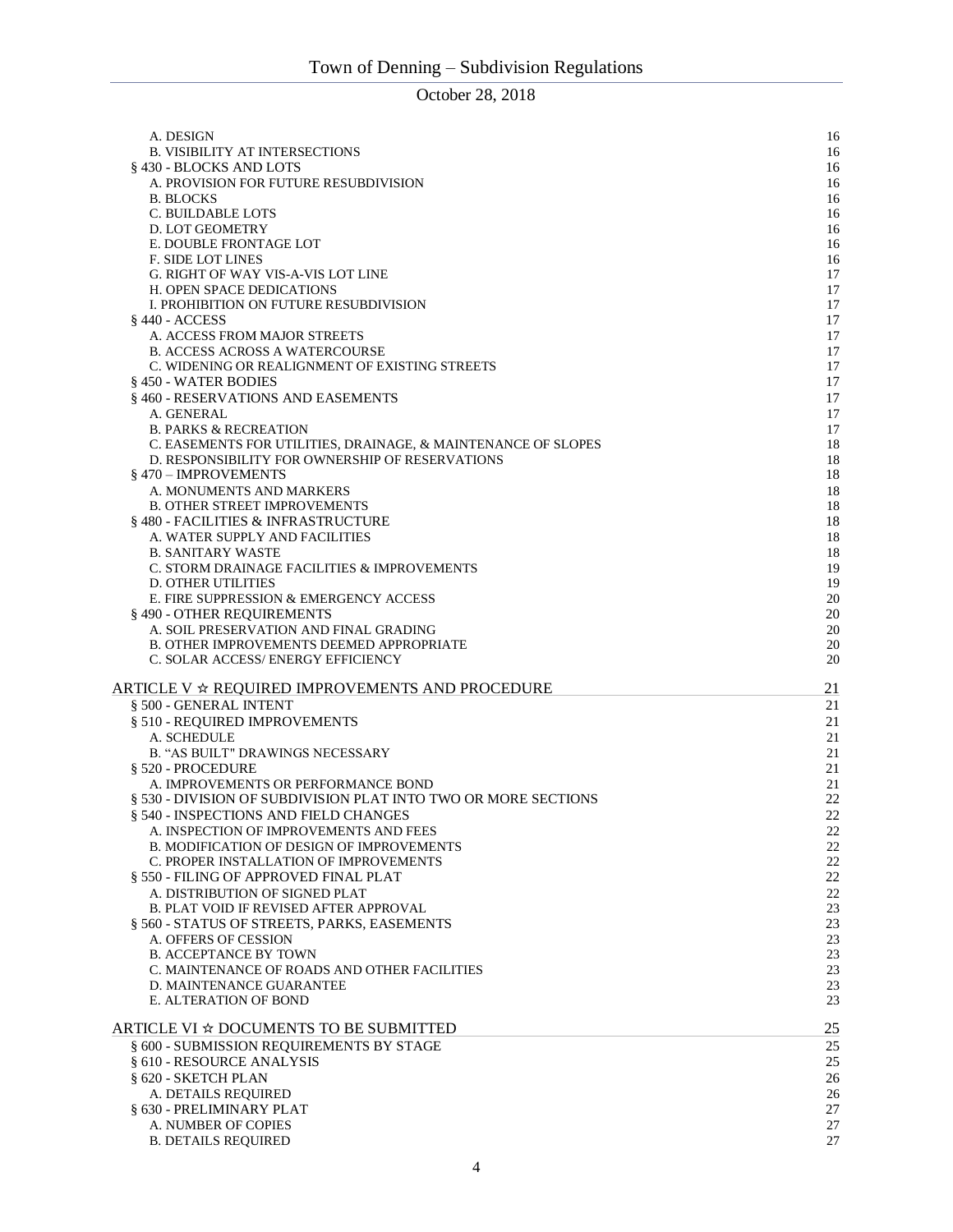| § 640 - MAJOR SUBDIVISION PLAT                             | 28 |
|------------------------------------------------------------|----|
| A. COPIES REQUIRED                                         | 28 |
| <b>B. DETAILS REQUIRED</b>                                 | 28 |
| § 650 - MINOR SUBDIVISION PLAT                             | 30 |
| A. APPLICATION                                             | 30 |
|                                                            |    |
| <b>B. FINAL MINOR SUBDIVISION PLAT</b>                     | 30 |
| ARTICLE VII $\dot{\approx}$ VIOLATIONS & ENFORCEMENT       | 32 |
| §700 - ENFORCEMENT INTENT                                  | 32 |
| A. STANDING                                                | 32 |
| <b>B. TOWN LAW</b>                                         | 32 |
| § 710 - VIOLATIONS                                         | 32 |
| A. DENIAL OF APPLICATIONS                                  | 32 |
| <b>B. PENALTIES FOR OFFENSES</b>                           | 32 |
| § 720 - RIGHT OF ENTRY FOR INSPECTIONS                     | 32 |
| ARTICLE VIII ☆ TERMINOLOGY                                 | 33 |
| § 800 - WORDS AND TERMS DEFINED                            | 33 |
| § 810 - DEFINITIONS                                        | 33 |
|                                                            |    |
| $APPENDIX A ~ SAMPLE APPENDIX$ (to be filled in as needed) | 38 |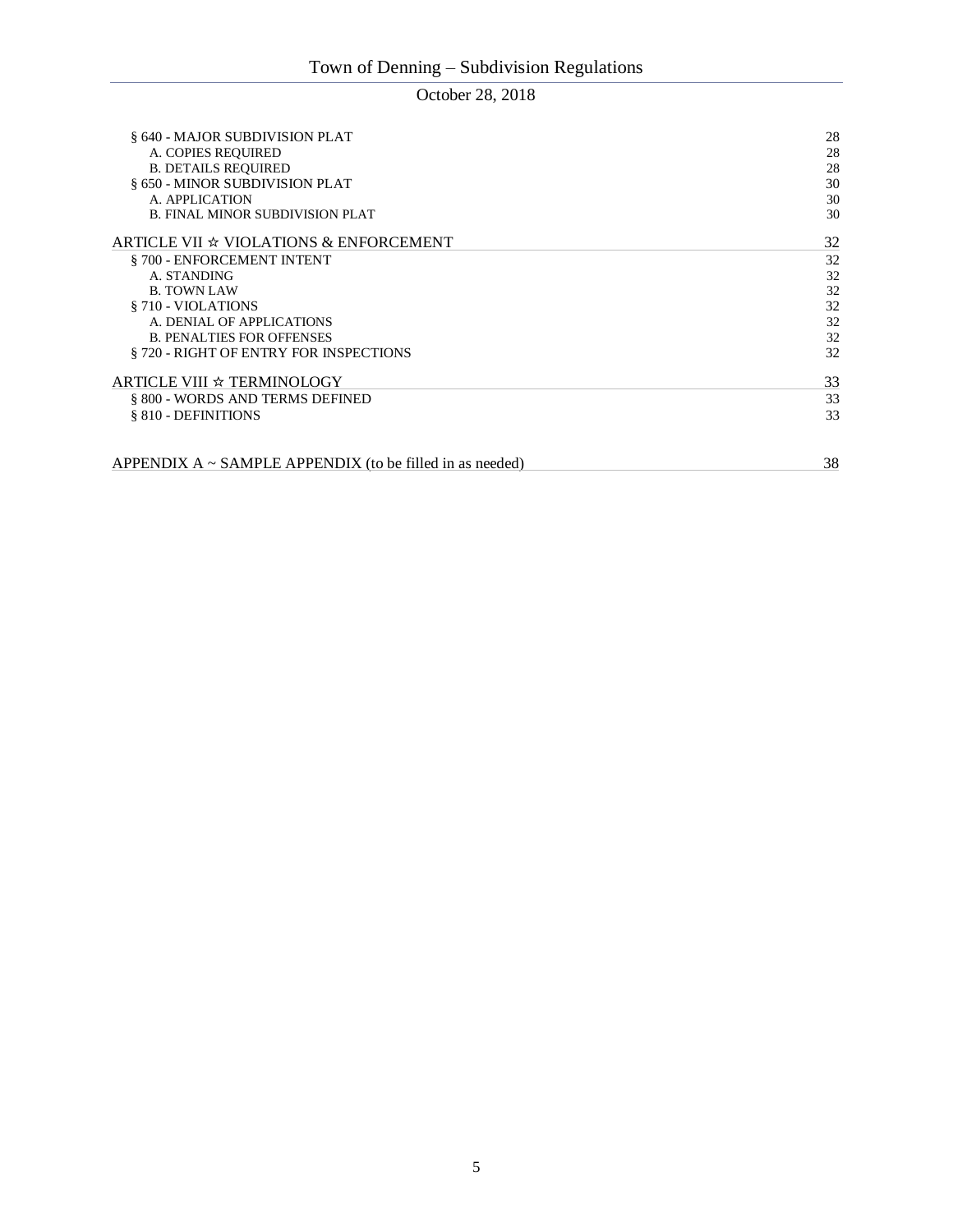#### ARTICLE I ☆ GENERAL PROVISIONS & ADMINISTRATION

#### §100 – AUTHORITY

By the authority of the resolution of the Town Board of the Town of Denning, adopted on May 7, 1975, pursuant to the provisions of Article 16 of the Town Law of the State of New York, the Planning Board of the Town of Denning is authorized and empowered to approve Plats showing lots, blocks or sites, with or without streets or highways, to approve the development of entirely or partially undeveloped plats already filed in the office of the clerk of the county and to conditionally approve preliminary plats, within the Town of Denning. This law, and any amended section or subsection, is effective at the point of enactment (see Derivation Table attached as an appendix). This code is revised and recodified with certain new policies adopted on  $x$  month,  $x$ day, 2018.

#### §110 – POLICY

It is declared to be the policy of the Planning Board to consider land subdivisions as part of a plan for the orderly, safe, aesthetic, efficient, and economical development of the Town. This means, among other things, that land to be subdivided shall be of such character that it can be used safely for building purposes without danger to health, or peril from fire, flood or other menace. Proper provision shall be made for drainage, water supply, sewerage and other needed improvements; the natural terrain, vegetation, and soil shall be conserved wherever possible; and all proposed lots shall be so laid out and of such size as to be in harmony with the development pattern of the neighboring properties. Furthermore, proposed streets shall compose a convenient system conforming to the Official Map, and shall be properly related to the Town Comprehensive Plan, and shall be of such width, grade and location as to accommodate the prospective traffic, to facilitate fire protection, and provide access of firefighting equipment to buildings. Proper provision shall also be made for open spaces for parks or playgrounds; it is also a goal to ensure as well as afford adequate facilities for housing and to protect the Town's attractive environment so as to maintain property values. In order that land subdivisions may be made in accordance with this policy, these regulations which shall be known as, and may be cited as, "Town of Denning, Land Subdivision Regulations" which have been adopted by the Planning Board on March 19,1975, approved by the Town Board on May 7, 1975, and as have been re-codified and readopted in their entirety on x month, x day, 2018.

#### §120 - INCONSISTENCY WITH TOWN LAW

By this document, the Town Board hereby declares its intent to supersede those sections of the Town Law, § 276 et seq., pursuant to its Home Rule powers under Municipal Home Rule Law, Article 2, §10, et seq. of the Consolidated Laws of the State of New York. However, only to the extent it concerns public hearings deemed necessary for minor subdivisions and lot line adjustments.

#### §130 - SEVERABILITY CLAUSE

Should any section or provision of these regulations, herein or as hereafter amended, be declared by a court of competent jurisdiction to be invalid, such decision shall not affect the validity of the regulations as a whole or of any part thereof other than the part so declared to be invalid.

#### §140 – WAIVERS

The Planning Board may waive, subject to appropriate conditions, the provision of any or all such improvements and requirements not required by State Law as in its judgment of the special circumstances of a particular plat are not requisite in the interest of the public health, safety, and general welfare, and which in its judgment are inappropriate because of inadequacy or planned lack of connecting facilities adjacent or in proximity to the subdivision, or would cause unusual hardship, provided the public interest is protected and the development is in keeping with the general area character and the spirit and intent of these Regulations, the Official Map, the Zoning Ordinance, and the Comprehensive Plan.

#### §150 - BUILDING PERMITS

A building permit for the erection of a structure in a development laid out subsequent to the adoption of these Regulations shall not be issued unless the street giving access to proposed building lot appears on a plat approved by the Planning Board duly filed with the County Clerk, suitably improved or bonded to cover the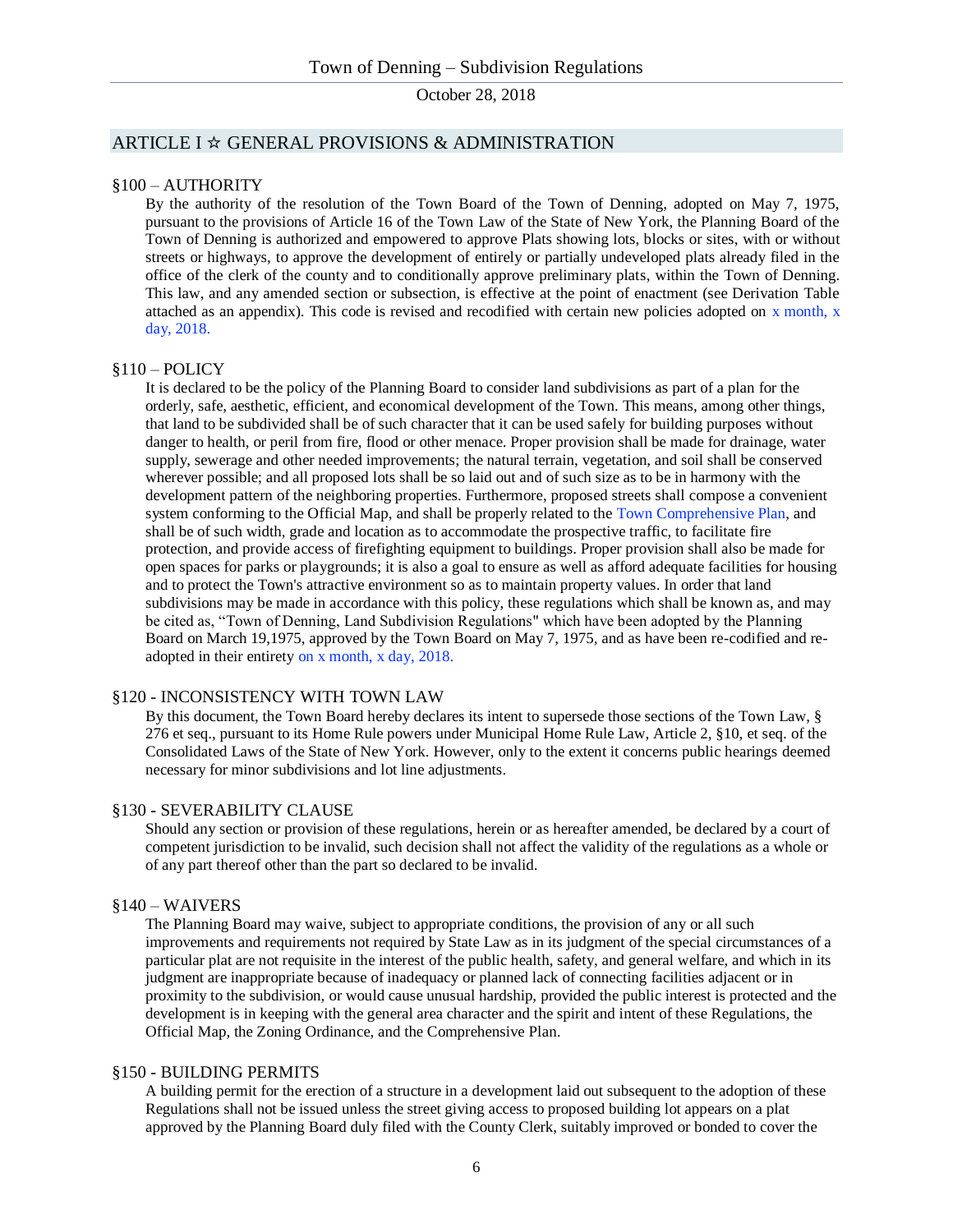cost of such improvement. A plat approved by the Planning Board may show adequate access to the site as may be assured through a maintenance and/or development agreement.

# §160 - PLATS STRADDLING MUNICIPAL BOUNDARIES

Whenever access to a subdivision is required across land in another municipality, the Planning Board may request assurance from the Town Attorney that access is legally established. Likewise, it may request assurance from the Town Engineer that the access road is adequately improved, or that a performance bond has been duly executed and is sufficient in amount to assure the construction of the access road. In general, lot lines should be laid out so as not to cross Town boundaries.

#### §170 – RESUBDIVISION

The 'Town of Denning Subdivision Regulations' were adopted May 7, 1975. The Original Parcel is the lot existing when the regulation was adopted, or twenty (20) years after the approval of a division or Subdivision of a property, all parcels in that division become original parcels. The Planning Board registers all lot divisions. Proof, such as deed research, can be requested for a determination of the applicable process to divide, or Subdivide, land.

#### §180 - LINE REVISION (Adjustment)

While there is a requirement to have a local record of parcel modification, a lot line revision is not a subdivision (see 'Definitions'). The amending map may be signed after sketch plan review and upon plan submission and lot line revision approval. It is not a requirement that a pre-application meeting occur as part of sketch plan review. The Planning Board may waive any of the requirements of the final plat submission, although the plat shall include the map and deed in final form acceptable for filing with Ulster County as prepared by a licensed land surveyor, and the same number and mix of copies shall be provided to the Town as a final plat. All property owners must sign the consent to file note.

#### §190 – FEES (Land Development Fees)

Fees are provided in a separate 'fee schedule'; the Town Board shall, from time to time, by resolution, establish land development fees. As the approval of plats or other activities authorized by this code are at the request of the applicant and must be reviewed by the Planning Board, these fees cover the reasonable costs of administration and technical reviews associated with such applications. The fees associated with a subdivision shall be provided by the applicant to the Town Clerk at the time of application submission along with the applicant's written basis of the fee calculation, unless otherwise indicated, for each of the following sub-items. Technically, all fees are paid to the Planning Board, although the actual funds are deposited with Town Clerk (two copies of the Town Clerk's receipt and the fee calculation shall be provided for the Planning Board's file):

- A. APPLICATION FEE Paid at the time of submission of an application for subdivision approval, this nonrefundable administrative fee shall be charged on a per-plat or per-lot basis, or both (the cost would be inclusive of any public hearing). A unique form of this fee may also be charged to process lot line adjustments.
- B. REVIEW FEE Where applicable, a subdivider shall pay to the Town the municipality's actual costs for technical analysis. Prior to submission of a preliminary and/or final plat, these costs assessed will be paid as special fees apart from any other fee provisions of this chapter. Generally, the protocol is to obtain an initial estimate by the Planning Board's consultant(s) as to possible cost(s) of review. Such fees are placed in escrow and must be replenished to a reasonable level if more than seventy five percent (75%) is consumed at any point:
	- 1 Environmental Review Fee. The subdivider shall pay all costs (for professional services and expenses) associated with the State Environmental Quality Review (SEQR) process relating to the proposed subdivision.
	- 2 Technical Review Fee. Fee to defray costs associated with review of a subdivision by an independent consulting Town engineer, attorney, planner, habitat specialist, or other technical expert, in addition to that associated with any SEQR support.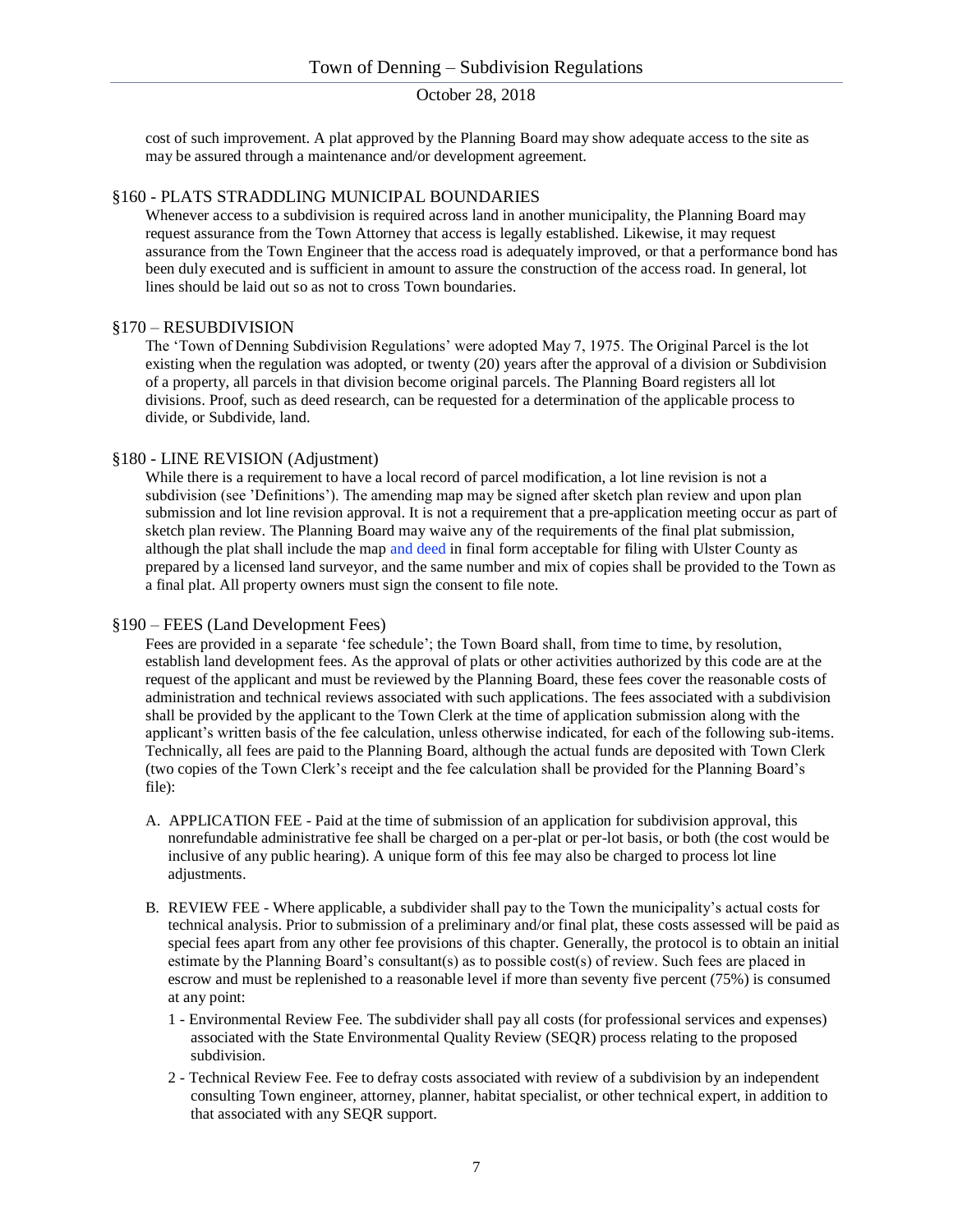- 3 Inspection Fees. These cover physical inspections and related facilitation and coordination costs during the buildout of a subdivision and the construction of infrastructure. Prior to certification of any physical improvements or related performance guaranties, the subdivider shall pay all associated inspection and related costs (for professional services and expenses).
- C. RECREATION FEE IN LIEU OF PARK LAND DEDICATION Fee to be charged in cases, particularly major subdivisions, where the Planning Board finds that dedication of park lands would be unreasonable or undesirable (see [§460 B]). This fee shall be charged on a per-lot basis.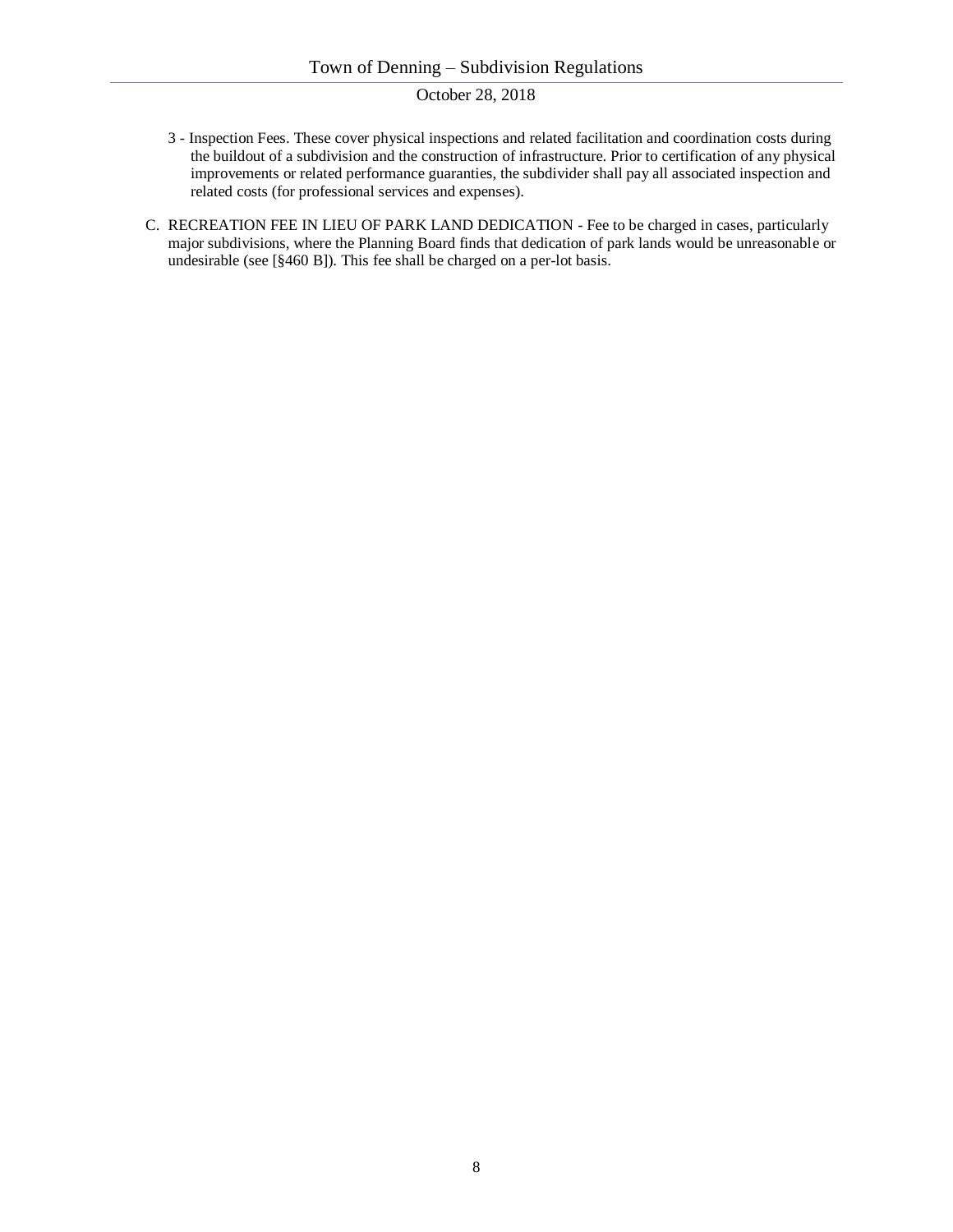# ARTICLE II ☆ PROCEDURE FOR REVIEW & FILING SUBDIVISIONS

## §200 – APPLICABILITY

Whenever any subdivision of land is proposed, and before any contracts for the sale of any lots in such subdivision, and before any permit for erection of a structure in such proposed subdivision shall be granted, the subdivider shall apply for approval of such proposed subdivision.

#### §210 - GENERAL PROCEDURE

All applicants for subdivisions shall apply in writing for approval of such proposed subdivision in accordance with the following procedure. 'Definitions' are provided in [Article VIII]. (Different procedural steps may apply to minor subdivisions and lot line revisions – see [Article I], [Article III], as well as the design standards [Article IV], and documents to be submitted [Article VI]. Fees shall be paid commensurate with the applicable fee schedule for a particular application. It is strongly recommended for an applicant to become versed in the overall framework for subdivision review:

- 1 Initial conference with the Planning Board (the applicant generates a basic site resource analysis for this meeting).
- 2 Sketch Plan showing general concept for the subdivision (In meetings with the applicant the Planning Board reviews a conservation analysis and the notion for the subdivision. SEQR processing is recommended to begin at this stage).
- 3 Preliminary Plat showing the proposal in more detail.
- 4 Review by non-Town agencies, including County referral.
- 5 Public hearing on Preliminary Plat (for certain subdivisions, including 'major' subdivisions, a hearing is set once an application is defined as complete).
- 6 Planning Board action on Preliminary Plat by written resolution.
- 7 Final Plat submission and review.
- 8 Public hearing on Final Plat (may be waived).
- 9 Planning Board action by written resolution.
- 10 Completion of improvements or posting of bond, certified checks, or suitable alternative surety, plus inspections of work performed.
- 11 Planning Board signs plat.
- 12 Plat is filed in County Clerk's Office.

#### §220 - INITIAL CONFERENCE PROCEDURE AND CLASSIFICATION.

Prior to filing a Sketch plan, the applicant shall meet and confer with the Planning Board to acquaint the applicant with these regulations, to determine the necessary requirements, provide a basic resource analysis, and participate in conceptual discussion with the Planning Board. The Planning Board may determine that a separate step to review a 'resource analysis' is not required for minor subdivisions.

A. RESOURCE ANALYSIS AND CONCEPTUAL DISCUSSION - The Planning Board shall review the applicant's site resource analysis submittal (See [Article VI]). The applicant will be prepared to discuss possible subdivision concepts, based on the resource analysis, the comprehensive plan and local land use laws. An objective is to provide general consensus regarding areas that are preferably conserved and those areas that are more suitable for and not constrained from development. SEQR classification, meaning identification of the possible class of action, should be discussed with the Planning Board. The idea of this step is to identify concepts regarding the optimal or preferred places to locate development so that it is likely to be in harmony with and enhance community character. The process seeks to explore land use siting concepts prior to extensive investment in environmental review and infrastructure engineering design. The resource analysis and conceptual design discussion form a basis for the design of the subdivision and should be reflected in the sketch plan and preliminary plan.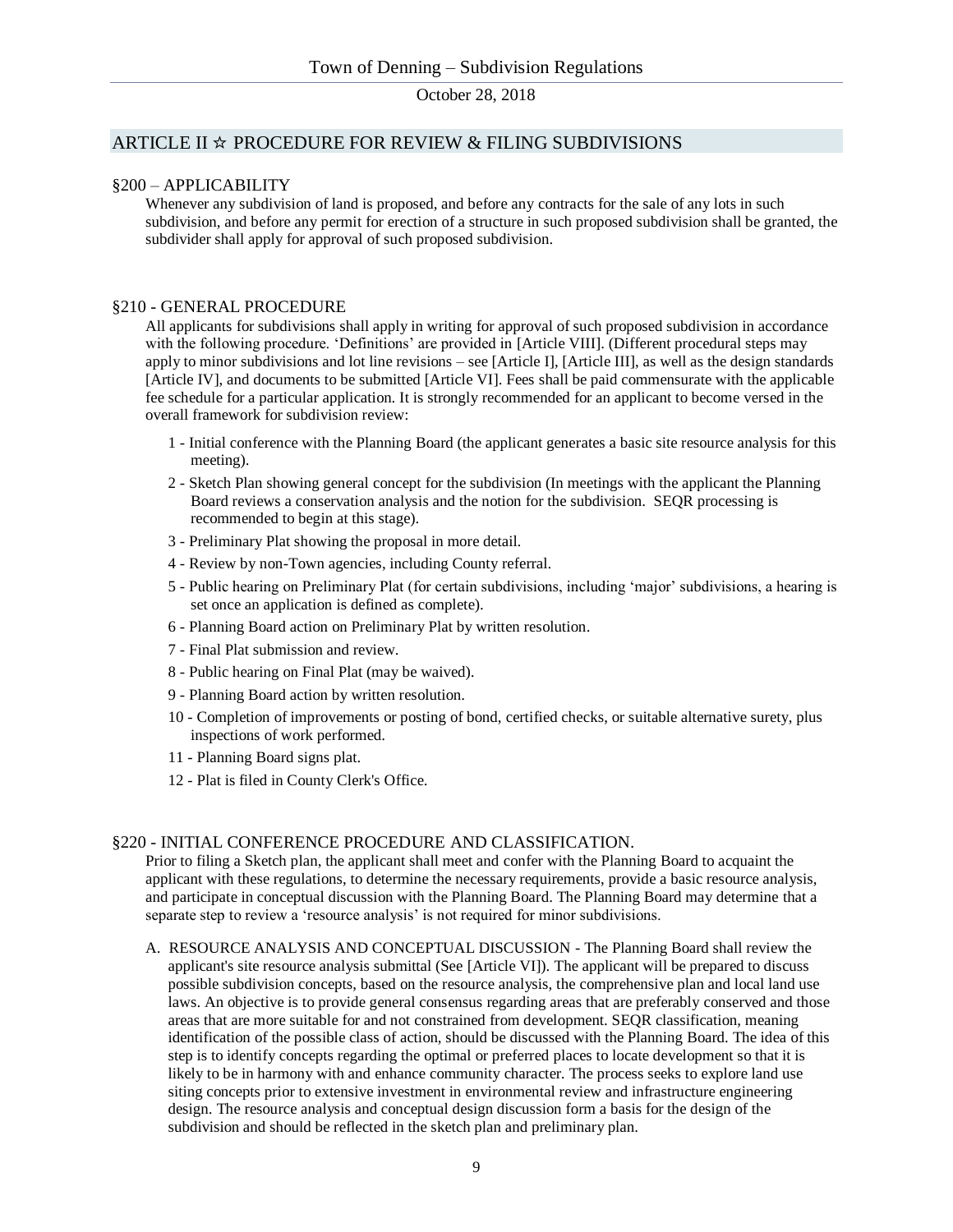#### B. OTHER CONFERENCES

- 1 As the Planning Board works in close conjunction with the Highway Superintendent on many aspects of access and infrastructure design, it is strongly encouraged to involve this official early on in the development process.
- 2 There is referral of certain subdivisions to the Ulster County Planning Board (by adopted resolution 'Minor' subdivisions may be exempted from 'County referral' as explained in the Land Use Referral Guide, 2008 by Ulster County Planning Board). Moreover, under certain conditions, the subdivider may also need approval of the Ulster County Board of Health, County Highway agency, the State Department of Environmental Conservation, New York City Board of Water Supply, and others. Therefore, it is strongly encouraged that the proposed subdivision should also be discussed in advance with these agencies and Ulster County Planning Staff.

## §230 - SKETCH PLAN PROCEDURE

Prior to filing a Preliminary Plat, the subdivider or his duly authorized representative, shall submit a Sketch Plan showing the conservation analysis and a basic proposed subdivision layout and other information required in the documents to be submitted [Article VI].

- A. AFTER SUBMISSION OF THE SKETCH PLAN The Planning Board may schedule a field trip to the site to be accompanied by the subdivider. To facilitate the inspection of the site, the subdivider shall have the center line of any proposed streets or rights of way marked by temporary stakes. With the information on the preferably conserved areas there shall be exploration of possible ways to provide careful access connections to the parts of the site that may be considered more suitable for development.
- B. SEQR It is encouraged for the Planning Board to initiate SEQR at this stage. An applicant may request in writing that the Planning Board hold-off on producing its recommendations concerning a Sketch Plan action during SEQR processing, until there is a determination that an action is Type II, there is negative declaration, or issuance of a findings statement.
- C. REVIEW OF SKETCH PLAN Within sixty-two 62 days of the official date of submission of the Sketch Plan, the Planning Board shall determine whether the proposed submission, or as modified, meets the objectives of these regulations. It shall categorize whether the application should proceed as a 'minor' or 'major' subdivision. These findings should be generated through a vote of the Board and, at a minimum, be stated in its meeting minutes.

#### §240 - PRELIMINARY PLAT PROCEDURE

A Preliminary Plat shall then be prepared and the required copies submitted showing in more detail how the subdivision is to be designed, details of construction, any proposed covenants and other items required in [Article VI]. Given the highly variable topography of the Town, it is a policy to obtain a variety of details about the proposed form and layout of the subdivision at this stage.

- A. PUBLIC HEARING AND SEQR The provisions pertaining to SEQR, public hearings, notices and decisions shall be followed as provided in §276 of the Town Law.
	- 1 If SEQR is performed at this stage 'completeness' is defined to require either issuance of a negative declaration or a findings statement. Furthermore, this determination should be made based on the receipt of all information required in [Article VI]. Completeness should be defined through a vote of the Board.
	- 2 A PUBLIC HEARING shall be held within sixty-two (62) days after the Preliminary Plat is determined complete by the Planning Board. A hearing shall be advertised at least once in a newspaper of general circulation in the town at least five (5) days before such hearing. The Planning Board shall act in writing within sixty two (62) days of the close of the hearing to approve, with or without modification, or disapprove the Preliminary Plat. This period may be extended by mutual consent of the owner and the Planning Board. Failure of the Planning Board to act within sixty two (62) days shall constitute approval.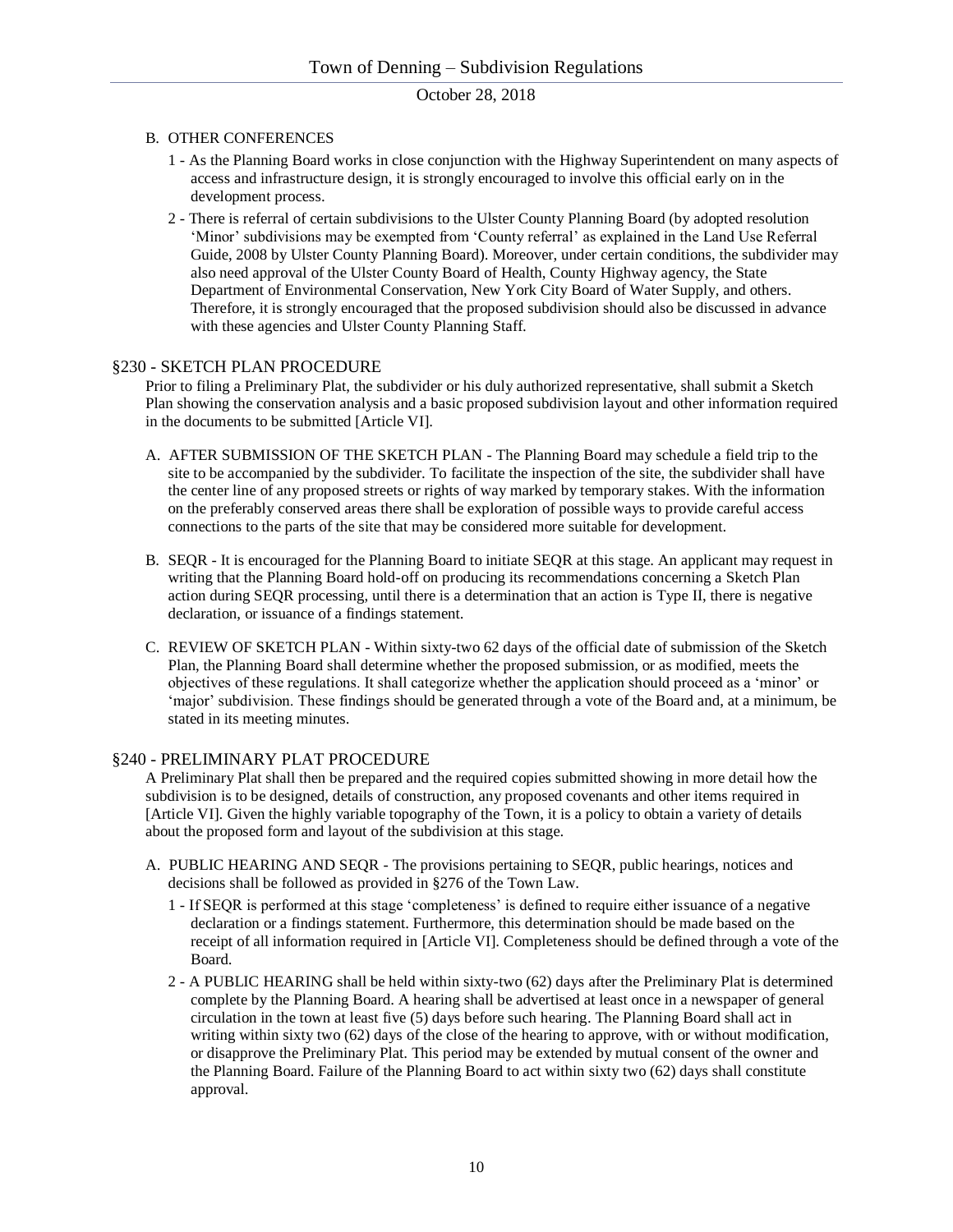- B. COUNTY REFERRAL Unless a referral is required by the local Planning Board, according to a local resolution adopted by the Planning Board in May 2009 and subsequently confirmed by the Ulster County Planning Board (hereafter UCPB) the referral of 'minor' subdivisions is not subject to the County land use referral process. A formal application is referred to UCPB at the point that an application is considered complete or a public hearing is scheduled. Actions may not proceed until the time minimum set for response to referral has elapsed. Depending on the comments from UCPB, the vote or resolution of the Planning Board may require a supermajority for favorable passage.
- C. OTHER AGENCY REVIEW Where review is required by other agencies such as the Ulster County Health Department and New York City Board of Water Supply, tentative written recommendations of these agencies shall be filed by the Subdivider with the Planning Board.
- D. STUDY OF PRELIMINARY PLAT The Planning Board shall study the practicability of the Preliminary Plat taking into consideration the requirements of the community, UCPB comments, and the best use of the land being subdivided. Particular attention shall be given to the arrangement, location, and width of streets, access, the relation to the topography of the land; water supply, sewage disposal, and drainage; lot sizes; shape and arrangement; the future development of adjoining lands as yet unsubdivided; and the requirements of the Comprehensive Plan, the Official Map, Zoning Regulations, and other matters enumerated in Section 277 of the Town Law.
- E. RECORD OF ACTION ON PRELIMINARY PLAT Approval with or without modification shall be by resolution and noted on five (5) copies of written decision attached to the Preliminary Plat and referenced with any statement of conditions. One (1) copy shall be returned to the applicant; one (1) to Town Clerk; one (1) to Building Inspector; one (1) to the Highway Superintendent; and two (2) shall be retained by the Planning Board. The grounds for a modification if any, or the grounds for disapproval, shall also be stated upon the records of the Planning Board. Within five (5) business days of the approval of the Preliminary Plat it shall be certified by the Clerk of the Planning Board as granted preliminary approval, copy filed in said Clerk's office, with the Town Clerk, and a certified copy mailed to the owner(s).
	- 1 The decision should discuss the character of the subdivision and the extent and amount of the required improvements. It shall identify waivers and conditions which have been granted consistent with public health, safety, and welfare. It shall also identify the amount of all surety therefore which it will require as prerequisite to the approval of the subdivision plat.
	- 2 Conditional approval of a preliminary plat shall not constitute approval of the subdivision plat. Rather, it shall be deemed as an expression of approval of the design submitted on the preliminary plat as a guide to the preparation of the next stage plat, which will be submitted for approval of the Planning Board and for recording with the County Clerk upon fulfillment of the requirements of these regulations and any established stipulation provided in the conditional approval, if any. Prior to approval of the subdivision plat, the Planning Board may require additional changes as a result of further study of the subdivision in final form or as a result of new information obtained at a public hearing.

#### §250 - FINAL PLAT PROCEDURE

A resolution of approval, or resolution of conditional approval, shall duly authorize and empower an officer of the Planning Board to sign the Plat for recording with the County Clerk. However, a conditional final plat shall not be signed until the subdivider has complied with [Article V] of these regulations concerning the procedure for carrying out required physical improvements. The main point of [Article V] is to ensure that all infrastructure is built as approved, receives sign-offs, performs as expected, and conforms to and satisfies any outstanding stipulations or conditions.

#### A. PROCEDURE TO REVIEW AND CONSIDER FINAL PLAT

- 1 Within six (6) months after the approval of the Preliminary Plat, the subdivider shall file the Plat in final form with the Planning Board, accompanied by required fees and information required in [Article I]. If the Final Plat and accompanying materials are not submitted within six (6) months, approval of the Preliminary Plat may be revoked by the Planning Board.
- 2 Within sixty two (62) days of the submission of a complete plat in final form for approval by the Planning Board a hearing shall be held by the Planning Board, which hearing shall be advertised at least two consecutive weeks in a newspaper of general circulation (paper of record) in the town with the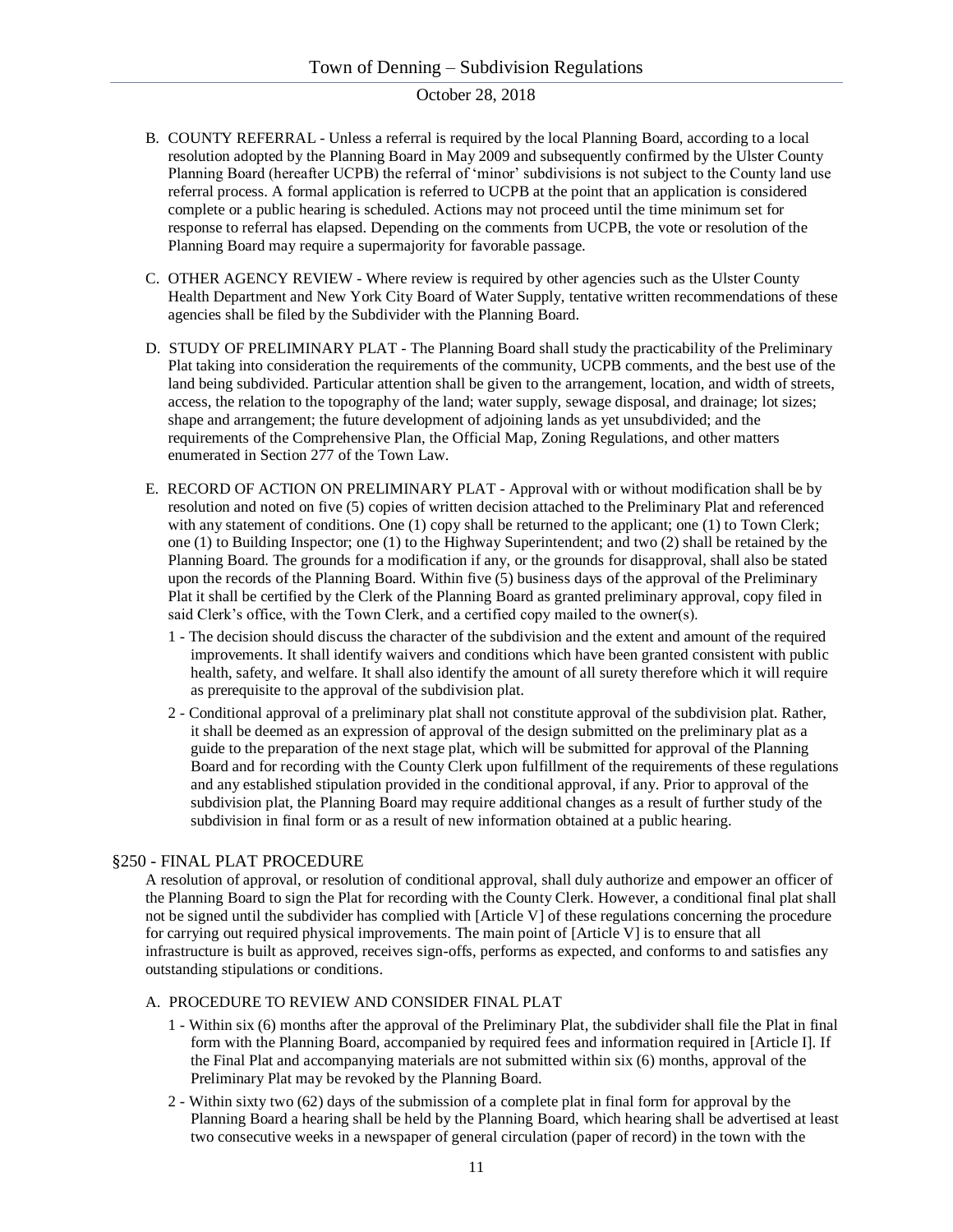second notice occurring at least five days (5) before such hearing. If the planning board deems the Final Plat to be in substantial agreement with a Preliminary Plat approved under [§240] and modified in accordance with requirements of such approval and if such Preliminary Plat has been approved with modification, the Planning Board may waive requirement for such public hearing.

- 3 If such board determines that an Environmental Impact Statement is required, and a public hearing is held on the Draft Environmental Impact Statement, the Final Environmental Impact Statement shall be filed within forty-five (45) days following the close of such public hearing in accordance with the provisions of the SEQR. If no public hearing is held on the Draft Environmental Impact Statement, the Final Environmental Impact Statement shall be filed within forty-five (45) days following the close of the public hearing on the final plat.
- 4 Within thirty (30) days of the filing of the Final Environmental Impact Statement, the Planning Board shall issue findings on such Final Environmental Impact Statement and shall by resolution conditionally approve, with or without modification, disapprove, or grant final approval and authorize the signing of such plat.
- 5 If the Planning Board is not lead agency, and if an environmental impact statement is required, the Planning Board shall make its own findings and its decision on the final plat within sixty-two (62) days after the close of the public hearing on such final plat or within thirty (30) days of the adoption of findings by the lead agency, whichever period is longer. The grounds for a modification, if any, or the grounds for disapproval shall be stated upon the records of the Planning Board.

## B. PLANNING BOARD ACTION

- 1 The Planning Board shall by written resolution conditionally approve with or without modification, disapprove, or grant final approval and authorize the signing of such plat. The time for action is influenced by SEQR. [Article V] defines the required improvements and procedures for implementing a subdivision.
- 2 Notwithstanding the foregoing provisions, the time in which a Planning Board must take action on such a plat, may be extended by mutual consent of the owner and the Planning Board. Such extension should be in writing and should be by a vote of the Planning Board reflected in the meeting minutes. In the event a Planning Board fails to take action on a Final Plat within the time prescribed therefore, the plat shall be deemed approved and a certificate of the clerk of the town as to the date of submission and the failure to take action within such prescribed time shall be issued on demand and shall be sufficient in lieu of written endorsement or other evidence of approval herein required.
- C. CONDITIONAL APPROVAL In the event the required improvements according to these regulations or other conditions set forth by the Planning Board are not complete at the time of submission of the Final Plat, the Planning Board may conditionally approve the Final Plat. Upon completion of such requirements the plat shall be signed by the duly authorized officer of the Planning Board as specified in [§530]. Conditional approval of a Final Plat shall expire within one hundred eighty (180) days after the date of the resolution granting conditional approval unless such requirements have been certified as completed. The Planning Board may extend this time up to two additional ninety (90) day periods. The applicant should consider whether the physical improvements necessary to complete a subdivision can reasonably be expected to be completed in the six (6) month period that is available. It shall be incumbent on the applicant to keep the Planning Board abreast of the buildout.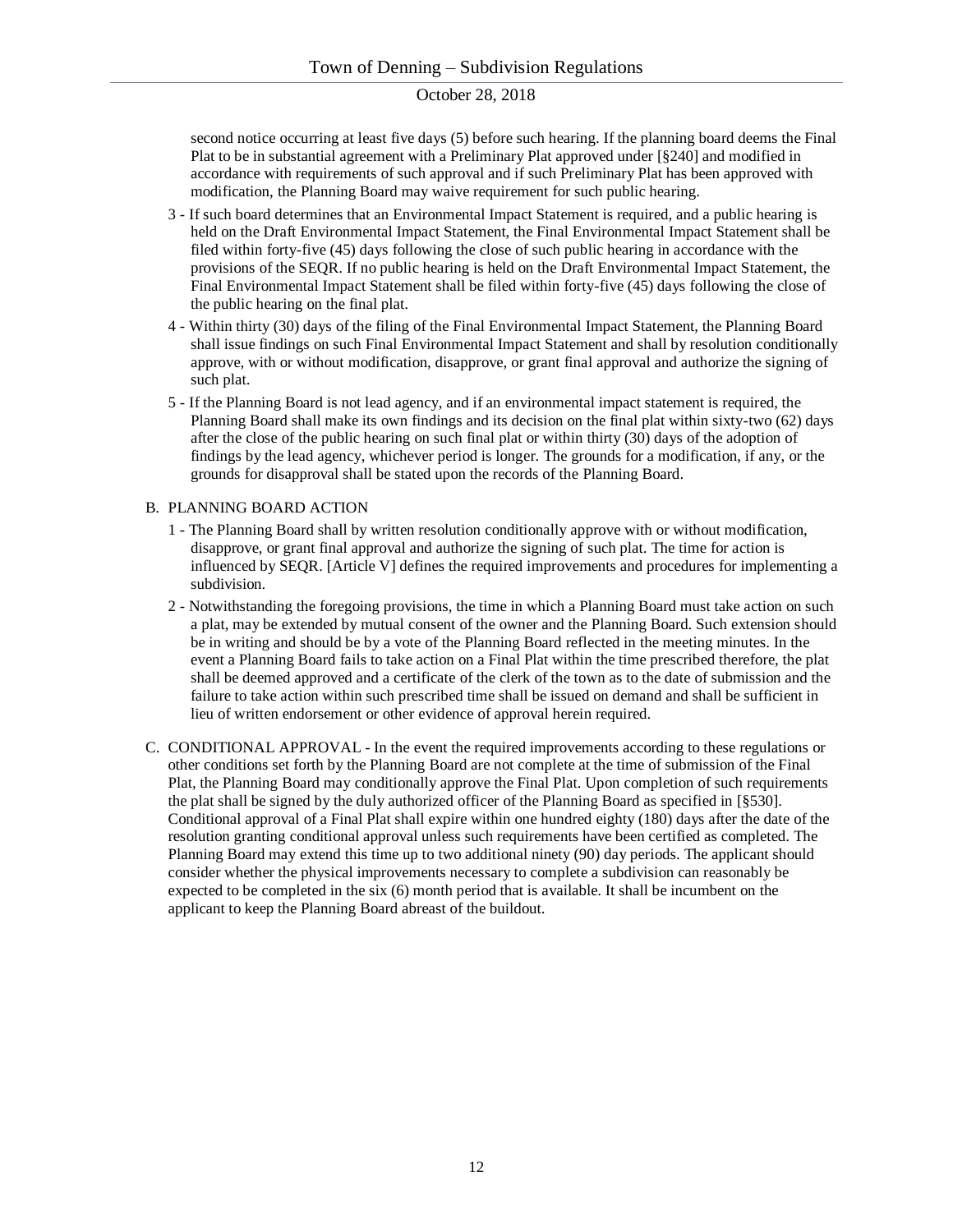# ARTICLE III ☆ PROCEDURE FOR MINOR SUBDIVISIONS

#### §300 - MINOR SUBDIVISION INTENT

These procedures and requirements shall apply to minor subdivisions only (see Definitions). Minor subdivisions involve limited construction of new public infrastructure, but may involve the platting of a private, low volume, joint access Right(s)-of-Way (see Zoning Definitions) serving no more than four (4) lots, provided there are adequate on-going controls. When a Minor Subdivision requires a Zoning approval, it is encouraged to allow time for the joint processing of dual reviews, if applicable.

## §310 - REQUIREMENTS FOR MINOR SUBDIVISION

- A. A sketch plan review is required for a minor subdivision.
- B. The contents of a minor subdivision shall consist of items called for in [Article VI] and the final plat shall be consistent with [§650 B].
- C. An applicant is required to comply with SEQR.
- D. A public hearing may be required for minor subdivisions.
- E. By adopted local resolution, referral to the County Planning Board is not required, particularly if new public infrastructure is not proposed, and site access requirements are reviewed by the Town Planning Board. Likewise, a preliminary plat is not requisite.
- F. The final plat, suitable for filing in the Office of the Ulster County Clerk, and as required by New York State Law, shall be submitted as drawn by a licensed surveyor in the form and number of copies identified in [Article VI]. The applicant shall agree to the standards imposed by the Planning Board, including any linked Zoning approvals, and, as evidence of compliance, shall sign a 'statement of compliance'. This agreement shall explain the development intent, stipulations, legal restrictions and approvals, and Right-of-Way, if applicable, and shall be notarized and filed with the Planning Board and the Office of the Ulster County Clerk within sixty (60) days of the Planning Board's Final Approval.

#### §320 - REVIEW CRITERIA

- A. The sketch plan shall be used in determining the number of lots permitted, not exceeding the Minor threshold.
- B. All lots not fronting on an adequately accessible, existing public Highway must have a local Planning Board approved right-of-way for access (See [Zoning Law - Article VII §300 and §300, et al]).
- C. Provisions shall be made for the proper installation of utilities, with the establishment of easements, acceptable to the Planning Board and the utility company having jurisdiction. It is encouraged to situate utilities within the subdivision, and where possible within the minimum fifty-foot (50) right-of-way.
- D. Provision shall be made for the proper installation of sanitary sewers, with documentation as may be required by the New York State Department of Health, New York City Bureau of Water Supply, or Ulster County, as applies, along with a soils evaluation by the test pit method and/or other required supplemental data relating to sewage disposal.
- E. Provision shall be made for proper drainage design, including as required by DEC and New York City Bureau of Water Supply.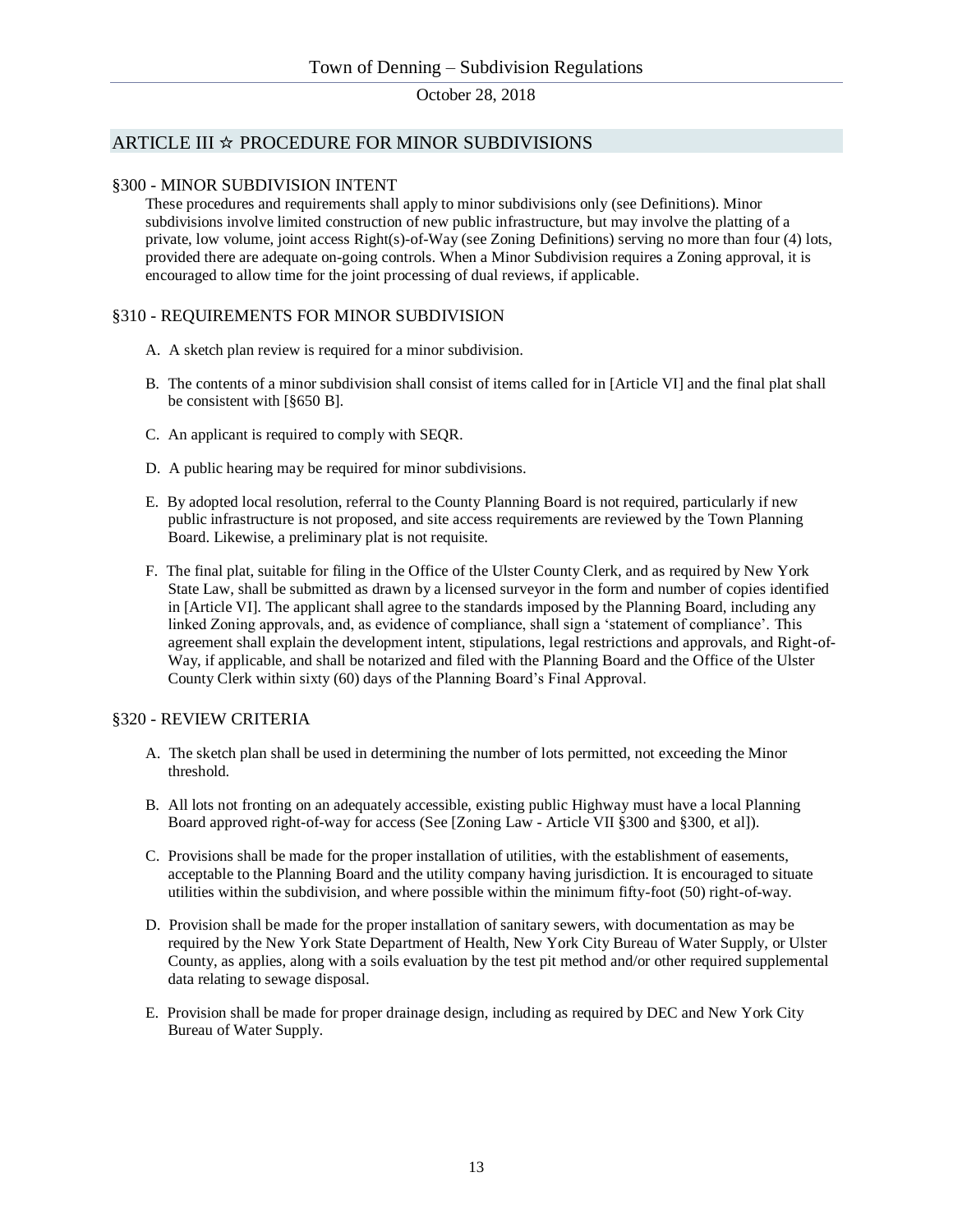# ARTICLE IV ☆ GENERAL REQUIREMENTS & DESIGN STANDARDS

#### §400 - GENERAL

- A. CHARACTER OF LAND Land to be subdivided shall be of such character that it can be used safely for building purposes without danger to health or peril from fire, flood or other menace. In Denning there is a high incidence of slopes which have potential to be subject to erosive forces. Rugged topography provides for channelization of stormwater; therefore, the management of stormwater is of paramount concern.
- B. CONFORMITY TO OFFICIAL MAP AND TOWN COMPREHENSIVE PLAN Subdivisions shall conform to the Official Maps of the Town and Ulster County and shall be in harmony with the Comprehensive Plan.
- C. PRESERVATION OF NATURAL COVER Land to be subdivided shall be laid out and improved in reasonable conformity to existing topography in order to minimize grading, cut and fill, and to retain, insofar as possible, the natural contours, limit storm water runoff, and conserve the natural cover and soil. It is preferred for disrupted soils to remain on-site.
- D. PRESERVATION OF EXISTING FEATURES Existing features which would enhance the attractiveness of the site or the community as a whole, such as watercourses, ponds, historic places and similar irreplaceable assets, and in some cases trees, shall be preserved insofar as possible through harmonious design of the subdivision. The Planning Board should consider quidance in the community comprehensive plan, the sketch plan (if applicable), and regional plans in making this determination.
- E. SPECIFICATIONS FOR STREETS AND REQUIRED IMPROVEMENTS All streets and other required improvements shall be constructed or in¬stalled to conform to Town specifications. See also The Town of Denning 'Highway, New Road, and Access Standards on file with the Town Clerk.
- F. ACCESS All lots shall front on a public Highway, or receive access over an approved private right-ofway. Nothing herein shall be construed as limiting the Planning Board from setting conditions upon the layout and development of driveways and joint access rights of ways in the interest of public health and safety (See Zoning).
- G. WATER SUPPLY There is local interest in water sources and wells. It is requested that for any new lot the subdivider provide data and logs on well location, depth, flow, etc. Furthermore, when any State or regional agency requires well information, on location, flow, etc., for regulated water supplies or systems, all such documentation shall also be submitted to the Town, including for Ulster County-regulated wells in realty subdivisions, or pubic water systems covered by New York State Public Health Law, or those subject to State Department of Environmental Conservation public water supply withdrawal requirements.
- H. DESIGN GUIDELINES the Planning Board may adopt recommended standards for the design and buildout of subdivisions.

#### §410 - STREETS

- A. GENERAL PLANNING STANDARDS The circulation system shall be coordinated so as to compose a safe and convenient system, suitably located, of sufficient width, and adequately improved to accommodate prospective traffic, drainage, and to afford satisfactory access to police, fire fighting, emergency response, snow removal, and road maintenance equipment.
- B. STREET LAYOUT All streets shall be properly related to the Comprehensive Plan and in conformance with the Official Map. The arrangement, character, width, grade and location shall be considered in relation to the proposed uses of the land to be served and the character of the area.
- C. RELATION TO TOPOGRAPHY Streets width, grade and location shall be logically related and conform insofar as possible to the original topography.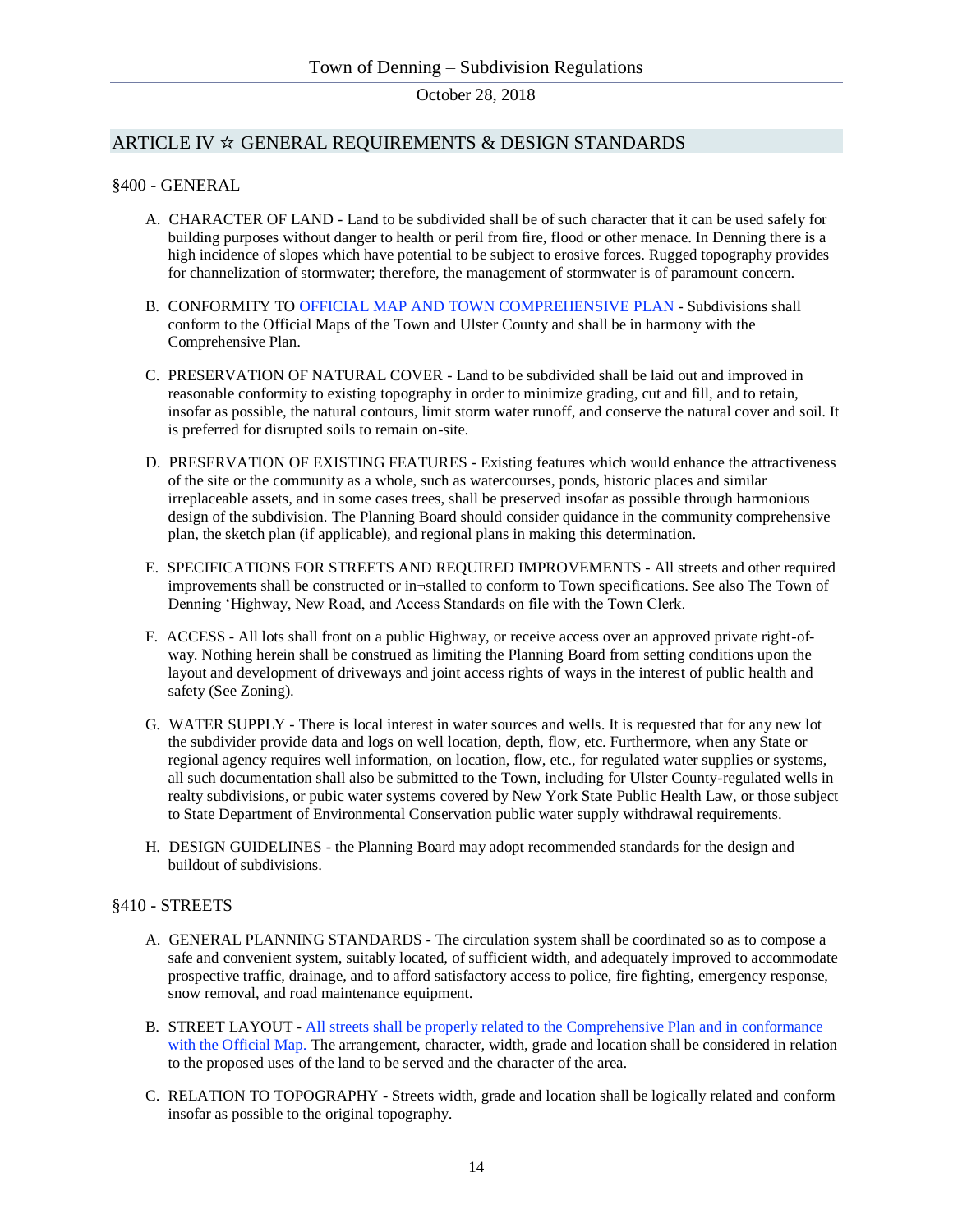- 1 A. Proposed streets (and right-of-ways) shall be arranged to obtain building sites at or above the grade of the street.
- 2 A combination of steep grades and sharp curves should be avoided.
- D. NEW STREETS New streets should have a location outside of floodplain unless a safe and suitable means of alternative access is available consistent with local and regional policies and hazard plans. Until the subdivision road is constructed, dedicated to the Town, and accepted by the Town Board prior to final plat approval; or the subdivision road is dedicated to the Town and accepted by the Town Board and conveyed after final inspection and posting of a maintenance bond before the last lot is sold, new road and rights of way remain private and will be owned and maintained in accordance with a plan approved by the Planning Board. Such road shall be maintained in accordance with the terms of a road maintenance agreement which provides for sharing obligations and costs of repair and maintenance. This agreement shall be executed by the owners of all lots and properties to which access is obtained by use of said road. The agreement shall run with the land and be binding on the owners, the successors, distributees and assigns and shall be recorded in the office of the County Clerk simultaneously with the filing of the approved subdivision plat. This means that when any road is dedicated to the Town, the subdivision application must address the contingency of the Town Board's refusal to accept and the Planning Board must address that contingency in its decision. The subdivider is responsible for maintenance of all subdivision roads until conveyance to the Town or another entity.
- E. CONTINUATION OF STREETS AND RIGHTS-OF-WAYS INTO ADJACENT PROPERTY Streets shall be arranged to provide for the continuation of principal streets between adjacent properties where such continuation is necessary for safe and convenient movement of traffic, effective fire protection, efficient provision of utilities, and particularly where such continuation is in accordance with the Town Comprehensive Plan and official map.
	- 1 Reserve strips controlling access to streets shall be prohibited except where their control is placed with the Town under conditions approved by the Planning Board.
	- 2 If adjacent property is undeveloped and the street must temporarily dead-end, the right-of-way shall be extended to the property line. A temporary turnaround shall be provided on all temporary dead-end streets, with a note on the Plat that land outside the normal street right-of-way shall revert to abutting properties.

#### F. TREATMENT OF MAJOR & COLLECTOR STREETS

- 1 In Residential Areas -- Where a subdivision abuts or contains an existing or proposed major street, the Planning Board may require marginal access streets, reverse frontage with screen planting contained in a non-access reservation along the rear property line, or such other treatment as may be necessary for adequate protection of residential properties and to separate through and local traffic.
- 2 In Business Areas -- In areas zoned or designed for commercial or mixed use, or where a change of zoning is contemplated for these uses, the Planning Board may require that a service road be constructed, to assure the free flow of through traffic, and to provide adequate and safe parking space.

#### G. DEAD END STREETS

- 1 Permanent cul-de-sacs shall normally not exceed seven hundred and fifty (750) feet in length as public streets in order to provide for effective management of Town assets. No permanent dead-end street may be constructed having more than seven (7) building lots.
- 2 A depth suitable for an adequate building lot may be required to be retained between the terminus of the road and adjoining property.
- 3 A turnaround with a minimum right-of-way radius of 50 feet and a pavement radius of (40) fifty feet, shall be provided at the end of permanent dead-end streets.
- H. CONTINUATION OF STREETS (AND UTILITIES) INTO ADJACENT PROPERTY If an adjacent property has undeveloped buildable area potentially capable of new development and a street is laid out as a temporary dead-end, an adequate width right-of-way reservation shall extend to the property line (and be shown on the plat) plus an adequate temporary turn-around shall be built.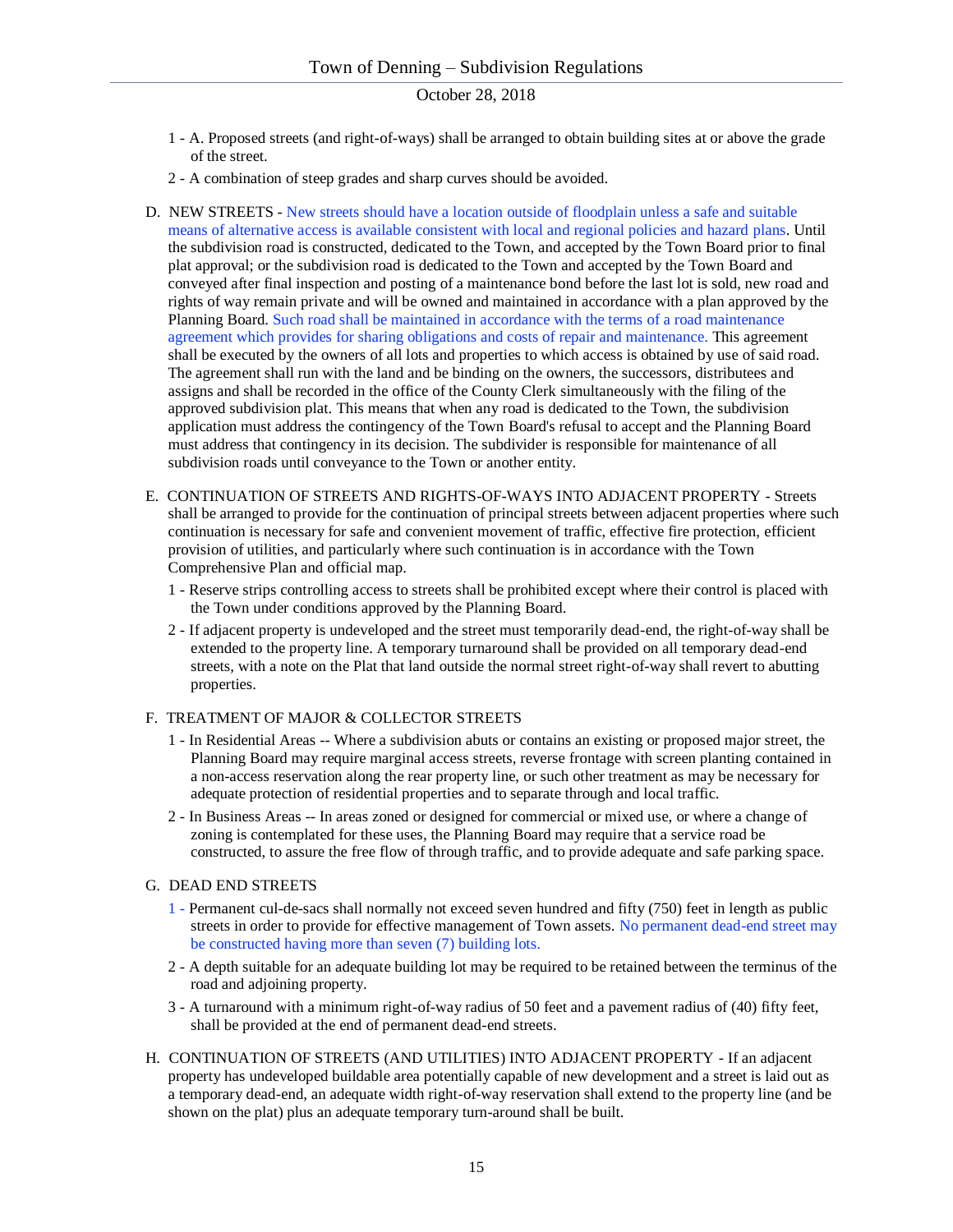#### I. STREET NAMES & SIGNS

- 1 All streets shall be named subject to the approval of the Planning Board. Names shall be sufficiently different in sound and spelling from other street names in the Town, Ulster and Sullivan Counties in order to avoid confusion. A continuation of an existing street shall bear the same name. As a general policy, the use of personal names for new roads is discouraged. Historical names or ones appropriate to the particular development or general neighborhood are preferred.
- 2 Applicants shall install Town standard street signs that identify the range of house numbers accessible from the intersection.
- J. DESIGN SPECIFICATIONS AND STANDARDS FOR STREETS More detailed standards and street specifications are provided in the 'Town of Denning Highway, New Road & Access Standards'.

## §420 – INTERSECTIONS

- A. DESIGN Intersections of major streets by other streets shall be at least 800 feet apart. Outside the hamlet areas, cross (four-cornered) street intersections shall be avoided, except at important traffic intersections. A distance of at least 250 feet shall be maintained between offset intersections. Within 40 feet of an intersection, streets shall be approximately at right angles, and grades shall be limited to one and a half (1½) percent. Street corners will be rounded by 25-foot radius curves at the property line.
- B. VISIBILITY AT INTERSECTIONS Within the sight triangle formed at corners by the intersecting street center lines, for a distance of 75 feet from the intersection and diagonal connecting the end points of these lines, visibility for traffic safety shall be provided by excavating, if necessary. Nothing in the way of fences, walls, hedges or other landscaping shall be permitted to obstruct such visibility. An easement for the enforcement of this provision shall be granted to the owner of the street and notation to this effect made on the Subdivision Plat. (See also 'definitions').

# §430 - BLOCKS AND LOTS

- A. PROVISION FOR FUTURE RESUBDIVISION Where a tract is subdivided into lots with buildable area substantially larger than the minimum required in the zoning district, the Planning Board may require the streets and lots to be laid out so as to permit logical future subdivision and/or road and appurtenant infrastructure improvements.
- B. BLOCKS Block dimensions shall generally be 400 to 1,200 feet. In general block width should not be less than twice the normal lot depth.
- C. BUILDABLE LOTS The lot size, width, depth, shape and arrangement shall be appropriate for the type of development, zone, and use contemplated, and shall be such that there will be no foreseeable difficulties, for reasons of topography or other conditions, in securing building permits to build in compliance with the Zoning Ordinance, or in providing access to buildings on such lot(s) from an approved street. In all areas, but particularly in hamlets, there should be confirmation that there is adequate soils capabilities and separation for sanitary waste disposal and drinking water supply.
- D. LOT GEOMETRY While lots with uniform geometry and layout may be desirable, it is contemplated that irregularly shaped lots may be configured to aid the retention of undisturbed, or minimally disturbed open space, while still considered buildable and conforming with zoning. Generally, lots shall be of a depth as not to encourage the later creation (subdivision) of a second building lot at the front or rear in a major subdivision. The intent for large remainder areas should be discussed with the Board during review.
- E. DOUBLE FRONTAGE LOT Dimensions of corner lots shall be large enough to allow for erection of buildings, observing the minimum front yard setback from both street right of ways.
- F. SIDE LOT LINES Side lot lines should be at right angles to street lines unless a variation from this rule will give in the opinion of the Planning Board a better street, lot, or open space plan. Lot lines shall coincide with municipal boundaries.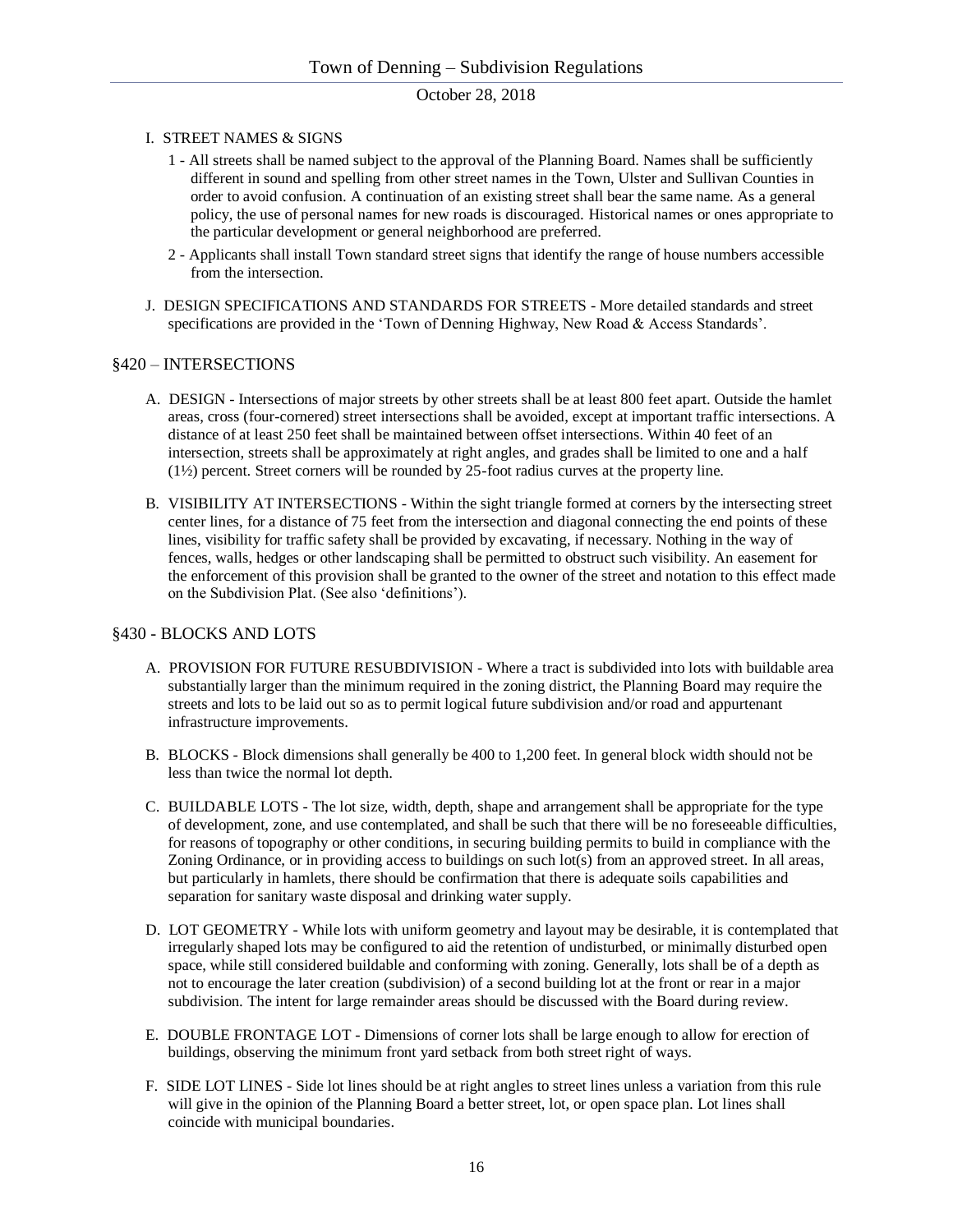- G. RIGHT OF WAY VIS-A-VIS LOT LINE Where extra width has been dedicated for widening an existing street or right-of-way, lot lines shall begin at such extra width (new proposed outer edge).
- H. OPEN SPACE DEDICATIONS A final plat may designate a perpetual open space lot provided the plat filed with the County Clerk is clearly labeled.
- I. PROHIBITION ON FUTURE RESUBDIVISION When a variance or significant flexibility (defined as the grant of multiple substantial waivers) in lot arrangement is allowed in order to achieve a buildable lot, there should be a note on the plat indicating that future subdivision is prohibited.

#### §440 - ACCESS

- A. ACCESS FROM MAJOR STREETS Lots shall generally not have their vehicular access from a new major street (in order to ensure traffic safety). Where driveway access from an existing major street may be necessary for several new adjoining lots, the Planning Board may require that such lots be served by a combined joint access right-of-way in order to limit possible traffic hazard on such street.
- B. ACCESS ACROSS A WATERCOURSE Where a watercourse separates the buildable area of a lot from the access street, provision shall be made for the installation of a culvert or other structure, of a design approved by the Town Engineer. New York City DEP approvals are also likely to be required.
- C. WIDENING OR REALIGNMENT OF EXISTING STREETS Where the subdivision borders an existing street and additional land is required for realignment or widening of such street as indicated on the Official Map, or Town Development Plan, or if there is an identified need based on a consultation with the Highway Superintendent, the Planning Board may require that such areas be indicated on the Plat and marked "Reserved for Street realignment (or Widening) Purposes."

#### §450 - WATER BODIES

If a tract being subdivided contains a water body or portion thereof, lot lines shall be so drawn as to distribute the Sustained ownership of the water body among the fees of the adjacent lots. The Planning Board may approve an alternate plan whereby the ownership of and responsibility for safe maintenance of the water body is so placed that it will not become a Town responsibility. The Town does not intend to own water features. Dams in subdivisions must be permitted and inspected to confirm structural integrity, with any designs by a licensed engineer. Maintenance of water bodies/ water courses usually requires a DEP permit. As provided in Zoning Law, there are limits on the minimum lot area that may be satisfied by wetland or land under water.

#### §460 - RESERVATIONS AND EASEMENTS

A. GENERAL - In accordance with Section 277 of the Town Law, the Planning Board may require either the reservation of land for park or recreational purpose or payment of a fee to a trust fund to be used for recreation purposes.

#### B. PARKS & RECREATION

- 1 RESERVATION OF LAND The Planning Board may require the reservation of land for a park or recreational purposes to be reserved on the Plat, but in no case to be more than fifteen (15) percent of the gross area of the subdivision. The location of such reservation shall be in accordance with the Town Development Plan or Official Map, if such exist, or otherwise where the Planning Board shall deem such reservation to be appropriate. In general, such reservations should have an area of at least two (2) acres and be afforded adequate access. The responsibility for maintenance shall be fixed and agreed upon by both the subdivider and the Planning Board.
- 2 PAYMENT OF MONEY IN LIEU OF LAND Unless the Planning Board determines that a suitable park or parks of adequate size should be properly located in any such Plat, the Planning Board may waive the requirement of land reservation, on the condition that the subdivider deposit a cash payment with the Town Clerk in lieu of land reservation. Such payment shall be placed in a trust fund to be used exclusively for the purchase and development of neighborhood sites for parks, playgrounds, or other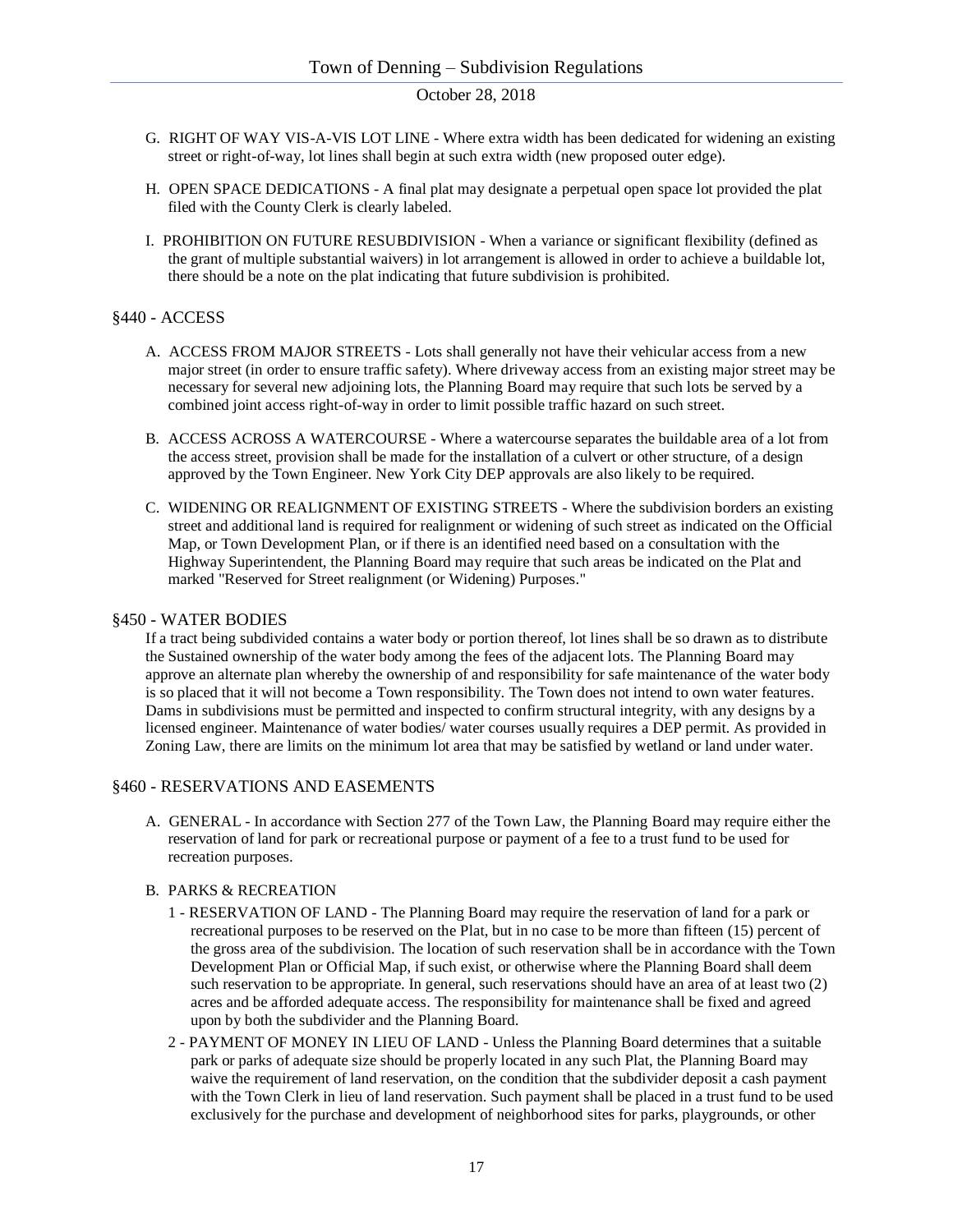recreational purposes. The amount of such payment shall be set in the fee schedule periodically adopted by the Town Board.

- C. EASEMENTS FOR UTILITIES, DRAINAGE, & MAINTENANCE OF SLOPES Where topography or other conditions are such as to make impractical the inclusion of utilities or drainage facilities within the street right-of-way, a minimum perpetual unobstructed easement of at least twenty-five (25) feet in width for such utilities shall be provided across property outside the street lines and with satisfactory access along its length to the street. Such easements should be centered on rear or side lot lines. The dimensions and characteristics of such easements shall be shown on the final plat and where recommended by the Planning Board pins or other suitable markers should be set to define the location.
- D. RESPONSIBILITY FOR OWNERSHIP OF RESERVATIONS Title to all reservations, meaning a piece or strip of land set aside for Town, multiple party control, or for future provision of an easement, if vested in interests other than the subdivider, shall be clearly indicated on the plat.

#### §470 – IMPROVEMENTS

- A. MONUMENTS AND MARKERS Permanent monuments shall be placed at all block corners, angle points, points of curvature and points of tangency in streets, and at intermediate or other points as required by the Town Engineer. In no case shall there be less than four (4) permanent monuments per block. Monuments shall be set so as to prevent movement by frost upheaval and other pressures. Markers of a material, size, and depth suitable to the Town Engineer shall be placed at all points where road and joint access right of way lines intersect plat boundaries and at all lot corners.
- B. OTHER STREET IMPROVEMENTS Existing highways may need to be improved with adequate access and capacity, and there is a need for year-round fire water supplies scatted around town, such as at crossroads within the Town, which minor and major subdivisions should augment and bolster. Except where waivers may be requested, after conferring with the Highway Superintendent, and the Town Board where appropriate, the Planning Board may waive, subject to appropriate conditions, such improvements as it considers are not requisite in the interest of the public health, safety and general welfare or may result in unnecessary hardship. If underground utilities are required by the Planning Board, they should be placed between the paved roadway and street right-of-way line, where possible, to simplify location and repair of the lines. The subdivider shall install underground service connections to the property line of each lot before the street is paved. Such design, grading and improvements shall be approved as to design and specifications by the Town Engineer, who shall require that all pertinent Town standards and specifications be met.

#### §480 - FACILITIES & INFRASTRUCTURE

- A. WATER SUPPLY AND FACILITIES Facilities for water shall be provided in each new subdivision in accordance with the requirements of the appropriate agency having jurisdiction over the planning and installation of these in the area of the subdivision; however, the following minimum requirements of the Town shall be met:
	- 1 Central water supply systems shall be designed with adequate pressures, mains and fire hydrants, such as to meet Association of Fire Underwriters specifications for a class C protected area and all water mains shall be at least six (6) inches in diameter.
	- 2 Any major subdivision contiguous to an existing water district or contiguous to or within a planned expansion of an existing water district shall explore with the planning board whether it is in the public interest to make application to become a part of or to be serviced by the existing district.
- B. SANITARY WASTE A general Town policy is for individual on-site sanitary sewer (septic) Systems within new subdivisions. The potential for public health impacts to public drinking water supplies is a reason to consider shared systems. Facilities for individual septic systems or sewerage treatment shall be provided in each new subdivision in accordance with the requirements of the appropriate agency having jurisdiction; however, the following minimum requirements of the Town shall be met: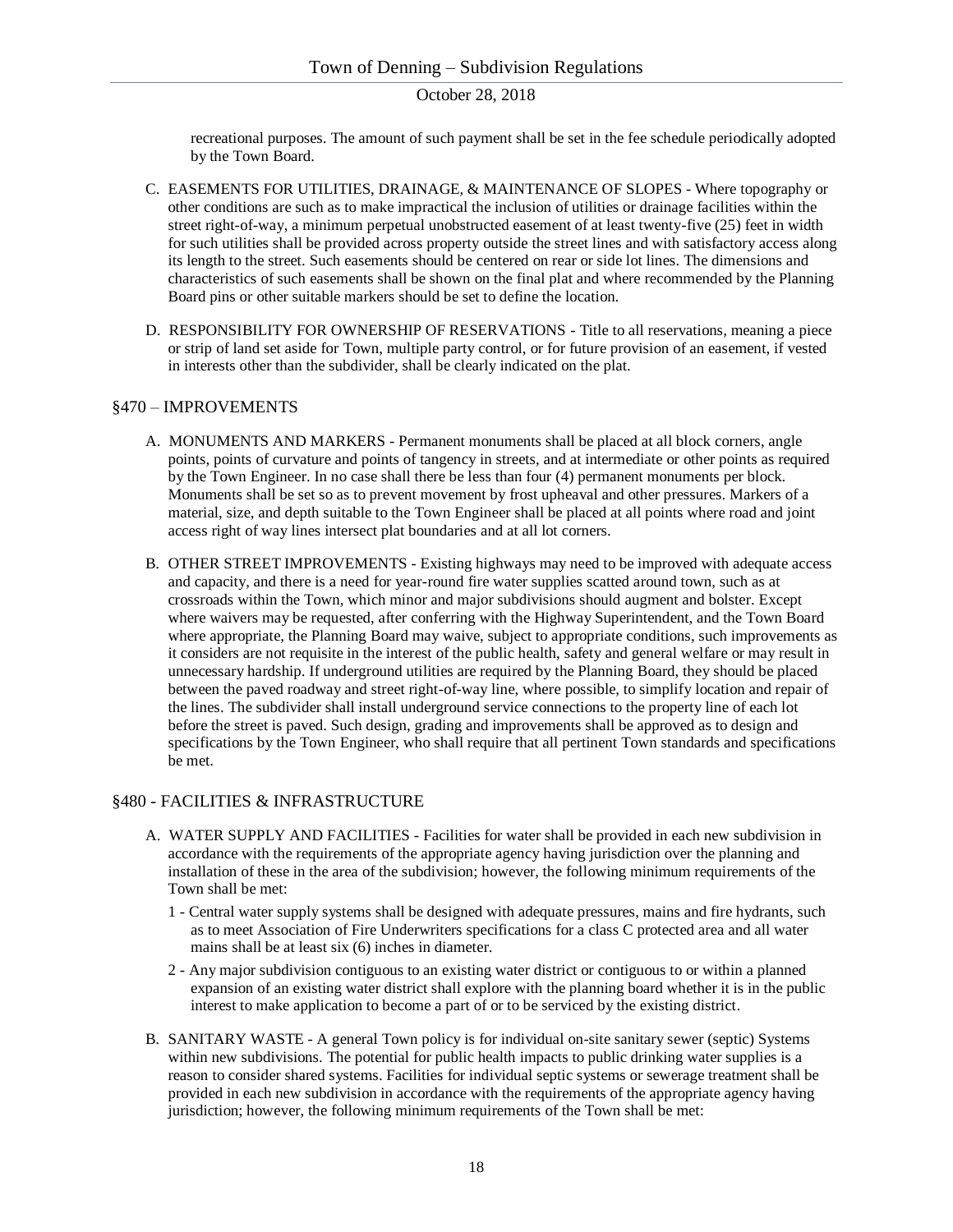- 1 If there is a central sewerage system it shall provide a four (4) inch minimum size connection to each lot.
- 2 Any Major subdivision contiguous to an existing sewer district or contiguous to or within a planned expansion of an existing sewer district shall explore with the Planning Board whether it is in the public interest to make application to become part of or be serviced by such district.

#### C. STORM DRAINAGE FACILITIES & IMPROVEMENTS

- 1 Storm drainage facilities shall provide a clear and protected channel fully adequate to handle runoff from a twenty-five (25) year storm and designed so that heavy runoffs which exceed the capacity of the channels can be handled with least possible damage to improvements, structures, and minimal erosion. Storm drainage facilities shall be designed consistent with Zoning and any applicable State, County, regional, or local laws and regulations. New York City DEP watershed regulations establish thresholds and protocols for stormwater management applicable to many land uses, including subdivisions – see for instance, Section 18-39 'Stormwater Pollution Prevention Plans and Impervious Surfaces' within DEP's Final Regulations. Furthermore, drainage designs should emphasize open drainage design meaning that it is preferred to minimize the utilization of pipes and mechanical structures and rather maximize the potential for overland flow, infiltration, and stormwater diffusion rather than concentration. The Planning Board may require that the subdivider make adequate provision of storm or flood water runoff, diffusion, channels, basins and facilities. Care must be taken to size, design and structure these facilities so that they are likely to withstand major wet weather events.
- 2 The Planning Board shall promote a net zero increase in off-site peak flow of runoff over predevelopment conditions. This standard should apply to all drainage basins and sub-basins on the site, meaning that the water drainage balance shall generally conform to predevelopment conditions. For major subdivisions, design computations and facilities computations shall be submitted to the Planning Board as part of the preliminary stage review of the plat and shall be reviewed by the designated Town Engineer for compliance (who shall consult with the Highway Superintendent).
- 3 Where an existing storm drain system is reasonably accessible, defined as being situated within two hundred and fifty (250) feet of the external boundaries of the site or parcel, the subdivider shall make connection thereto (there may be reasonable exceptions based on existing land use conditions and topography). If it is anticipated that increased runoff incident or attributable to a change brought about by a subdivision will overload an existing downstream drainage facility during a twenty-five (25) year storm, the Planning Board shall not approve the plat until provision has been made for the improvement of said condition. Care should be taken by the applicant to document and define the assumptions regarding the amount of rainfall associated with a 25-year storm event -- rainfall during severe weather events in the Catskills is shown to be higher than in adjacent surrounding areas.
- 4 Subdividers are required to install all necessary storm drains at their expense with structures of a design and specification approved by the designated Town Engineer (who shall consult with the Highway Superintendent). Where a subdivision is traversed by a watercourse, drainage way, channel or stream, there shall be provided a storm water easement or drainage right-of-way as required by the Planning Board or Town Highway Superintendent, which shall be a minimum of twenty-five (25) feet in width.
- 5 If driveway culverts and related facilities are required after a road has been accepted by the Town, installation thereof shall be the responsibility of and the cost shall be paid for by the party making the request, or the owner of the abutting property to be served by such driveway. The Town shall not be responsible for the installation of, or payment for, said culverts.
- D. OTHER UTILITIES The preference is for public utilities situated within right(s) of ways. It is a goal to have adequate space for essential infrastructure within the preferred road cross-section, including the main travel way, shoulder, side slope, storm drainage and utilities without conflicts and with preservation of natural character. With a reasonable basis there may be provision of utility lines outside of or not adjacent to the right of way, in which case an area twenty-five (25) feet wide shall be permanently set aside coincident with the cross-county utility in order to provide for ongoing access and maintenance. If slopes or other natural constraints provide that this width is insufficient, a wider area may be required. The Board may accept assurance from each public utility company whose facilities are proposed to be installed. Such assurance shall be in writing, addressed to the Board, stating that such public utility company will make the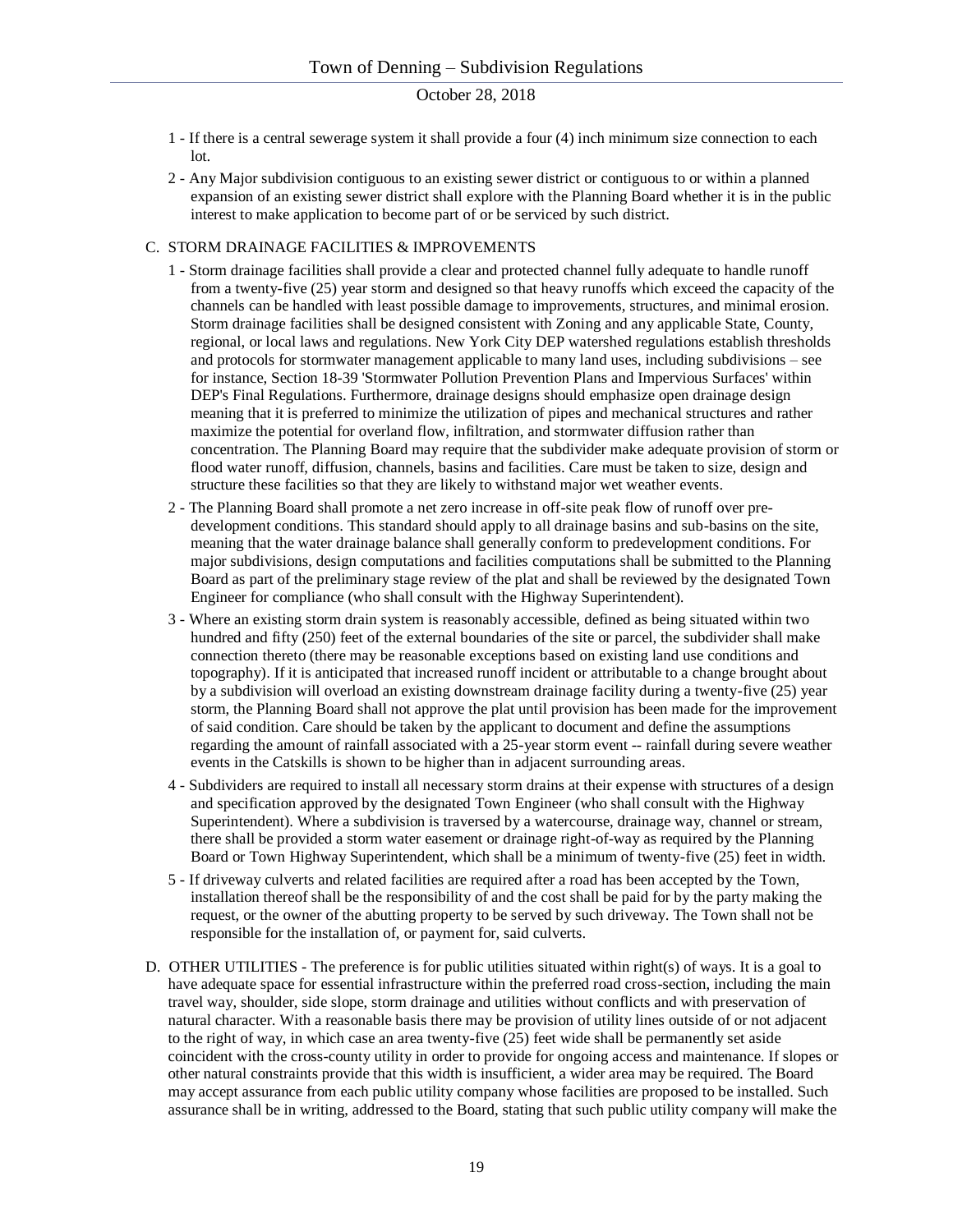installations necessary for the furnishing of its services within a specified time, in accordance with the approved Subdivision Plat.

- E. FIRE SUPPRESSION & EMERGENCY ACCESS
	- 1 For major subdivisions, the installation of easily accessible, year-round dry hydrant(s) and/or a cistern may be required by the Planning Board. Standards in the New York State Building code, of the National Fire Protection Association (NFPA), and/or the Association of Fire Underwriters shall be used for defining the required specification(s).
	- 2 Fire district review. The applicable district chief shall review and provide a recommendation to the Planning Board concerning road and driveway widths, the locations of driveways and parking lots, and the area immediately adjacent to the building envelope for suitability for fire protection and emergency access.

#### §490 - OTHER REQUIREMENTS

- A. SOIL PRESERVATION AND FINAL GRADING Trees and topsoil should not be removed from natural positions except where necessary to the improvement of lots and the construction of roads and related facilities in accordance with the approved plan. Disturbed areas not occupied by buildings or structures or within a road, drainage or utility bed shall be properly graded and seeded.
- B. OTHER IMPROVEMENTS DEEMED APPROPRIATE The Planning Board may require school bus pickup areas, water mains, sanitary sewers, storm drains, and other utilities, including the provision of adequate water supply and pressure for the purposes of fighting a structural fire on the site.
- C. SOLAR ACCESS/ ENERGY EFFICIENCY A basis for Planning Board approval of irregularly shaped lots is the maximization of solar access and energy conservation. Moreover, the Planning Board shall not endorse plats containing stipulations that prohibit the use of solar energy systems.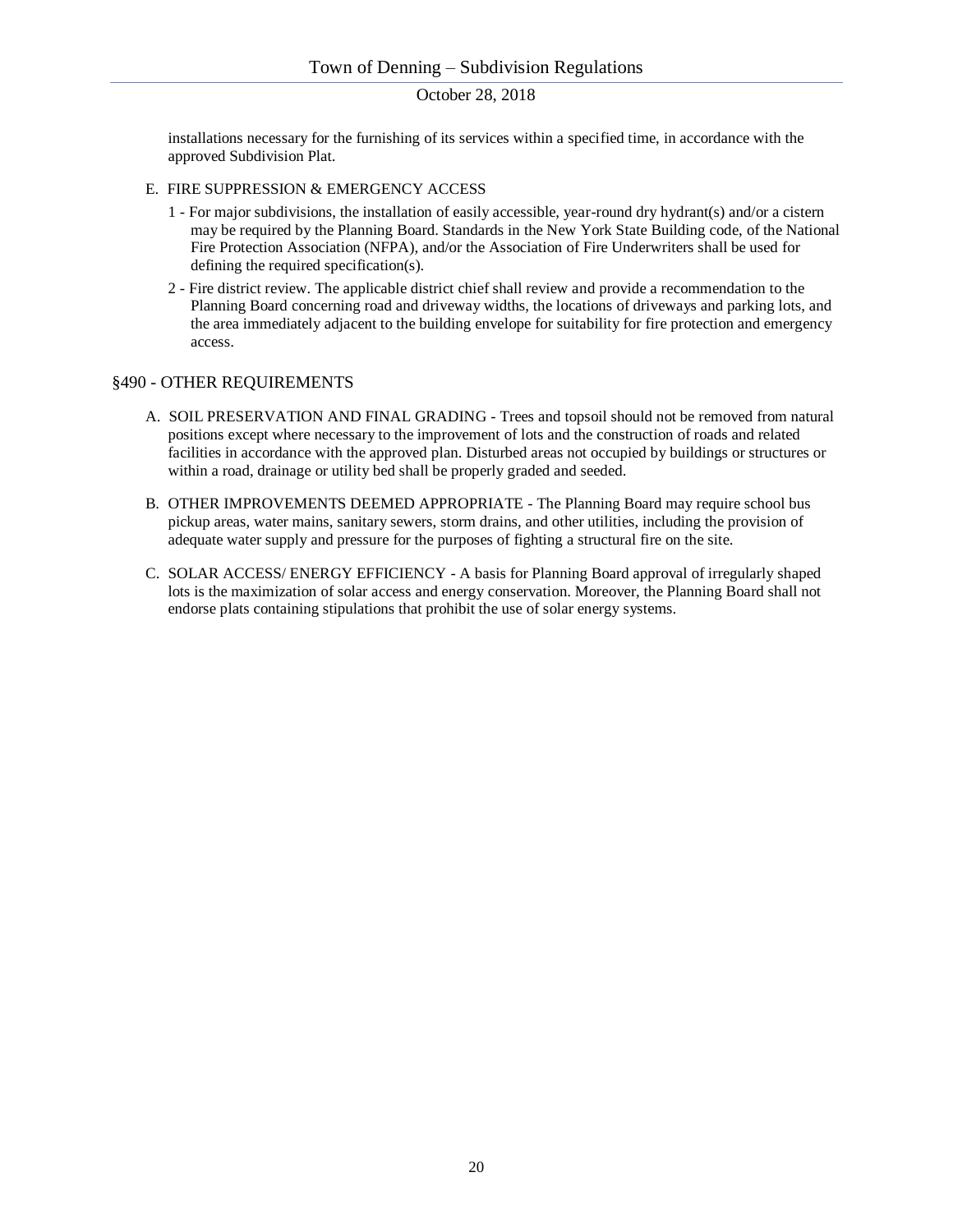# ARTICLE V ☆ REQUIRED IMPROVEMENTS AND PROCEDURE

## §500 - GENERAL INTENT

After adoption of a resolution conditionally approving a subdivision plat the applicant shall be required to complete, in accordance with the Planning Board's decision, all road, drainage and other improvements specified in the resolution approving said plat (or it shall file with the Town Board a bond in an amount fixed by the Planning Board as sufficient to secure to the town the satisfactory construction and installation of the incomplete portion of the required improvements). This section sets forth the requirements for any surety, it discusses approaches to development of the plat in stages, and it reiterates that all required improvements shall be completed as specified by the Planning Board and signed off by the Town's agent(s). All required improvements shall be made by the applicant, at their own expense, without reimbursement by the town or any district therein. In carrying out this section, the town may employ an inspector to act as agent of the Planning Board and/or Town Board for the purposes of assuring the satisfactory completion of improvements required, and shall determine an amount sufficient to defray costs of inspection.

## §510 - REQUIRED IMPROVEMENTS

- A. SCHEDULE The subdivider shall meet with an Engineer or other designated agent representing the Town to develop a schedule, so that at the time each improvement is installed and upon its completion, adequate inspections can be made. While it may be approximate, the schedule will be submitted in writing to said town agent and the planning board.
- B. "AS BUILT" DRAWINGS NECESSARY The required improvements shall not be considered to be completed until the installation of the improvements has been approved by the Town Engineer (and the Highway Superintendent) and a map satisfactory to the Planning Board has been submitted indicating the actual location of all required improvements and monuments marking all utilities as actually installed. If the subdivider completes all required improvements according to [§520 A.2], then said map shall be submitted prior to endorsement of the Plat by the appropriate Planning Board officer. However, if the subdivider elects to provide a bond, certified check or other surety satisfactory to the Town Board, for all required improvements as specified in [§520 A.1], such surety shall not be released until such map is submitted.

#### §520 - PROCEDURE

- A. IMPROVEMENTS OR PERFORMANCE BOND Before the Planning Board Chairman or other authorized person may sign the Final Plat, the subdivider shall either post a bond or certified check, bank passbook or other surety satisfactory to the Town Board, in an amount sufficient to construct required improvements OR shall complete the required improvements to the satisfaction of the Town Engineer or other authorized persons. The required improvements shall be implemented consistent with the Planning Board's decision and these regulations.
	- 1 WHEN BOND OR CERTIFIED CHECK OR OTHER SURETY IS POSTED The subdivider shall either file with the Town Clerk a bond or certified check, bank passbook, or other surety to cover the full cost of the required improvements. Any such bond shall comply with the requirements of section 277 of the Town Law and shall be satisfactory to the Town Board as to form, sufficiency, manner of execution and surety. A period of one year, or such other period as the Planning Board may determine appropriate, but not to exceed three (3) years, shall be set forth in the bond within which required improvements must be completed. Organization should be such that it is not incumbent on the Town Board to renew a bond during the allowed period of construction. Furthermore, it is preferable for a Bond to run sufficiently longer than the period established for the construction in case action against the bond becomes necessary.
	- 2 WHEN NO BOND IS POSTED When no bond, certified check, bank passbook or other surety satisfactory to the Town Board is posted the subdivider shall complete all required improvements to the satisfaction of the Town Engineer who shall file with the Planning Board a letter signifying the satisfactory completion of all improvements required by the Planning Board. Caution should be used in issuing a certificate of occupancy for a dwelling prior to the completion of associated improvements.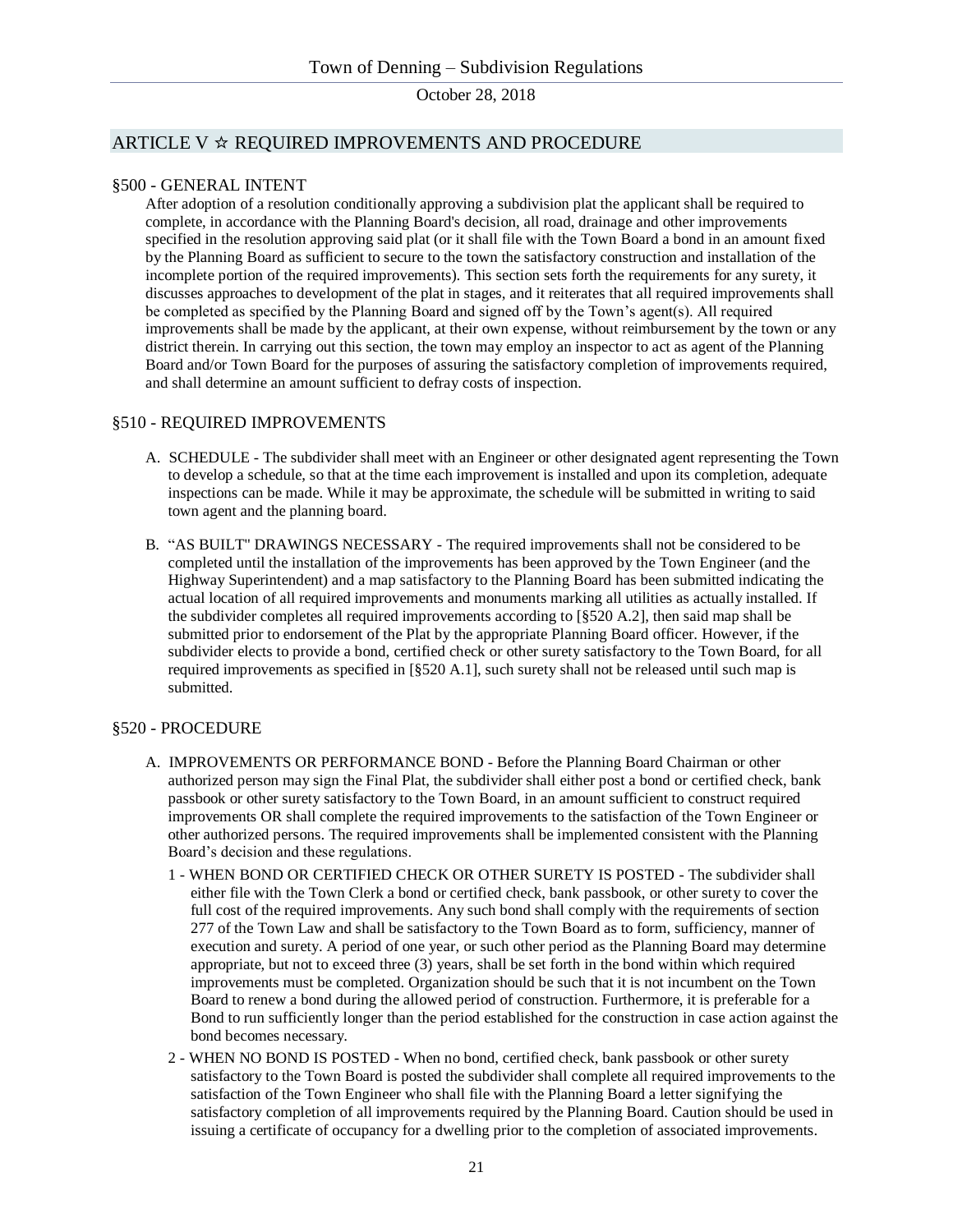3 - WHEN EXTENSION OF BOND - The time period specified for the completion of all required improvements, as set forth in the bond, may be extended only by resolution of the Planning Board upon request in writing by the applicant and with the consent of the Town Board. Such request shall be submitted at least three months before the set expiration of said bond and a copy provided to Town Clerk. It shall set forth in detail the amount of work completed, reasons for failure to complete the remainder of the work within the specified period, the maximum estimated time required to complete the remainder of the work and the time period extension which is requested. If there has been a release of any portion of the bond, then there should be indication of the amount remaining and whether such resources are adequate to complete the work remaining.

#### §530 - DIVISION OF SUBDIVISION PLAT INTO TWO OR MORE SECTIONS

Prior to granting conditional or final approval of a plat in final form the Planning Board may permit the plat to be subdivided into two or more sections and in its resolution granting conditional or final approval state that such requirements as it deems necessary to insure the orderly development of the plat be completed before such sections may be signed by the duly authorized officer of the Planning Board. Conditional or final approval of the sections of a final plat, subject to any conditions imposed by the board, shall be granted concurrently with conditional or final approval of the Plat. Any section shall encompass at least ten (10) percent of the total number of lots shown on the plat.

# §540 - INSPECTIONS AND FIELD CHANGES

- A. INSPECTION OF IMPROVEMENTS AND FEES At least five (5) days prior to commencing construction of required improvements the subdivider shall pay the Town Clerk the required inspection fee. At the same point the subdivider shall notify the Planning Board and the Town Board in writing of the time when applicant proposes to commence construction of such improvements so that the Town Board may cause inspection to be made to assure that all Town specifications and requirements shall be met during the construction of required improvements and to assure the satisfactory completion of improvements and utilities required by the Planning Board.
- B. MODIFICATION OF DESIGN OF IMPROVEMENTS If at any time before or during the construction of the required improvements it is demonstrated to the satisfaction of the Town engineer that unforeseen conditions make it necessary or preferable to modify the location or design of such required improvements, the Town Engineer may, upon approval by a previously delegated member of the Planning Board, authorize modifications provided these modifications are within the spirit and intent of the Planning Board's approval and do not extend to a waiver or substantial alteration of the function of any improvements required by the Board. The Town Engineer shall issue any authorization under this section in writing and shall transmit a copy of such authorization to the Planning Board at their next regular meeting.
- C. PROPER INSTALLATION OF IMPROVEMENTS If the Town Engineer shall find, upon inspection of the improvements performed before the expiration date of the performance bond, that any of the required improvements have not been constructed in accordance with plans and specifications filed by the subdivider, Town Engineer shall so report this to the Town Board and Planning Board. The Town Board then shall notify the subdivider and, if necessary, the bonding company, and take all necessary steps to preserve the Town's rights under the Bond. No Plat shall be approved by the Planning Board as long as the subdivider is in default on a previously approved Plat.

#### §550 - FILING OF APPROVED FINAL PLAT

Upon completion of the requirements of [§250 and §560], the Final Plat shall be signed by the Chairman of the Planning Board, or Secretary in the Chairman's absence, and may be filed by the subdivider in the office of the County Clerk. Any Plat not so filed or recorded within sixty two (62) days of the date upon which such Plat is approved or considered approved by reasons of the failure of the Planning Board to act, shall become null and void.

A. DISTRIBUTION OF SIGNED PLAT - After filing the plat with the County Clerk, the subdivider shall enter the county file number and date of filing on a signed mylar print of the approved plat and provide it to the Planning Board along with nine signed prints. The mylar and two copies shall be retained by the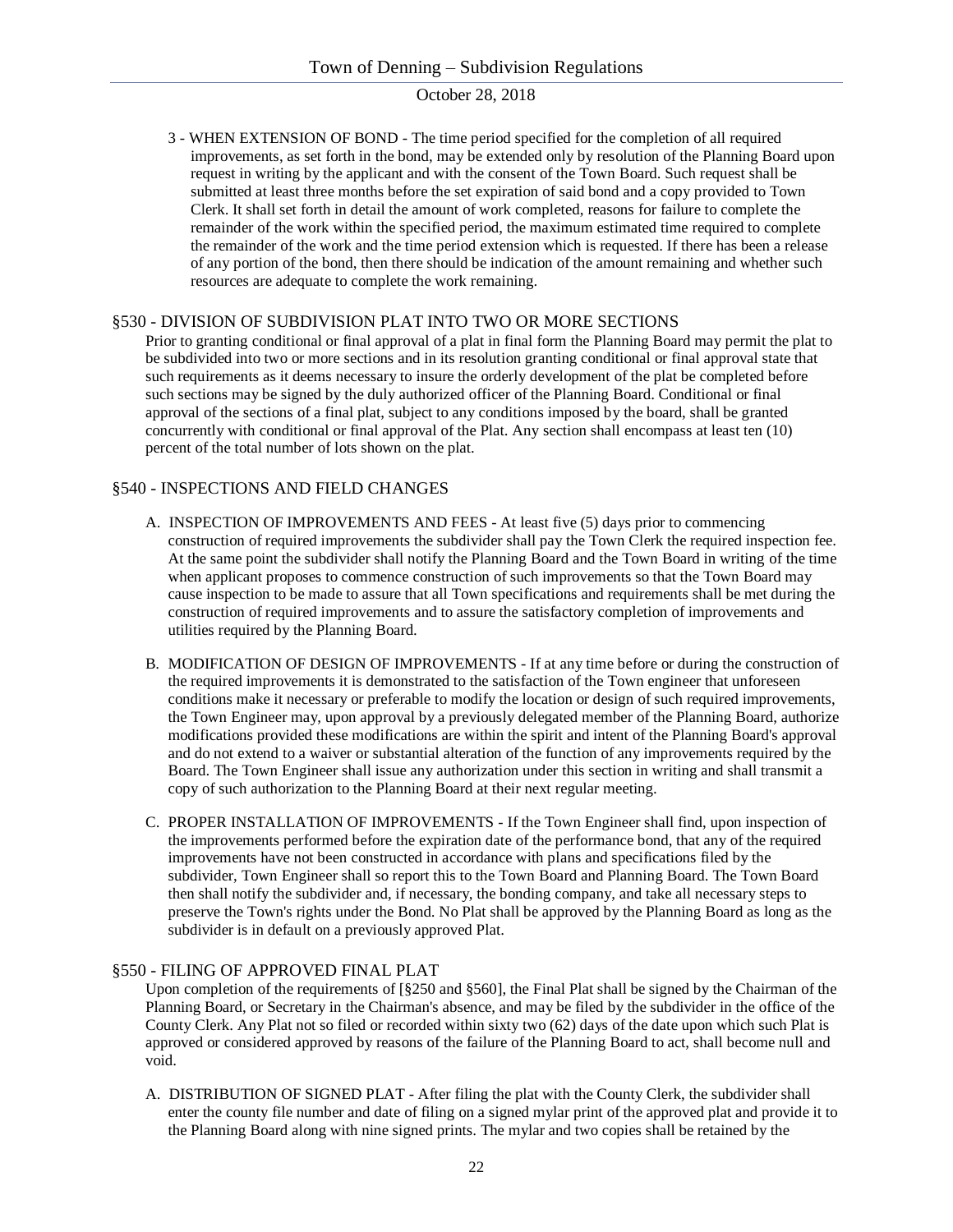Planning Board. It shall then present two prints to Town Clerk and one print each to the: Assessor, Building Inspector, Highway Superintendent, applicable Fire District, and the school district in which the subdivision is located.

B. PLAT VOID IF REVISED AFTER APPROVAL - No changes, erasures, modifications, or revisions shall be made in any Final Plat after approval has been given by the Planning Board and endorsed in writing on the Plat unless the said Plat is first resubmitted to the Planning Board and such Board approves any modifications. In the event that any such Final Plat is recorded without complying with this requirement, the same may be considered null and void, and the Board may institute proceedings to have the Plat stricken from the records of the County Clerk and shall have the right to take such further steps, if any, as they consider appropriate to redress the violation.

## §560 - STATUS OF STREETS, PARKS, EASEMENTS

- A. OFFERS OF CESSION In accordance with section 278 of the Town Law, the subdivider may add a notation of the Final Plat that no offer of "cession" of streets, parks, or easements, shown on the Plat is made to the public (Generally cession is provided for in New York State Town Law and an offer of cession may be made by a subdivider to the local public sector for streets and appurtenant infrastructure. If the offer is formally accepted by the Town Board, such public facilities would be owned and managed by the local government). Failure to make such notation will constitute a continuing offer of cession to the Town, which may be accepted by the Town Board at any time prior to revocation of said offer by the owner of the land or his agent. Formal offers of cession to the public of all streets, parks, and easements, shall be filed with the Planning Board prior to approval of the plat.
- B. ACCEPTANCE BY TOWN Acceptance of any such offer of cession shall rest with the Town Board. In the event the applicant shall elect not to file the Subdivision Plat in the Office of the County Clerk, such offer of cession shall be deemed to be void. The approval by the Planning Board of a Final Plat shall not be deemed to constitute or imply the acceptance by the Town Board of any street, park, easement, or open space shown on said Plat. The Planning Board may require said Plat to be endorsed with an appropriate note to this effect.
- C. MAINTENANCE OF ROADS AND OTHER FACILITIES In those cases where no offer of cession to the public is made for the roads, parks and required easements shown on the Plat, there shall be submitted with the Plat copies of agreements or other documents providing for and fixing responsibility for their suitable maintenance and ownership, and statements of all rights which exist with respect to the use of such property or properties. Such Documents shall be reviewed by the Town Attorney for legal adequacy and competency.
- D. MAINTENANCE GUARANTEE A Maintenance guarantee is a legal assurance of facilities or site work to ensure the correction of any failures of any improvements required provided according to this law, or to maintain the same. Where improvements are being dedicated to the Town, the subdivider shall comply with the applicable requirements of any other Town Laws governing dedication of improvements and submit a maintenance bond or other approved performance guarantee to assure maintenance and repair of those improvements for eighteen (18) months from the date of dedication. The maintenance bond shall generally be a maximum of fifteen (15%) percent of the costs of improvements, subject to approval of the Town Board. Similar maintenance agreements may be required for private streets although nothing herein shall be deemed to require acceptance of dedication by the Town under any circumstances.

#### E. ALTERATION OF BOND

1 - An applicant may request in writing that the Planning Board authorize a reduction in the amount of the bond. Such request shall itemize the extent of required improvements remaining to be completed and the bond reduction requested. It is preferred that for each stage of a subdivision there be no more than one request for reduction. The request shall be prepared by a professional engineer. Upon approval of the Town Board, the Planning Board may, if it determines that sufficient required improvements have been installed to warrant such action, reduce the face amount of the bond by an appropriate amount so that the new amount will cover the full cost of all required improvements remaining to be completed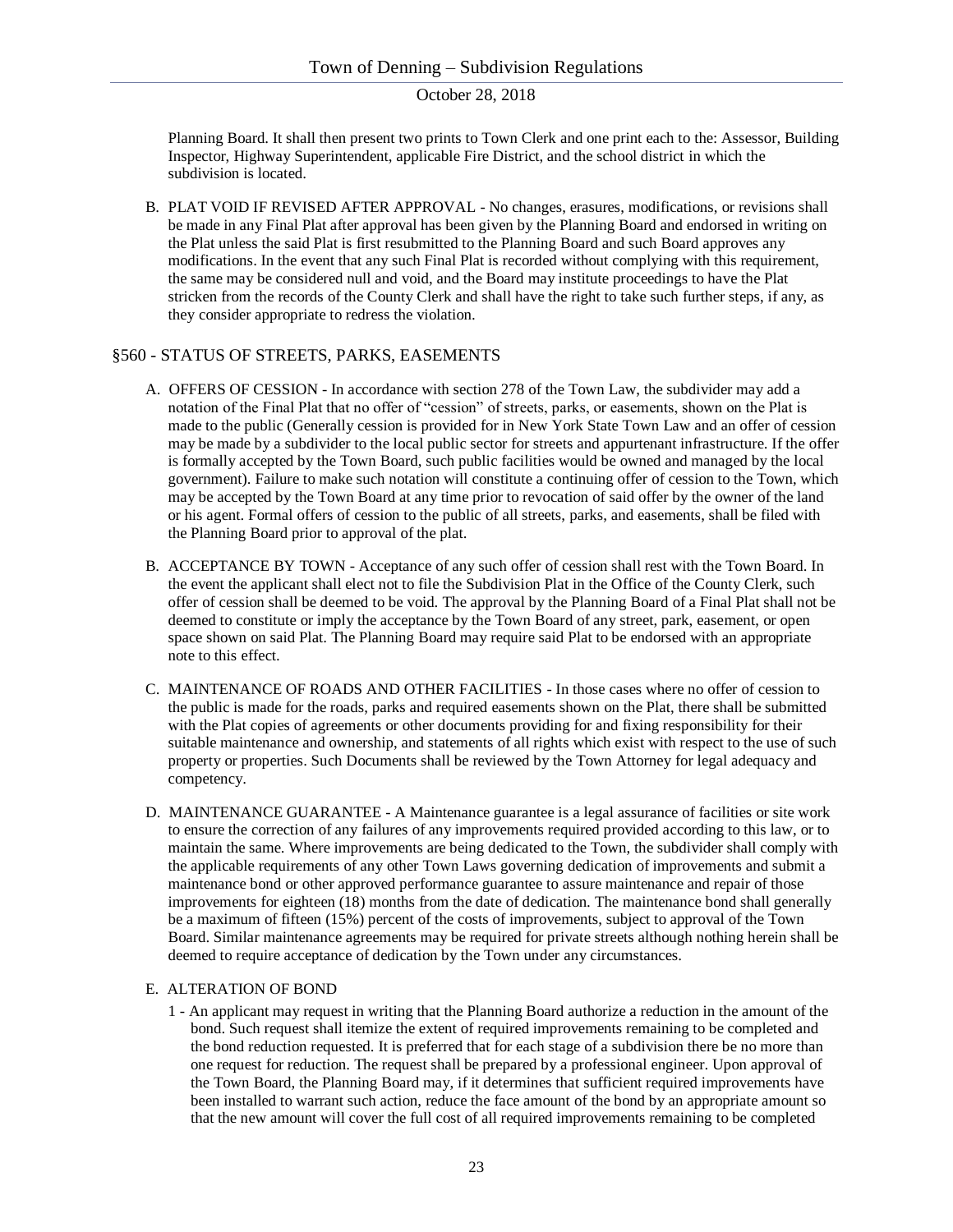plus a ten (10%) percent reserve, and any security deposited with the bond may be reduced proportionately.

- 2 If the Planning Board shall decide at any time during the term of the performance bond or security agreement that the extent of building development that has taken place in the subdivision is not sufficient to warrant all the improvements covered by such security, the Planning Board may modify its requirements for any or all such improvements.
- 3 In the event that any required improvements have not been installed within the term of such security agreement, the Town Board may thereupon declare said performance bond or security agreement to be in default and collect the sum remaining payable thereunder. Upon the receipt of the proceeds thereof, the Town shall define the highest priority improvements remaining and install these as are covered by such security commensurate with the extent of building development that has taken place in the subdivision but not exceeding in cost the amount of such proceeds.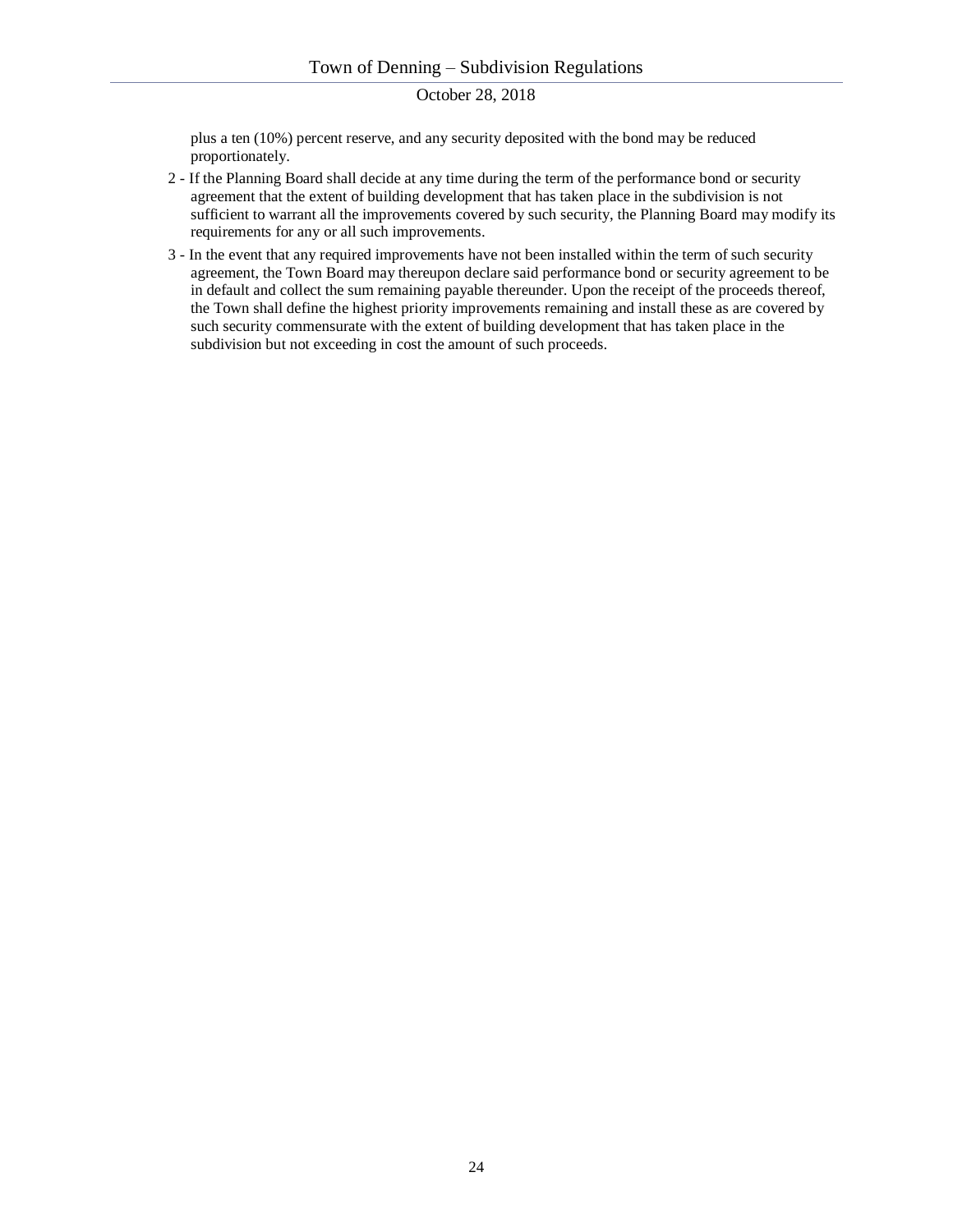# ARTICLE VI ☆ DOCUMENTS TO BE SUBMITTED

#### §600 - SUBMISSION REQUIREMENTS BY STAGE

At each step in the process to review a subdivision there are basic submission requirements. This [Article] identifies information, data and criteria that will be compiled and provided by the applicant at each stage or step. The sections are akin to checklists. The following sections identify the minimum information required at each point of subdivision review. The Planning Board is empowered to show discretion and waive a submission requirement; however, such request shall be in writing by the applicant pursuant to waiver procedure in [§140].

## §610 - RESOURCE ANALYSIS

This part of the pre-application stage conceptual analysis is used to establish site context and conditions. It should be feasible to compile this information with the assistance of a land planner, natural resource specialist, landscape architect, surveyor or engineer. The reason for compiling this site snapshot is that it is essential for the Planning Board to understand existing context on and around an area proposed for development. The resource analysis allows them an initial scan of opportunities and limitations, and when plans are conceptual, it is easier to familiarize the applicant with the review process and explore alternative arrangements, if necessary.

Descriptive information, including ground-level photographs, are used by the applicant and Board members to identify and discuss the assets and constraints of a site, evaluate possible issues, and discuss the potential locations of suitable building sites and the roads/driveways that access them. Three (3) copies are required and shall contain:

- A. The proposed subdivision name or identifying title, and the words "Site Resource Analysis Submitted to the Town Planning Board".
- B. The name of the property owner(s) and the authorized applicant, if different from the property owner(s).
- C. An aerial map (image) at a scale of approximately one inch equals four hundred feet ( $1'' = 400'$ ), showing the location of the proposed parcel(s) with respect to all streets and lots within one thousand (1,000) feet of the site. Superimposed on the aerial photo will be ten (10) foot contours (gross-scale topographic lines that show changes in elevations), and resource features and land use constraints shall also be shown, using data available from Ulster County, New York State and other available secondary sources. The other features inventoried and shown will include:
	- 1 DEC wetlands and National Wetland Inventory (NWI) wetlands and 100-foot buffers to such wetlands (extending from the top of the bank of such wetlands);
	- 2 Perennial and intermittent streams and areas extending fifty (50) feet from the top of the bank of such streams;
	- 3 Floodplain;
	- 4 Water bodies and areas extending fifty (50) feet from the top of the bank of such water bodies;
	- 5 Concentrations of Slopes twenty-five (25%) percent or greater;
	- 6 Cemeteries;
	- 7 Indications of the approximate location of existing restrictions on the use of land, including rights of ways, easements, covenants, or land use permit restrictions running with the land; and
	- 8 Public lands and public land reservations.
- D. List or notation of natural and special 'heritage' features known to exist on the parcel such as: potential archeologically sensitive areas; historic buildings (one hundred (100) years or older); stone walls; major geological features; significant trees or stands of trees, such as specimen or old growth trees; critical wildlife habitat, such as identified in a community plan or local law; and important community viewsheds defined as conservation priorities in a local plan or inventory. This list is a preliminary step in defining natural, cultural and historic character and features of a site and is subject to modification and interpretation of the reviewing bodies.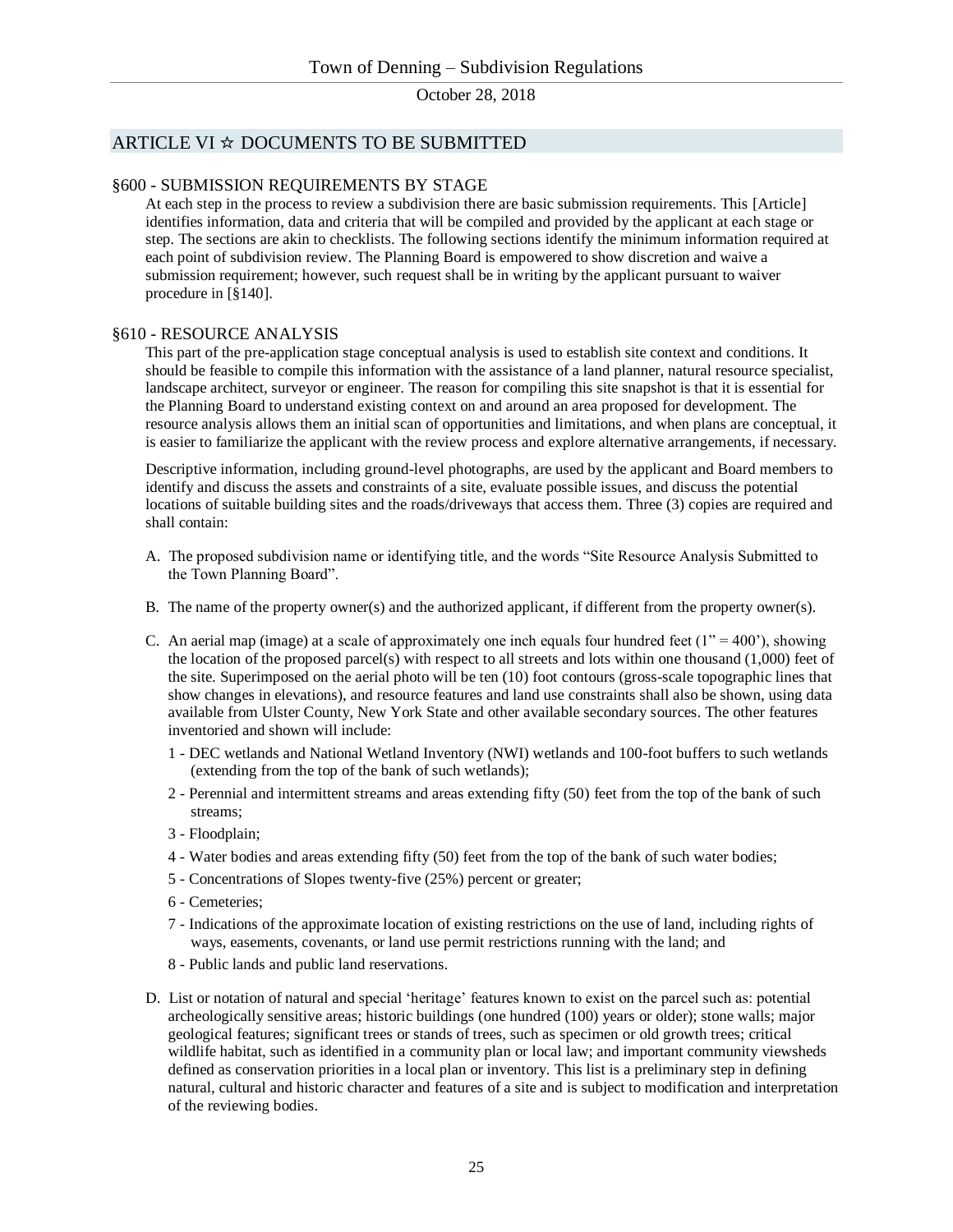E. General information necessary to explain and/or supplement the aerial Map, including the aforementioned photos from different vantages; and generalized soils data form a secondary source, such as the US Natural Resource Conservation Service (NRCS).

#### §620 - SKETCH PLAN

A freehand sketch made on a general topographic map showing the general notion of a subdivision in relation to existing conditions. This map shall be separate from but builds-upon the 'resource analysis'. The map shall be used as a basis for conceptual consideration by the Town, it shall be used in the Planning Board's site inspection, and it provides for understanding on the potential lot yield. Sketch Plan sheets shall not be larger than 36 by 48 inches and at least five (5) copies shall be delivered to the Planning Board Clerk at least fourteen (14) days before the next regularly scheduled Planning Board meeting.

#### A. DETAILS REQUIRED

- 1 One sheet of the Sketch Plat should be at a scale sufficient to show the entire tract subject to the subdivision application on one sheet.
- 2 A location map at 2,000 feet to the inch showing sufficient information to enable the locating of the tract with respect to surrounding properties and community facilities such as roads, parks, public facilities and other public lands within 250 feet of the site. Such map shall identify all property in the vicinity held by the subdivider.
- 3 Sheet(s) showing the conservation analysis combined with a sketch of the subdivision and associated infrastructure layout at a scale of no more than 100 feet to the inch (see below).
- 4 The date of preparation of the each sheet, a title along with a sub-title "Sketch Plan", and graphic scale.
- 5 The road name and address of the proposed subdivision along with all tax map and lot numbers for the subject parcel(s).
- 6 The name and address of the owner or owners of the land to be subdivided, the name and address of the subdivider if other than the owner, the proposed name of the subdivision, the Town of Denning, and Ulster County. The proposed subdivision title shall not duplicate in spelling or pronunciation any recorded subdivision within Ulster or Sullivan County.
- 7 The applicable zoning and all zoning and street lines.
- 8 The name of all adjoining property owners as disclosed by the most recent tax records.
- 9 Conservation Analysis investigation by the applicant identifying lands with high conservation value on the parcel and within 250 feet of its boundaries, in an attempt to highlight areas that may be preferably conserved, plus identification of areas that may be more suitable for building and road development. Such analysis will identify:
	- a) Constrained lands these are places with severe physical or legal impediments to receiving new building development. These represent 'resource analysis' as items 710 c.1.-9.
	- b) Preferably conserved lands these are places containing natural or cultural resources that appear to have high conservation value according to the comprehensive plan. Identifying special, unprotected environmental and scenic resources promotes awareness of the potential to steer development away from these resources thereby conserving them while simultaneously providing for physical development that inevitably accompanies land subdivision. Later in subdivision review, flexible lot arrangements, and/or waivers, may be considered, if they aid the protection of significant resources.
		- (1) Lands within one hundred (100) feet of public conservation lands or nature preserves, including lands of the DEC and existing or proposed recreational trail corridors;
		- (2) Unique geological features, such as springs, seeps, caves, cliffs, or very large bolders;
		- (3) Scenic views, particularly regional panoramas from public roads or the main trails on public lands;
		- (4) Key habitat and wildlife corridors, such as identified in State, County, or local ecological conservation plans;
		- (5) Sites identified as historic on any federal, state, or local register of historic places;
		- (6) Buffer areas necessary for screening new development from adjoining residential parcels;
		- (7) Stone walls;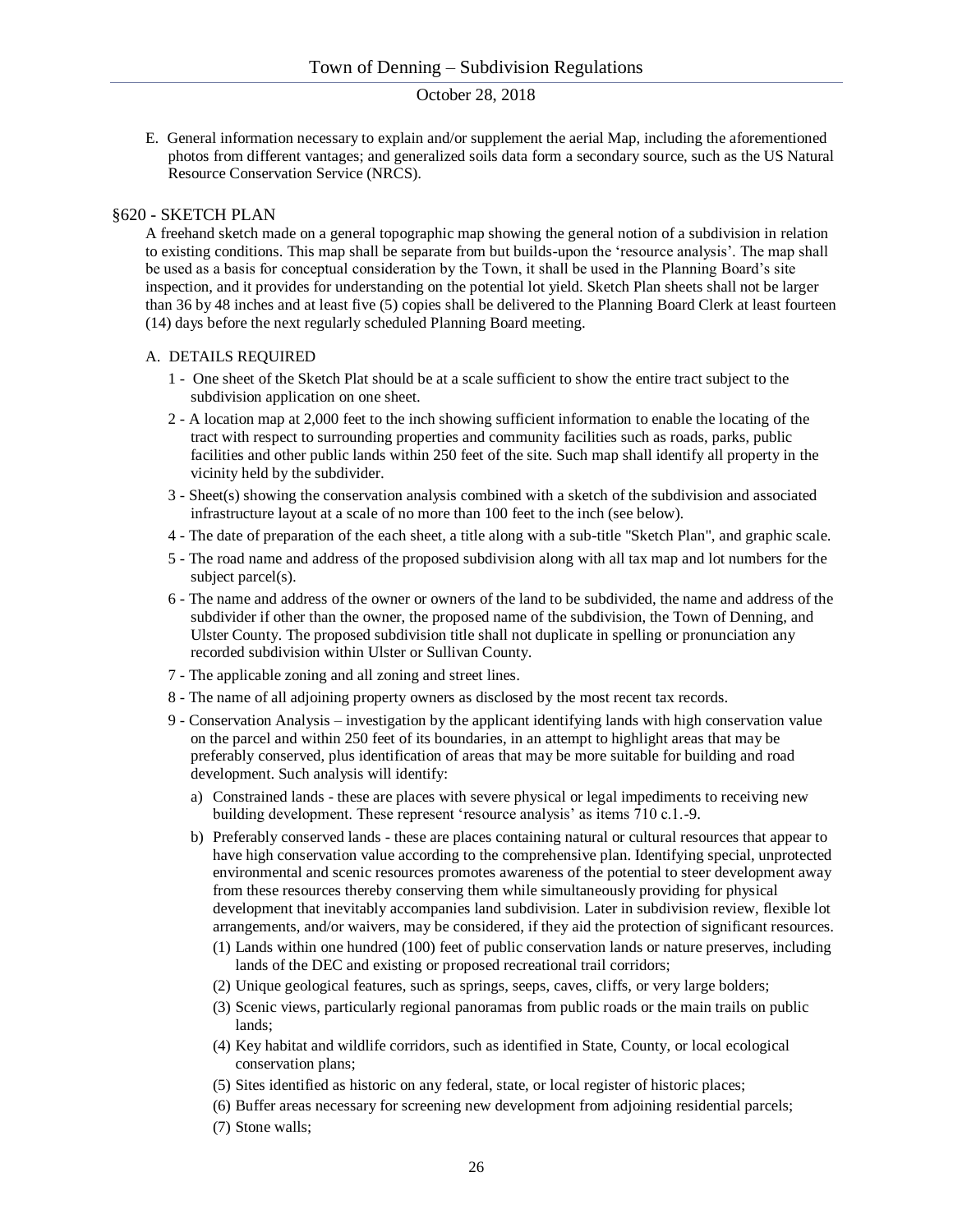- (8) Other spots identified as having prime scenic, historic, ecological, water resource, archaeological or other open space significance in the comprehensive plan or a local or regional plan.
- c) Areas suitable for development areas that may be preferred locations for development which are potentially more suitable for development because they are not 'constrained' or 'preferably conserved', especially those lands that have been previously disturbed (e.g. by mining, prior development, or forestry).
- 10 A sketch plan showing in simple form the proposed layout of roads, lots, and other infrastructure features. This conceptual development plan shall be on sheet(s) separate from the 'conservation analysis'. It shall be overlaid upon topographic information, such as on a ten-foot contour base map, and it shall also be overlain on a simplified/ standardized graphic representation of the conservation analysis, while also showing the proposed area to be subdivided and all contiguous property owned or optioned by the subdivider. This sketch would show the tentative layout of the tract and any open space contrasted with the features of the conservation analysis.

#### §630 - PRELIMINARY PLAT

- A. NUMBER OF COPIES At least five (5) copies shall be delivered to the Planning Board.
- B. DETAILS REQUIRED The Preliminary Plat should be consistent with concepts emphasized in sketch plan review. It shall show or be accompanied by the following information, except where requirements have been waived. It is preferred that potential waivers be discussed during sketch plan review:
	- 1 A completed preliminary plat application, signed by the owner.
	- 2 All data required for a 'sketch plan', except it shall be on a plan clearly labeled "Preliminary Plat" with the signature of the owner.
	- 3 The location, bearings and distances of the tract's boundaries prepared by a licensed surveyor, including seal and number.
	- 4 Actual topography, if topographic conditions are significant, as determined by the Planning Board (this should be discussed during sketch plan review).
	- 5 Names of all adjoining property owners of record, lines showing where adjacent property lines intersect, and the names of adjacent developments.
	- 6 The location and dimensions of all existing adjacent public properties, street lines, and all easements, zoning boundaries, or restrictions on the property, including any official map prescriptions (intended reservations).
	- 7 Location of existing electric power and transmission lines, gas lines, sewers, water mains, leaching fields, culverts, and storm drains including pipe size and type, grades, direction of flow, and ownership. For subdivisions, Global Positioning System (GPS) reference data will be provided for the stormwater system outfalls in relation to public ways. For major subdivisions there will also be reference data provided for stormwater permanent structures and outfalls built in accordance with the latest version of the State Stormwater Management Design Manual.
	- 8 The location, width and approximate grade of all proposed streets with the approximate elevations shown at the beginning and end of each street, at street intersections, and all points where there is a decided change in slope or direction. Detailed landscaping plans for such public improvements or common areas as may require new landscaping.
	- 9 The area of the land included in the subdivision in acres and square feet
	- 10 The approximate location, dimensions, and area of all proposed or existing lots. The suggested location of buildings and driveways on lots will also be shown. All lots shall be numbered.
	- 11 Proposed provision of water supply, fire protection, sanitary waste disposal, electric power and transmission lines, gas lines, leaching fields, stormwater drainage including pipe size and type, grades, direction of flow, pressure and ownership, street trees, fixtures, signs, sidewalks, and easements. Letters from each utility servicing the area shall indicate that the utility company is aware of and will provide service to the proposed subdivision.
	- 12 Evidence of available water supply.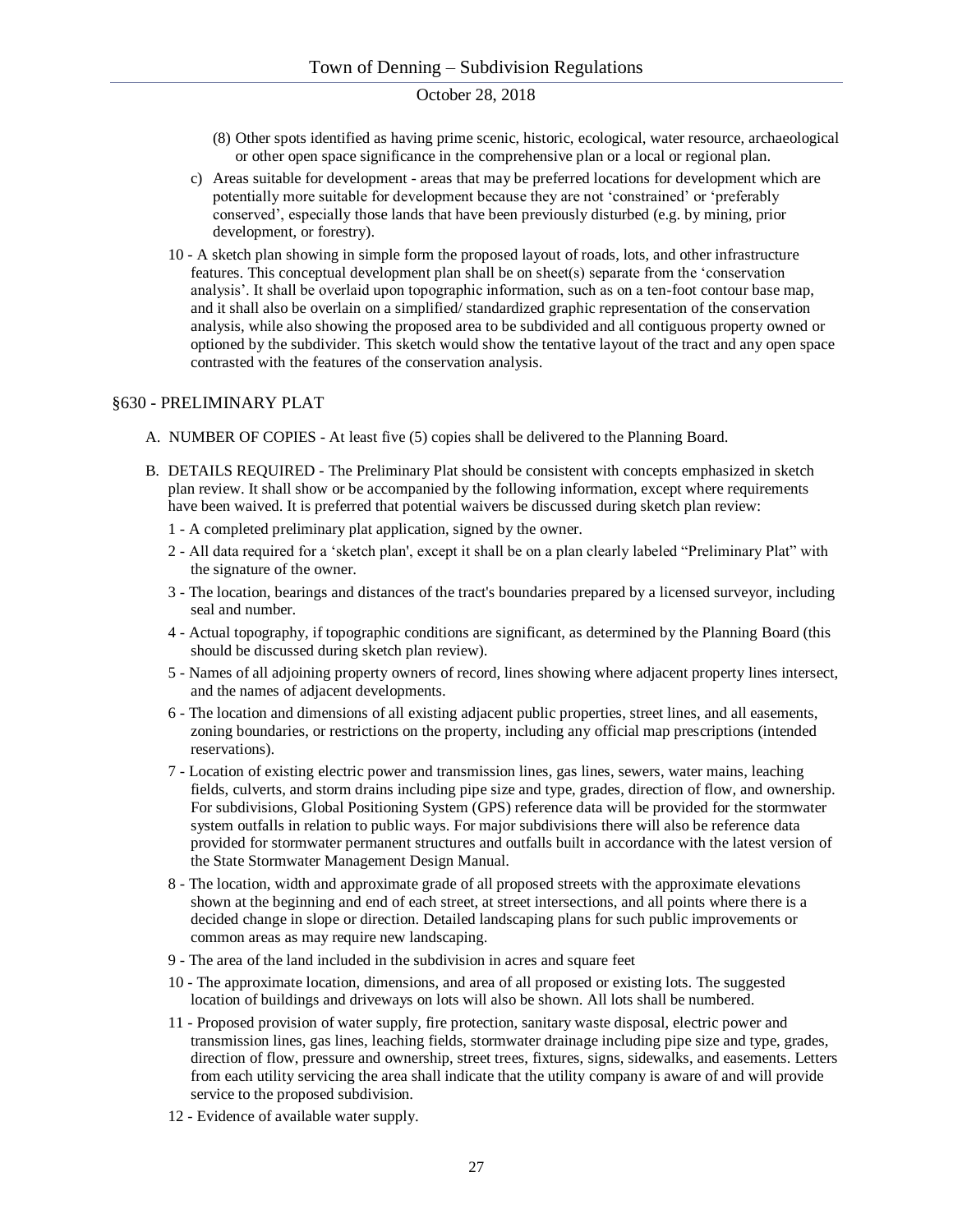- a) It is requested that for any new lot, the subdivider provide data and logs on well location, depth, flow, etc. When any State or regional agency requires well information, on location, flow, etc., for regulated water supplies or systems, all such documentation shall also be submitted to the Town, including for Ulster County-regulated wells in realty subdivisions, pubic water systems covered by New York State Public Health Law, or those subject to State Department of Environmental Conservation public water supply withdrawal requirements.
- b) Major subdivisions covered by New York State Public Health Law shall be provided with a standard, easily identifiable, note on the plat "All lot sales shall be contingent upon a contract addendum for the location of water, flow, capacity and potability in compliance with New York State Health Department Standards".
- 13 Documentation as may be required by the New York State Department of Health, the New York City DEP, or the Planning Board, along with a soils evaluation by the test pit method and/or other required supplemental data relating to sewage disposal.
- 14 Approximate final grades in areas of cut or fill shall be shown.
- 15 The location, dimensions, and status of all covenants, deed restrictors or easements proposed by the applicant.
- 16 A storm water management plan prepared in accord with the requirements hereof and New York City DEP and State DEC guidelines and standards
- 17 An erosion and sedimentation control plan indicating measures to be employed during construction and as may be necessary to prevent loss of soil from erosion and to prevent resulting property damage, siltation and contamination of water courses or impoundments.
- 18 The locations and dimensions of lands to be set aside for recreation and public purposes, and any preserved open space, easements, and other significant existing site features.
- 19 The Seal of the licensed professional engineer who prepared the Plat.
- 20 Completed applications to the Town or County, as the case may be, for curb cut or highway occupancy permits.
- 21 Planning Board signature block.
- 22 A notes section.
- 23 Other data which may influence the design of the proposed subdivision and the health, safety, and welfare of future residents.

#### §640 - MAJOR SUBDIVISION PLAT

All subdivision plats shall be clearly drawn on a transparent permanent material, such as mylar, suitable for reproduction. Such plat shall be at a convenient scale of no more than 100 feet to the inch, shall be submitted on uniform sheets not larger than 34 by 44 inches, and display data as required for the Preliminary Plat. Where more than one sheet is required, a scale map showing the entire subdivision on one sheet shall be submitted with match lines shown. In addition to providing compliance with Town subdivision plat standards, the final plat must be consistent with the County Clerk's subdivision map requirements.

- A. COPIES REQUIRED The subdivider shall submit to the Planning Board five (5) paper copies and two (2) permanent copies as required in [§530], one of which will be filed with the County Clerk when endorsed.
- B. DETAILS REQUIRED The subdivision plat shall show or be accompanied by the following information except where requirements have been formally waived:
	- 1 Name of the subdivision; name address and signature of the owner; subdivider; seal and number of the licensed professional engineer or land surveyor who prepared the Plat; the Town of Denning, and Ulster County.
	- 2 A map of the location of the tract with respect to surrounding properties and community facilities such as roads, parks, and schools, at a scale of either 800 or 2,000 feet to the inch.
	- 3 Date of preparation, graphic scale, approximate true north point, bearings and distances of tract's boundaries.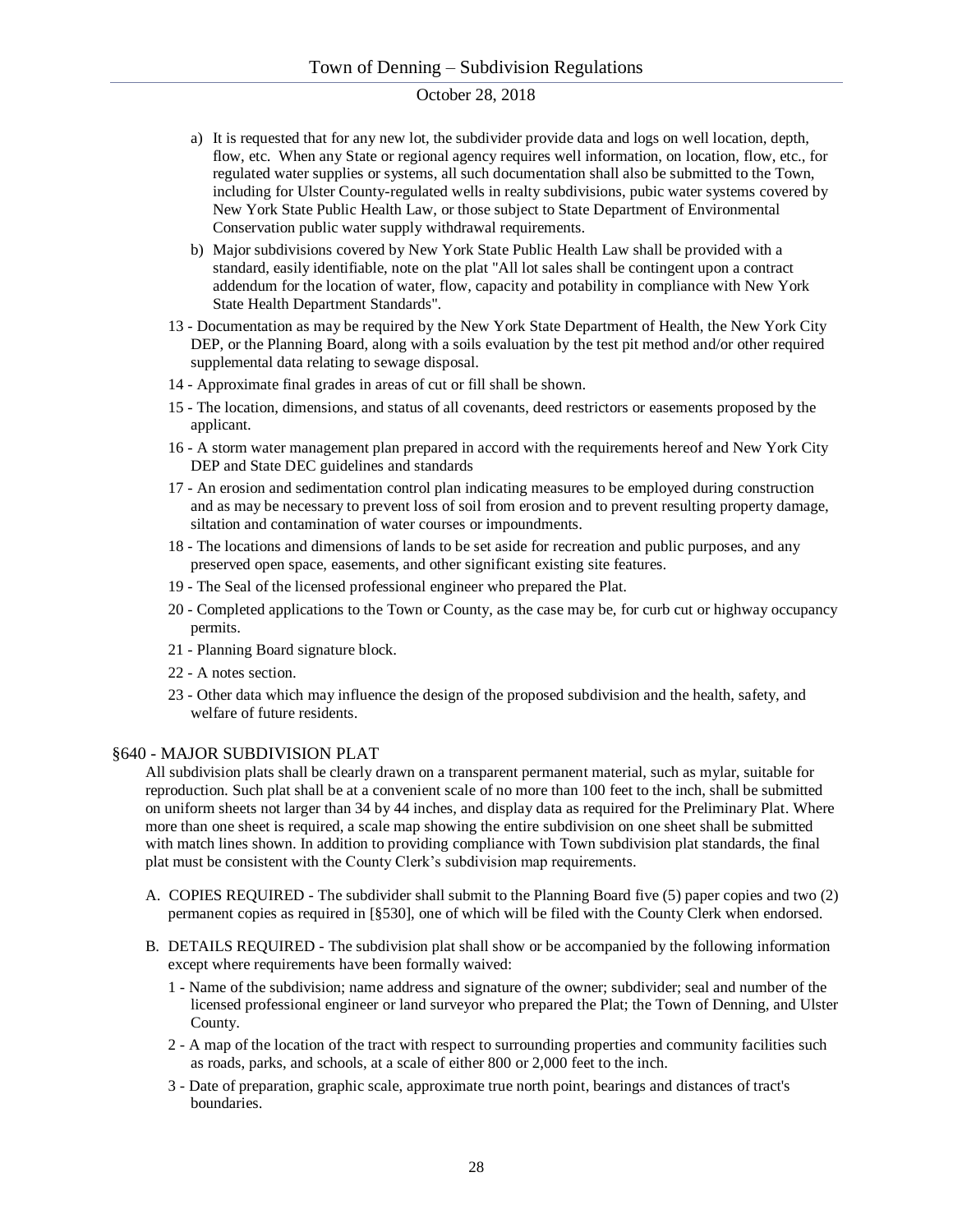- 4 To the extent possible, current names of all adjoining property owners of record shall be indicated on the Plat. Stamped envelopes, addressed to each owner of record of property, abutting or across the street or stream from the tract, shall be submitted to the Planning Board.
- 5 The location and dimension of all public properties, streets, plus any easements, building lines, or restrictions on the tract.
- 6 The location of existing and proposed sewers, water mains, culverts, and storm drains including pipe size and type, grades direction of flow.
- 7 The location, width, grade, names of all proposed streets with elevations shown at the beginning and the end of each street, at street intersections, at all points where there is a decided change in slope or direction.
- 8 Statement from subdivider's engineer giving estimated cost of construction of roads and other improvements to meet the requirements of these regulations, together with quantities and unit costs used in making the estimate.
- 9 Radii of all curves and lengths of arcs.
- 10 Profiles showing existing and proposed elevations along the center lines of all streets. Where a proposed street intersects an existing street or streets, the elevation along the center line of the existing street or streets, within 100 feet of the intersection, shall be shown.
- 11 The Planning Board may require a cross-section where steep slopes exist, showing present elevations of all proposed streets every 100 feet at five points on a line at right angles to the center line of the street, and said elevation points shall be at the center line of the street, each property line, and points 30 feet inside each property line.
- 12 Plans and profiles showing the location and a typical cross-section of street pavements, including curbs and gutters, sidewalks, manholes and catch-basins; the location of street trees, street lighting and street signs; the location size and invert elevations of existing and proposed sanitary sewers, storm water drains, and fire hydrants; and the exact location and size of all water, gas or other underground utilities or structures.
- 13 The area of the land included in the subdivision and the location dimensions, and area (in square feet) of all existing or proposed lots and land to be set aside for recreation or public purposes. All lots shall be numbered for identification.
- 14 The location of all existing water bodies, swamps, or streams that will be retained or relocated or intended to be developed. Existing buildings which shall be retained or removed shall be so identified.
- 15 Sufficient data acceptable to the Town Engineer, to readily determine the location, hearing, and length of all lines and to reproduce such lines on the ground.
- 16 The location of all existing and proposed monuments and markers.
- 17 Offers of cession, in a form satisfactory to the Town Board, of all land offered, or to be offered, for dedication for streets, highways, easements, parks or other public facilities.
- 18 Covenants, deed restrictions, and easements proposed by the applicant and such other certificates, affidavits, endorsements or agreements as may be required by the Planning Board in the enforcement of these regulations.
- 19 The following notations shall be shown on the Plat:
	- a) Stipulations and Endorsements:

*"Endorsement by the Ulster County Health Department and New York City Board of Water Supply when applicable, and any stipulations of those agencies (only tentative written endorsement is necessary before the public hearing, but final endorsement on the plat is needed before filing with the County Clerk)".* 

b) Explanation or Drainage Easements as follows:

*"The drainage easements for the drainage discharge points" shown hereon establish the perpetual right to discharge storm water runoff from the highway and from the surrounding area onto and over the effected premises by means of pipes, culverts, or ditches, or a combination thereof, together with the right of the holder of fee title to the highway, or his authorized representatives, to enter said premises for purposes of making such installations and doing such maintenance work*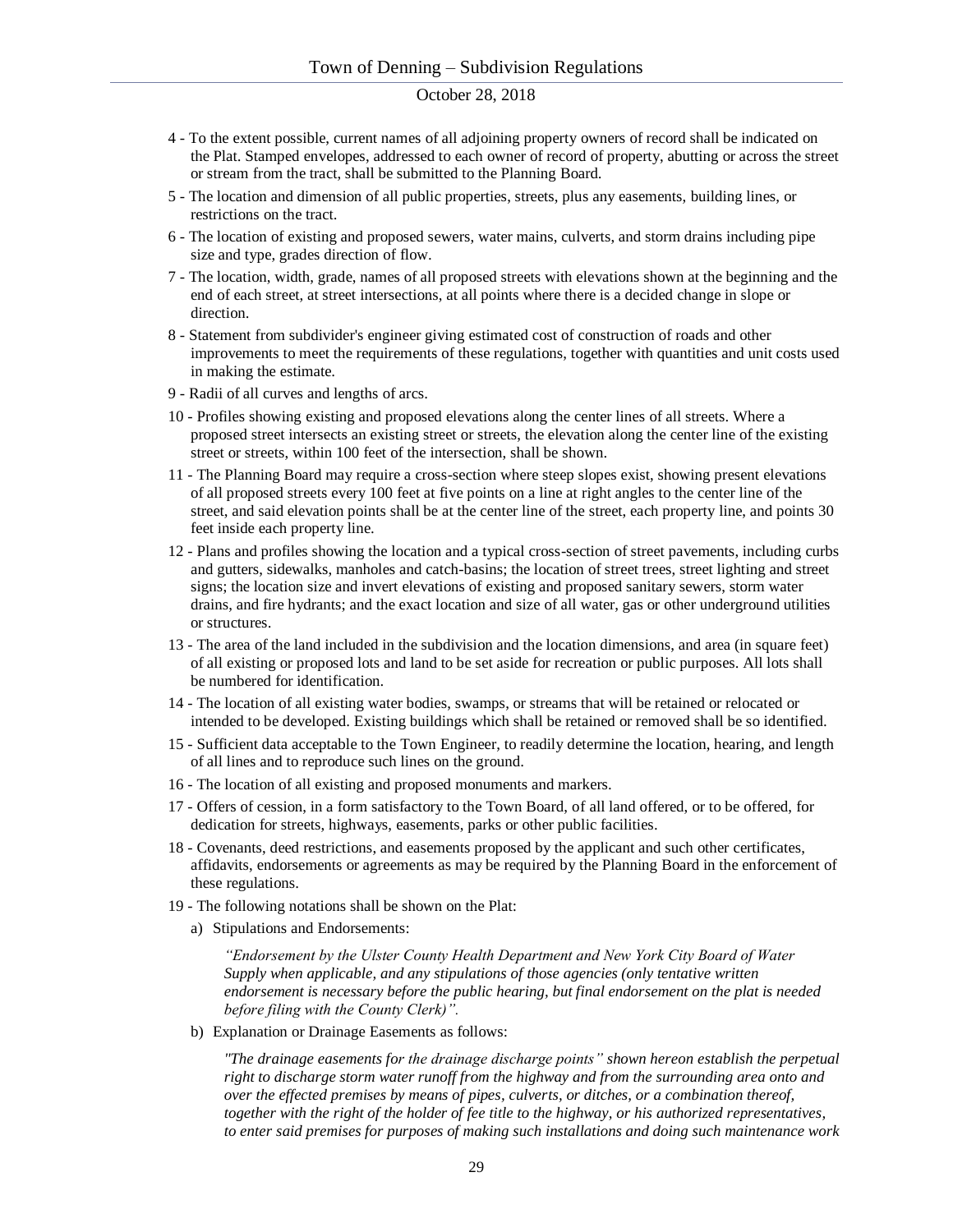*as said holder of fee title may deem necessary to adequately drain the highway and surrounding area."* 

c) Explanation of Sight Easements as follows:

*"The sight easements shown hereon established the perpetual right of the holder of fee title of the highway, or his authorized representatives, to clear, regrade and maintain the area within these easements at such elevation that there is a clear line of sight anywhere across the area between an observer's eye at an elevation of 3.5 feet above the surface at the nearest edge of the road and object 1 foot above the nearest edge of pavement on the intersecting road."* 

d) Explanation of Reservations as follows:

*"Reserved for highway purposes (or recreation purposes, or other approved purpose.)"* 

e) Explanation of Slope Easements, as follows:

*"The slope easements shown hereon convey to the (insert here Town of Denning, or "holder of fee title of the highway" or other phrase as directed by the Planning Board) the right to enter said premises for the purpose of cutting and maintaining a stable earth slope."* 

f) Endorsement of Owner as follows:

*"I hereby grant my approval to this plat and consent to the filing of it in the Office of the County Clerk."* 

*Owner* Date

#### §650 - MINOR SUBDIVISION PLAT

A. APPLICATION - Any person proposing a minor subdivision shall submit along with the requisite sketch plans, five (5) copies of an application for minor subdivision in letter form and shall be accompanied by:

*\_\_\_\_\_\_\_\_\_\_\_\_\_\_\_\_\_\_\_\_\_\_\_\_\_\_\_\_\_\_\_\_ \_\_\_\_\_\_\_\_\_\_*

- 1 The name, address and telephone number of the property owner of record and the subdivider. An original consent to file shall be signed by the owner.
- 2 The name or number of the road where the proposed subdivision is located.
- 3 The name, address and phone of surveyor or engineer preparing the plans.
- 4 The name and address of each adjoining property owner.
- 5 A copy of the most recent deed to the subject property.
- 6 A clear description of the type of access existing and proposed to each individual lot, including explanation of whether there will be new rights of ways created and the proposed characteristics.
- 7 The type of water supply proposed.
- 8 The type of sewer system proposed.
- 9 The receipt for the required fee from the Planning Board Clerk.
- 10 A completed Environmental Assessment as required by SEQR.
- B. FINAL MINOR SUBDIVISION PLAT The subdivider shall submit five (5) copies with the notation "Final Plat" at a scale of no more than eighty (80) feet to the inch along with required supplementary data labeled on the plat. This plat shall be prepared by a Professional Engineer or Surveyor and shall show all lots proposed to be created. The final plat shall basically show all of the information that is shown on a preliminary plat, consistent with the County Clerk's subdivision map regulations, and provide for the following requirements on a standard size sheet (24 by 36 inch preferred):
	- 1 The names of all abutting property owners and the size of any remaining acreages in the tract from which lots are being taken, based on existing surveys where adequate, shall be shown.
	- 2 The name of the municipality, name of the owner of record, authorized applicant, north point, graphic scale, and date.
	- 3 Soil tests and approved sewage disposal system for each lot, with documentation as may be required by the New York State Department of Health, Ulster County, or the New York City DEP, along with a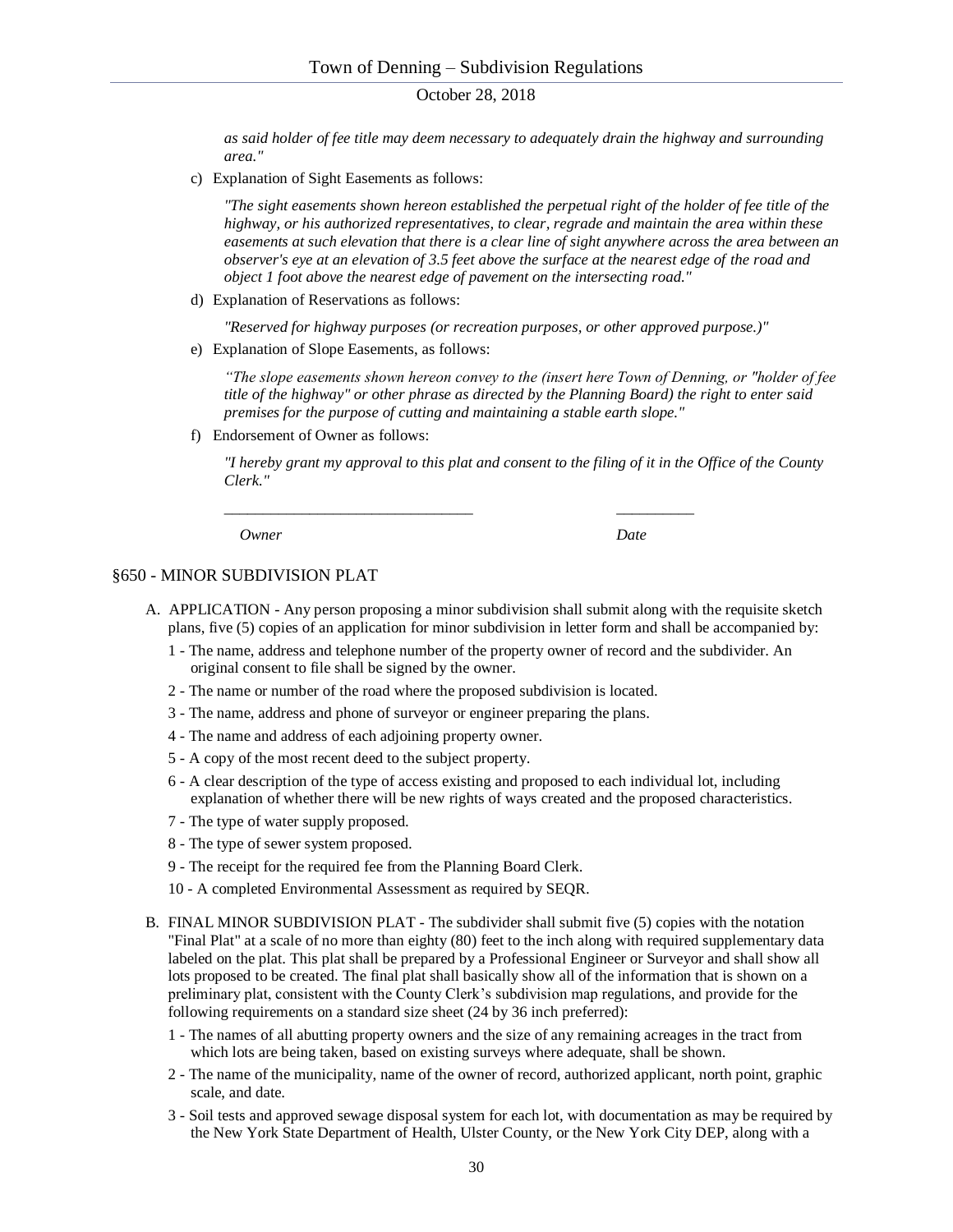soils evaluation by the test pit method and/or other required supplemental data relating to sewage disposal. This shall include soil types found on the site according to applicable Natural resource Conservation Service/ Soil Conservation Service classifications.

- 4 A typical lot layout diagram, clearly labeled as such, will be provided on the plat indicating the locations of the water supply (well) and the individual sanitary waste disposal (septic) system, with reference to structures and proximate lot lines and the typical separation between features, including as measured from the edge of any required septic reserve area.
- 5 Curb Cut Permits. A completed application to the Highway Superintendent, or County Public Works, as the case may be, for a public street connection.
- 6 Existing public roads shall be identified by traffic route numbers and private roads by their posted names and numbers.
- 7 Proposed lot or parcel lines drawn to scale and dimensions given in feet and hundredths of a foot. Lot areas shall be shown in acres and square feet. The plat shall depict the proposed subdivision as a part of the contiguous holdings of the subdivider, and show adjacent lots already taken from the parcel, with the location of existing and proposed boundaries.
- 8 Any other accompanying documentation required by the Planning Board, such as approval of other involved regulatory agencies; utility easements; maintenance agreements; improvement performance bonds; and proof of payment of any required fees, if applicable.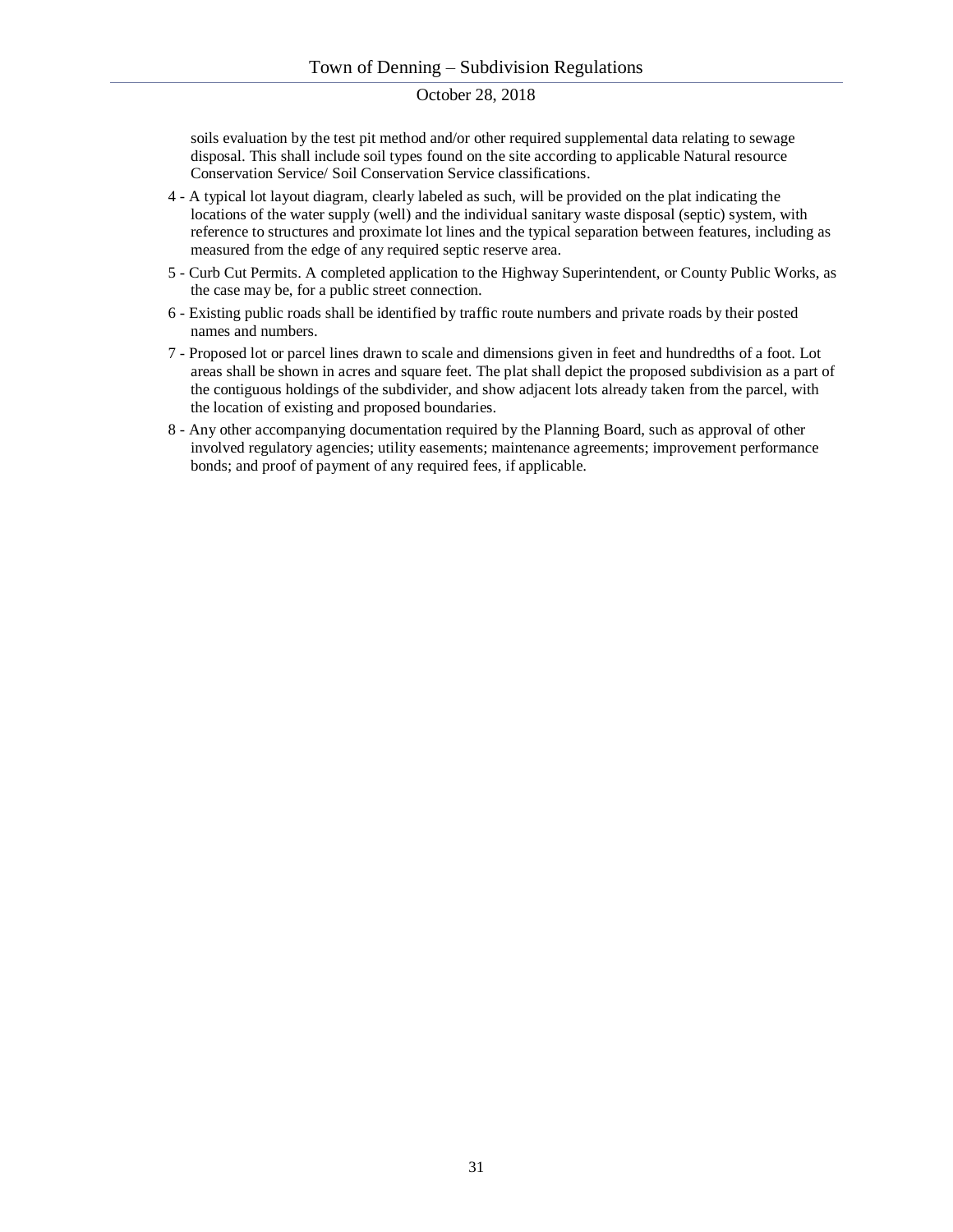# ARTICLE VII ☆ VIOLATIONS & ENFORCEMENT

#### §700 - ENFORCEMENT INTENT

Pursuant to Section 130 and Section 268 of the Town Law, the Town Board does hereby ordain and enact enforcement procedures for the Land Subdivision Regulations. The intent of this chapter is to protect the public health, welfare and safety of the residents and to provide for the orderly, efficient aesthetic and economical development of the Town by providing a uniform means of enforcing the Subdivision Rules and Regulations of the Town of Denning. No subdivider shall offer to sell or offer to convey, or offer to transfer or offer to lease any subdivision or resubdivision or lot, block, site or part of a subdivision or resubdivision without having fully complied with the Town Land Subdivision Regulations, Article 16 of Town Law, and without having obtained approval of the Planning Board. This chapter shall be enforced by the person designated by the Town Board as the "Code Enforcement Officer" or by any other employee of the Town of Denning hereinafter designated by Resolution of the Town Board. The Code Enforcement Officer shall not issue any certificate of occupancy to a property which is subject to a violation off the provisions of this Code.

- A. STANDING For the purpose of conferring jurisdiction upon courts and judicial officers generally, violations of this chapter shall be deemed misdemeanors and for such purpose only all provisions of law relating to misdemeanors shall apply to such violations.
- B. TOWN LAW -This chapter shall not be deemed to be the exclusive remedy for the Town against violators of the Town's Subdivision "Rules and Regulations". It is not the intent of this chapter to in any way restrict or limit the proper local authorities of the Town, or taxpayers of the Town, from availing themselves of the remedies available to them pursuant to Section 268(2) of the Town Law.

## §710 - VIOLATIONS

- A. DENIAL OF APPLICATIONS Applications for a building or zoning permit, certificate of occupancy, subdivision, special permit, site plan, use or area variance, or zoning amendment shall be denied by any Town official or board for any parcel that is in violation of this chapter (see also [§§610 and §620].
- B. PENALTIES FOR OFFENSES Each violation of any section of this chapter shall be deemed to be an offense. A violation of any section of this chapter shall be punishable by a fine not exceeding an amount set by the Town Board or imprisonment for a period not to exceed 15 days, or both. Each week's continued violation shall constitute a separate additional violation. The expenses of the Town in enforcing such removal, including legal fees, may be chargeable, in addition to criminal and civil penalties, to the offender and may be recovered in a civil court of appropriate jurisdiction or may be chargeable on the next tax bill issued against the premises in those instances where the municipality has the right to do so under the law.

# §720 - RIGHT OF ENTRY FOR INSPECTIONS

The Building Inspector, their deputies and assistants, the Town Engineer, and authorized agents of the Town Board or Planning Board shall have the right and authority, at any reasonable hour, to enter any structure, premises, lot or land, whether already erected or put into use or in the course of being erected and put into use, for the purpose of determining whether or not the provisions of this chapter are being complied with.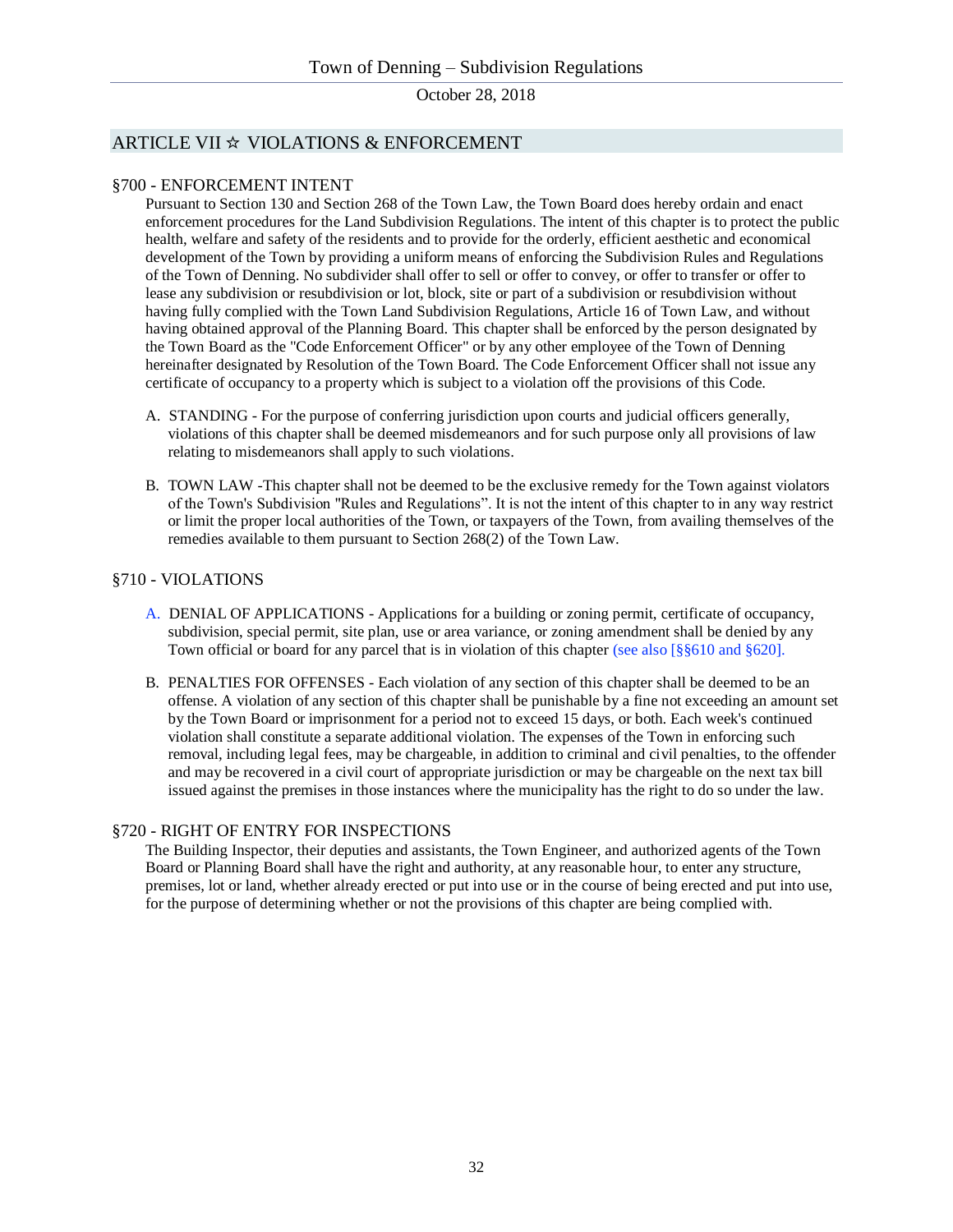# ARTICLE VIII ☆ TERMINOLOGY

#### §800 – WORDS AND TERMS DEFINED

Except where specifically defined herein, all words used in this Law shall carry their customary meanings. Words used in the present tense shall include the future. Words used in the singular number shall include the plural, and words used in the plural number include the singular, unless the context clearly indicates the contrary.

The word "shall" is always mandatory. The words "may" and should are permissive. "Building" or "structure" includes any part thereof. A "building" includes all other structures of every description except fences and walls, regardless of dissimilarity to conventional building forms. The word "lot" includes the word "plot" or "parcel". The word "person" includes a corporation as well as an individual. The phrase "used for" includes "arranged for", "designed for", "intended for", "maintained for" and "occupied for".

#### §810 - DEFINITIONS

**Applicant** - The owner of the land proposed to be subdivided or their duly appointed representative. Written consent shall be required from the legal owner when a representative makes application.

**Building Inspector** - The Code Enforcement Officer of the Town of Denning, or duly authorized representative.

**Certificate of Occupancy** - a document issued (signed) by the proper authority allowing the habitation or use of a building and certifying that the structure and supporting infrastructure has been constructed in compliance with all applicable municipal, regional and state approvals, codes, and ordinances.

**Clerk of Planning Board** – the Town of Denning Town Clerk (hereafter Clerk), or another official duly designated by the Planning Board, such as a paid staff. Materials and fees to be placed before the Planning Board must be received in the office of the Clerk at least seven (7) days prior to a regular Planning Board meeting, unless a greater period is required in accordance with this code. Town Hall is open limited hours; thus, submissions must be provided adequate lead time. Planning Board rules of procedure may more fully elaborate on the role of the Clerk. While the Clerk receives submissions and acts as custodian of Planning Board records, the official date of submission is the date the Planning Board determines at a regular meeting that materials were received or a submission is complete. While the Town Clerk is a Town-wide keeper of records, this official does not provide extraordinary administration, staffing, or staff supervision for the Planning Board. The Building Inspector is hereby designated to support the duties of the Clerk.

**Collector Street** - A street which serves or is designed to connect minor streets within the major street system/ main grid.

**Comprehensive Plan** (or Town Development Plan) - A comprehensive master plan for the development of the Town prepared by the Planning Board, pursuant to section 272-a of the Town Law. It may indicate the general locations recommended for various public works and reservations, and the general physical development of the Town, and includes any part of such plan separately adopted and any amendment to such plan or parts thereof.

**Conservation Analysis** – inventories, descriptions of land, analysis, and maps of the natural, ecologic, scenic, and cultural features of a site which accompany a sketch plan. These enable some familiarity with a site and a scanning of its qualities and characteristics.

**Cul De Sac** (Dead End Street) – a new public road, no more than seven hundred and fifty (750) feet in length. Such length shall be measured from the centerline of the intersecting road to the outside end of the right of way. The maximum number of homes served by cul-de-sacs should be seven. An alternative to a dead-end street is one with two access points, thereby providing connected streets. While private low volume roads can dead-end, these are not cul-de-sacs that are part of the public highway network.

**Curb Cut** – the specific place where driveway(s) or private roads exit onto a public street /right of way affording vehicular access. Curb cuts on local public roads require Highway Superintendent Approval. Those on County Roads require the approval of the appropriate County jurisdiction.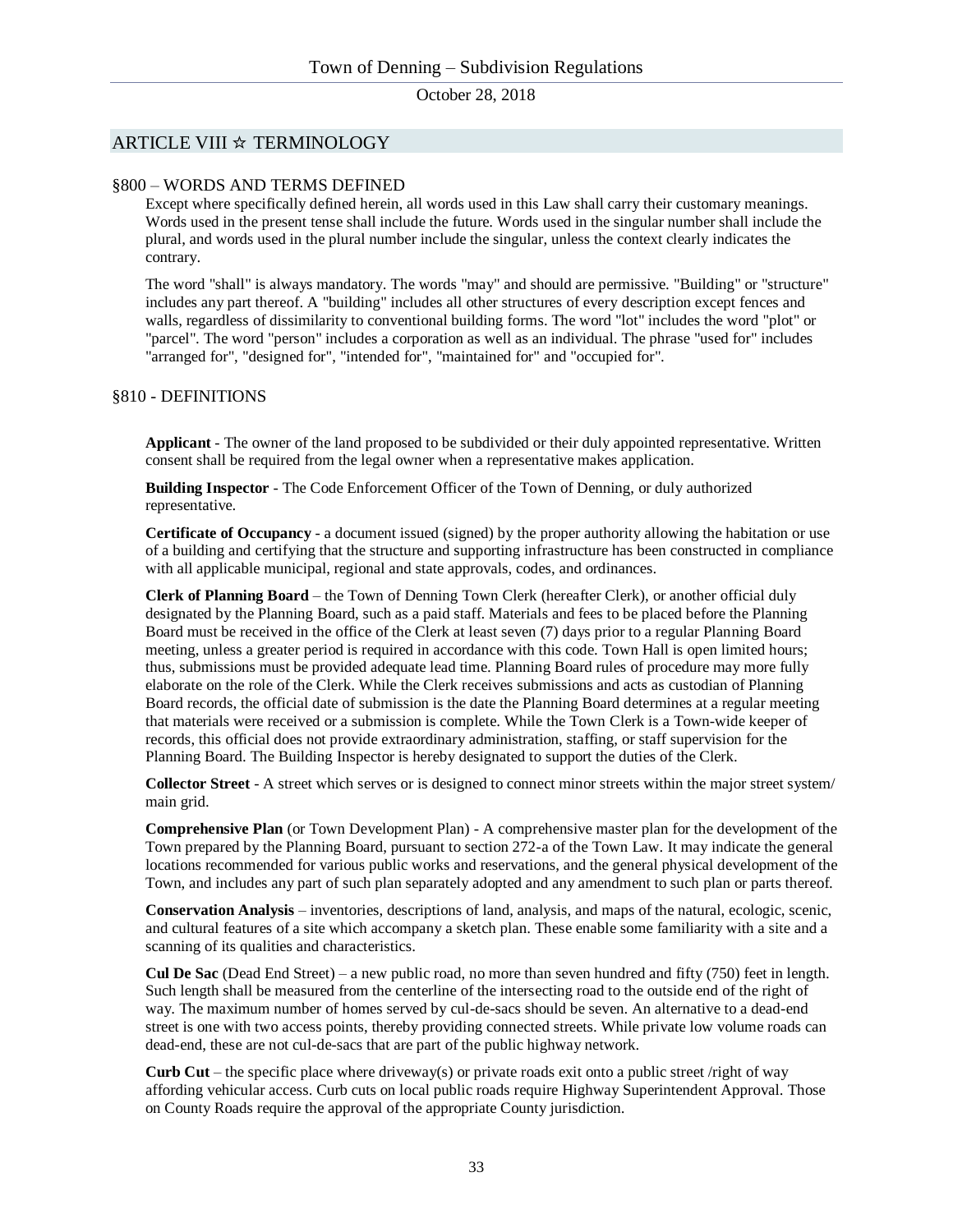**Driveway** - a route adequately accessible by a motor vehicle between a building and a public or private road to provide ingress and egress.

**Driveway, Shared** (also known as common driveway, combined access drive or residential shared drive) – a formal, legally codified arrangement where up to three lots may be accessed (served) by a single driveway stem. Standards for driveways are defined in zoning with additional requirements for laying out and maintaining shared driveways in the subdivision code (see also private road). Final plat approval involving shared drives shall include maintenance agreements recorded with the County Clerk, plus identifying and reference notation on the plans.

**Easement** - Authorization by a property owner for the use by another, and for a specified purpose, of any designated part of his property.

**Environmental Assessment Form** (EAF) - a three part form used in the State Environmental Quality Review (SEQR) process to assist in determining the environmental significance or non-significance of an action (project). Unless otherwise indicated EAF means the three-part form.

**Environmental Impact Statement** (EIS) - a written document, that may be required for a Type I or an Unlisted Action, which the Planning Board uses to determine if an action may have a significant effect on the environment. In most cases an EIS should be required for a major subdivision. Pursuant to a 2005 amendment to SEQR any EIS shall be posted on a publicly accessible internet web site.

**Erosion and Sediment Control Plan** – measures to be employed during construction to prevent loss of soil from erosion and to prevent resulting property damage, siltation and contamination of water courses or impoundments (see "New York State Standards and Specifications for Erosion and Sediment Control" and protocols of the New York City DEP). This is a standard requirement within a Stormwater Pollution Prevention Plan. Examples of erosion control measures include limited cuts, silt fences and landscaping fabrics.

**Escrow** - A deposit of cash with the Town. The purpose of which may be to stand in lieu of an amount required on a performance or maintenance bond, or to underwrite the cost of an independent review by technical consultants or specialists working on behalf of the Planning Board. The amount in escrow will be held in an interest-bearing account, with the funds segregated for each individual project (application).

**Final Plat** - The final drawings and attachments of a subdivision submitted to the Planning Board as prescribed in these regu1ations which, if approved, and subsequently signed by an authorized officer of the Planning Board may be duly filed in the Office of the County Clerk.

**Habitat/Natural Resource Specialist** – a technician trained and/or experienced in biology, physical or natural resources sciences that undertakes ecological investigation and surveys of important plant and animal habitat (typically of rare, threatened, endangered or special concern species). Applying assessment methodologies may provide for the identification of specially valued and sensitive habitat features. It can promote optimal approaches to the layout of development and identify ways to minimize or mitigate its potential affects on wildlife.

Lot, Double Frontage (also known as through or reverse frontage lot) - a lot having frontage on two or more streets other than a corner lot, such as when the lot runs through a block and abuts two parallel streets (see Lot Types diagram 'type C').

**Lot Line Revision** - The adjustment of the property line between two adjoining parcels which does not result in the creation of a new buildable lot, but is intended to be used in conjunction with and as a part of an existing lot. In no case shall approval be granted for a lot line revision between adjoining parcels which results in the creation of a nonconforming lot under the Zoning Law. (The creation of a new buildable/ habitable non open space lot is a subdivision.)

**Major Street** – A public street that is designed to be part of the Highway network; in the local street hierarchy, these collect traffic and connect areas, and are larger facilities that handle higher volumes.

**Minor Street** - A street intended to primarily provide access to abutting property.

**New York City Bureau of Water Supply** – the official name of the New York City Department of Environmental Protection (NYC DEP).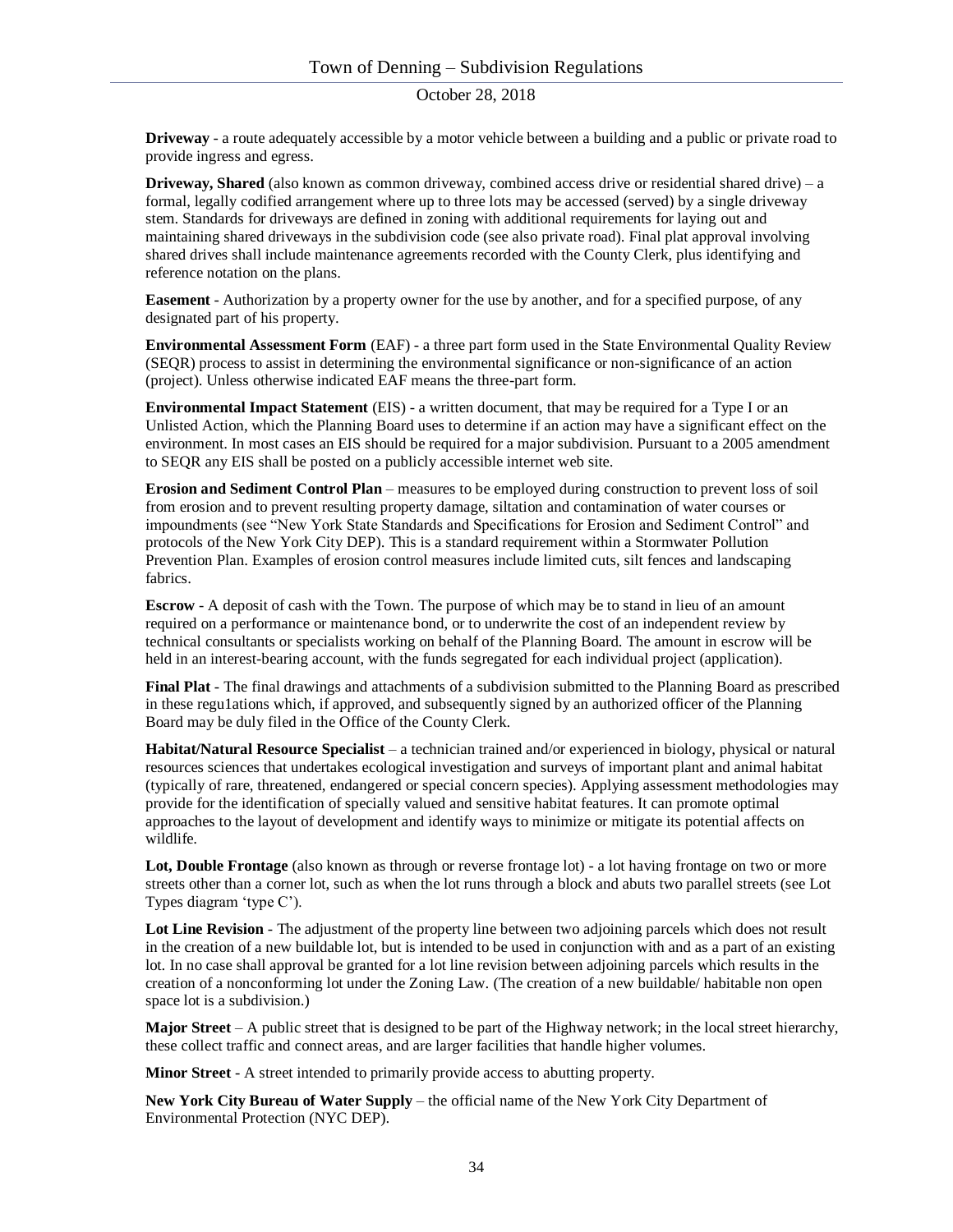**Notice Requirement** – Any section within local law or state statute, which provides for specific notice to be given to the public by means of letter, public hearing and/or posting of a description of a potential action at a subject property, and other public places, as a requirement for a municipal land use permit. In the absence of a defining local law, a hearing shall be advertised in a newspaper of general circulation in the Town at least five days before such hearing. In addition, an applicant shall cause notification to be mailed by certified mail, return receipt requested, to owners of neighboring property within two hundred (200) feet of the subject premises, with such notices mailed at least seven days before a hearing, using the names and addresses of said neighboring property owners taken as they appear on the last completed tax roll of the Town. The proof of mailing will be provided to the Planning Board at the time of the hearing. Additional mailings may be required by the Planning Board to be made, as they may deem advisable, such as for applications that do not involve a hearing. The notice for posting in public places shall be provided on paper and in an electronic version in rich text format on a CD-ROM.

**Official Date Of Submission** - The dates when a Sketch Plan, Preliminary Plat, or Final Plat shall be considered submitted to the Planning Board, hereby defined to be the date of the regular monthly meeting of the Planning Board at least fourteen (14) days prior to which all required surveys, plans, data, and fees are filed with the clerk or other authorized person of the Planning Board (this compares with the formal 'date of completion' as defined by the Planning Board).

**Official Map** - A map adopted by the Town Board through a resolution that shows local existing public streets and public facilities and proposed streets, street improvements, public facilities, parks and public areas and drainage rights of way.

**Open Space** – undeveloped areas (meaning spaces generally free from buildings, roads, structures or man made impervious surfaces) greater than 20,000 square feet. Contrasted with Denning's forested landscape, other types of open space include: meadows, preserves, fields with few trees, heaths, lawns, or recreation areas.

**Pavement** - The wearing or exposed surface of the roadway used by vehicular traffic.

**Plan View** - aspects of a resource or conservation analysis, sketch plan, preliminary plan, or final plan submission, including a drawing, diagram or chart plotting the subdivision from above, such as from a 'bird's eye' view

**Planning Board** - The Planning Board of the Town of Denning.

**Preliminary Plat** - A drawing or drawings clearly marked "Preliminary Plat", showing the layout of a proposed subdivision including but not restricted to, road and lot layout and approximate dimensions, key plan, topography and drainage, all proposed facilities unsized, including preliminary plans and profiles, at suitable scale and in such detail as prescribed in these regulations.

**Private Road** – a right of way, that is formally recognized as private, serving a certain number of lots, through a legally codified arrangement. New private roads shall be low volume facilities according to performance characteristics in this subdivision code and in Zoning. The number of lots and residences that may be served by the joint access private way is limited. New private roads must have a legally codified arrangement. Final plat approval involving private roads shall include maintenance agreements recorded with the County Clerk, which are also referenced on the subdivision plan.

**Profile** - An outline or analysis (often in graphical form) from the side. Typically it consists of a plotted line which indicates grades and distances (such as depths of cut and/or elevations of fill) for excavation and grading work. Constructors of roadways and drainage systems are often requested to chart the profile along the centerline. A profile can also indicate the vertical slope(s) (changes in elevation) in a pipeline or other infrastructure.

**Resource Analysis** - An early-stage process of identifying environmental, visual and historically important features of a potential subdivision site and adjacent areas. As embodied in 'open space design' or 'conservation subdivisions', it involves presentation of information on site context and identification of how various factors may influence the conceptual design of roads, access and building sites. The purpose is to promote layouts which reinforce community character and public well-being.

**Resubdivision** - Any change in the plat of a subdivision which has previously been filed in the Office of the County Clerk.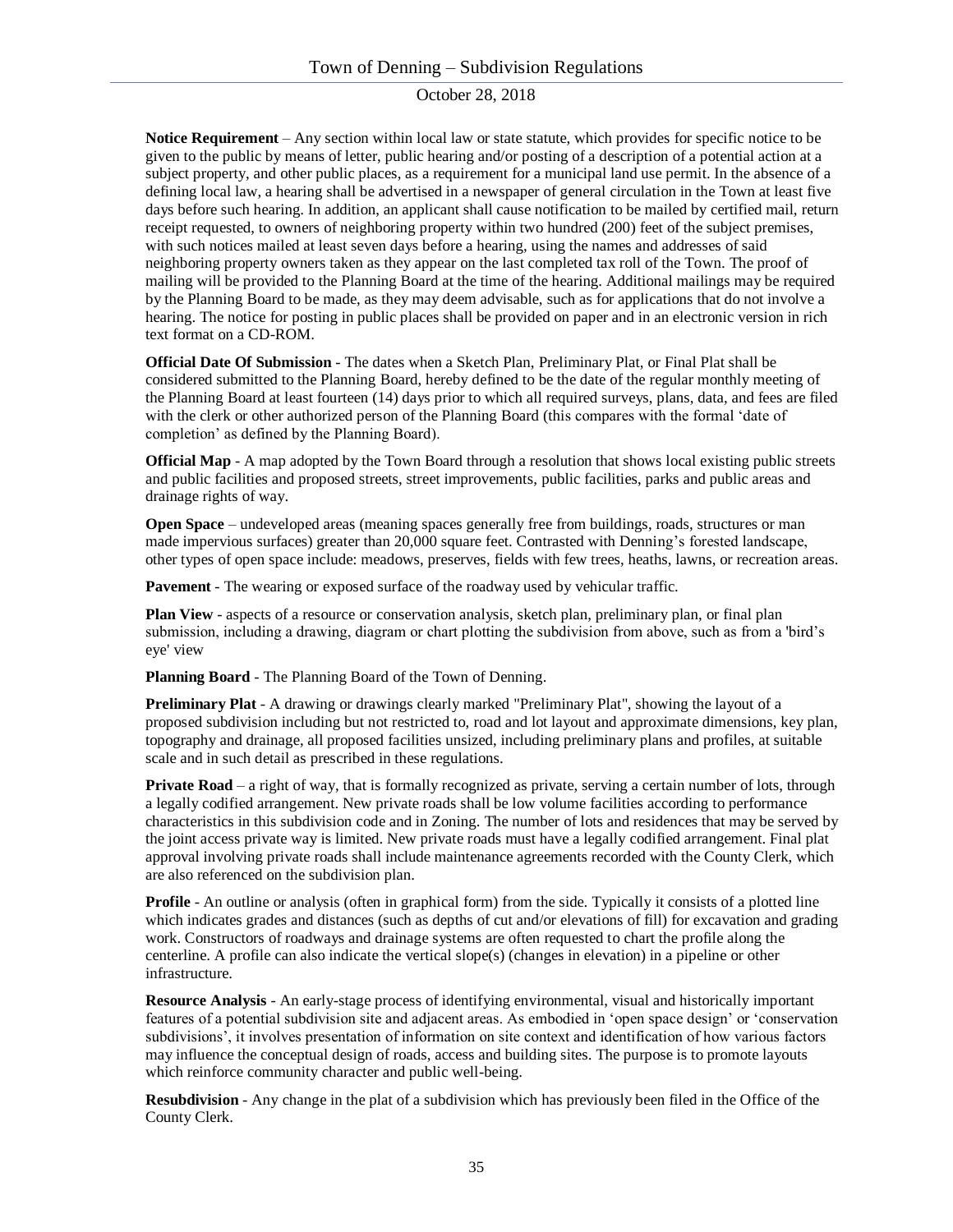**Service Road** – a vehicular access (passage way) that comes off a main thoroughfare which provides secondary or service access to the rear or sides of buildings, particularly non-residential uses. The actual road surface is constructed relatively narrow with design speeds of fifteen (15) miles per hour and similar to a lane, the access provided is to a maximum of two abutting properties.

**Sewer, Community Facility** – means other than an individual subsurface sewage (septic) treatment system, including pipe lines and treatment systems.

**Sight Triangle** – As described in the design standards, a triangle shaped area of unobstructed vision at a street intersection (by a corner lot). The sight triangle at a driveway shall be formed horizontally, by measuring 10 feet into the lot as measured from the property line and 20 feet along the property line parallel to the street, vertically three feet above grade and by connection those points, likewise with nothing erected, placed, or allowed to grow within the sight triangle in such a manner as to significantly impede vision.

**Sketch Plan** - A basic diagram showing the general features of a proposed subdivision as prescribed in [Article VI - §620] of these Regulations.

**Slope** - determination of the steepness or grade of an area based upon 10-foot contour intervals, unless it is otherwise specified that the slope shall be calculated using smaller contour intervals.

**State Environmental Quality Review** (SEQRA) - The State Environmental Quality Review Act, Article 8 of the Environmental Conservation Law, and companion Implementing Regulations contained in NYCRR Part 617, as amended from time to time.

**Statement of Compliance** - an agreement between an applicant and the Town that clearly establishes the applicant's responsibility regarding project development, phasing, the provision of public and/or private facilities, and improvements, and any other mutually agreed to terms and requirements. The agreement is intended to provide assurance that that an approved project will contain elements and components that are in the interest of the Town consistent with public safety and welfare. The agreement provides an applicant assurance that a project may proceed subject to certain conditions or criteria as detailed in the agreement.

**Stormwater Pollution Prevention Plan** - Analysis and mitigation as required by "New York State Standards and Specifications for Erosion and Sediment Control" and/or Section 18-39 of the 'Rules and Regulations for the Protection From Contamination, Degradation and Pollution of the New York City Water Supply and Its Sources'.

**Street** - A right-of-way for vehicular traffic, including road, avenue, lane, highway, or other right of way that serves or is intended to serve multiple lots, including as shown upon a subdivision plat approved by the Planning Board as provided by law on a plat duly filed and recorded in the Office of the County Clerk after the adoption of the subdivision law in 1975.

**Subdivider** - Any person, firm, corporation, partnership, or association, who shall layout any subdivision or part thereof as defined herein, either for himself or others.

**Subdivision, Duration** – A subdivision is complete when all the definitive conditions set forth by the Planning Board are met following the signing of the final plat by the Planning Board Chairman.

**Subdivision, Minor** – The division of any parcel into three (3) to four (4) parcels or lots, blocks, or sites (including the original lot or lots within this count, and including resubdivision). A subdivision involving the utilization of central sewage disposal systems or water supplies, or the construction of new public streets should be considered a Major Subdivision. If a new private road/joint access right of way is proposed, a maintenance agreement should be a project component.

**Subdivision, Major** - The division of any parcel into more than four (4) parcels or lots, with or without streets and highways, and includes resubdivision. Generally, a major subdivision is a Type I action under SEQR within the Town of Denning.

**Subsurface Sewage Treatment System** - (also known as a septic system, on-site sewage disposal system, or individual subsurface sewage treatment system) means any underground system used for collecting, treating, and disposing of sewage into the ground on an individual lot with a treatment process utilizing a septic tank followed by subsurface disposal on-site without the admixture of industrial wastes or other wastes, as defined in the Environmental Conservation Law Section 17-0701, in quantities of less than 1,000 gallons per day.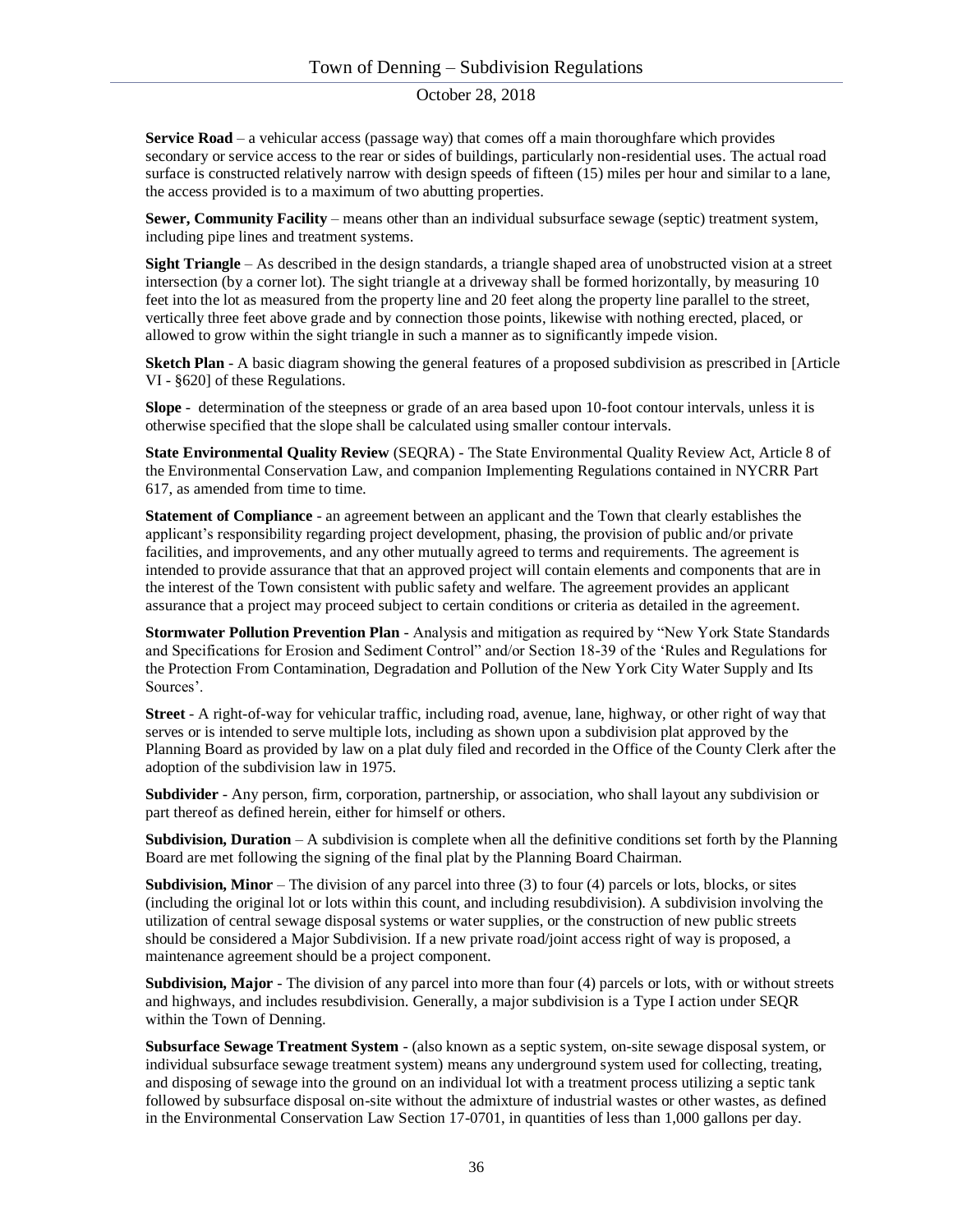**Town Board** - The Town Board of the Town of Denning.

**Town Engineer** - The person duly designated engineer of the Town on a permanent or consultant basis.

**Town Law** – The New York State 'Town Law' which governs the operation of Towns in New York State, and which is an enabling law for local planning codes.

**Watercourse** -- means a visible path through which surface water travels on a regular basis, including an intermittent stream. A drainage ditch, swale or surface feature that contains water only during and immediately after a rainstorm or a snowmelt shall not be considered a watercourse.

**Water Body** – Water above ground surface including any natural or artificial pond or dam.

**Well** (in cases also known as on-site water supply) - A hole or shaft sunk into the earth to tap an underground supply of potable water within the boundaries of an individual lot.

**Wildland-Development Fire Interface Area** – An area on a building lot surrounding the habitable structures that is developed and managed in such a way as to protect public health and property in the event of a wildfire conflagration. This buffer represents the provision of a minimal defensible space in the case of a forest fire. In that space, fuels including structures with significant potential to allow a fire to spread unchecked between dwellings or habitable buildings and the undeveloped wildland vegetation fuels have been managed, cleared, modified, and/or provided with material specifications so as to slow the rate and intensity of advancing wildfire. National Fire Protection Association (NFPA) Standard 1144 Standard for Reducing Structure Ignition Hazards from Wildland Fire, 2008 Edition is a guide for planning subdivisions and site development. See also Site Plan Review standards within the Zoning law.

**Work Envelope** (or site envelope) – the part of a lot where building/ construction disturbance will take place. Areas beyond the defined envelope need not be disturbed; compared with the work envelope the building envelope specifies a footprint where a structure will be located.

**Ulster County Planning Board** (also referenced as UCPB) - the agency referred certain subdivision plats and other development applications for review and comment pursuant to Town Law, including 276.10, et al., and the Ulster County Charter. By local resolution certain minor subdivisions may be exempt from 'County referral'.

**Zoning Ordinance** - The officially adopted zoning law of the Town, together with any and all amendments thereto, in accordance with Article 16 of the Town Law.